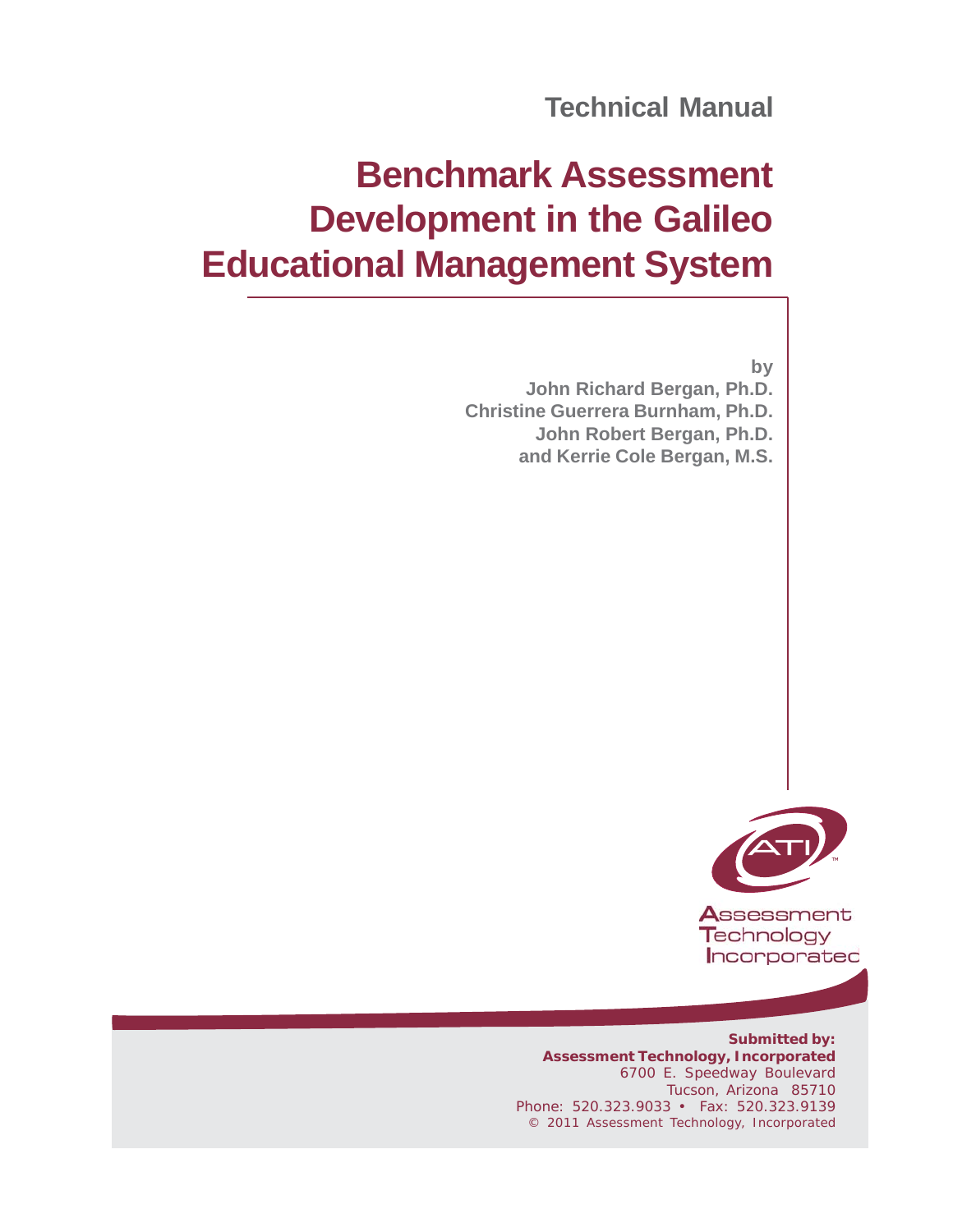*Copyright © 2011 by Assessment Technology, Incorporated All rights reserved. No part of this document may be reproduced or transmitted in any form or by any means, electronic or mechanical, including photocopy, recording, or any information storage and retrieval system, without permission from the publisher. Assessment Technology, Incorporated, Publishers Tucson, Arizona, U.S.A. Printed in the United States of America. V4-050411*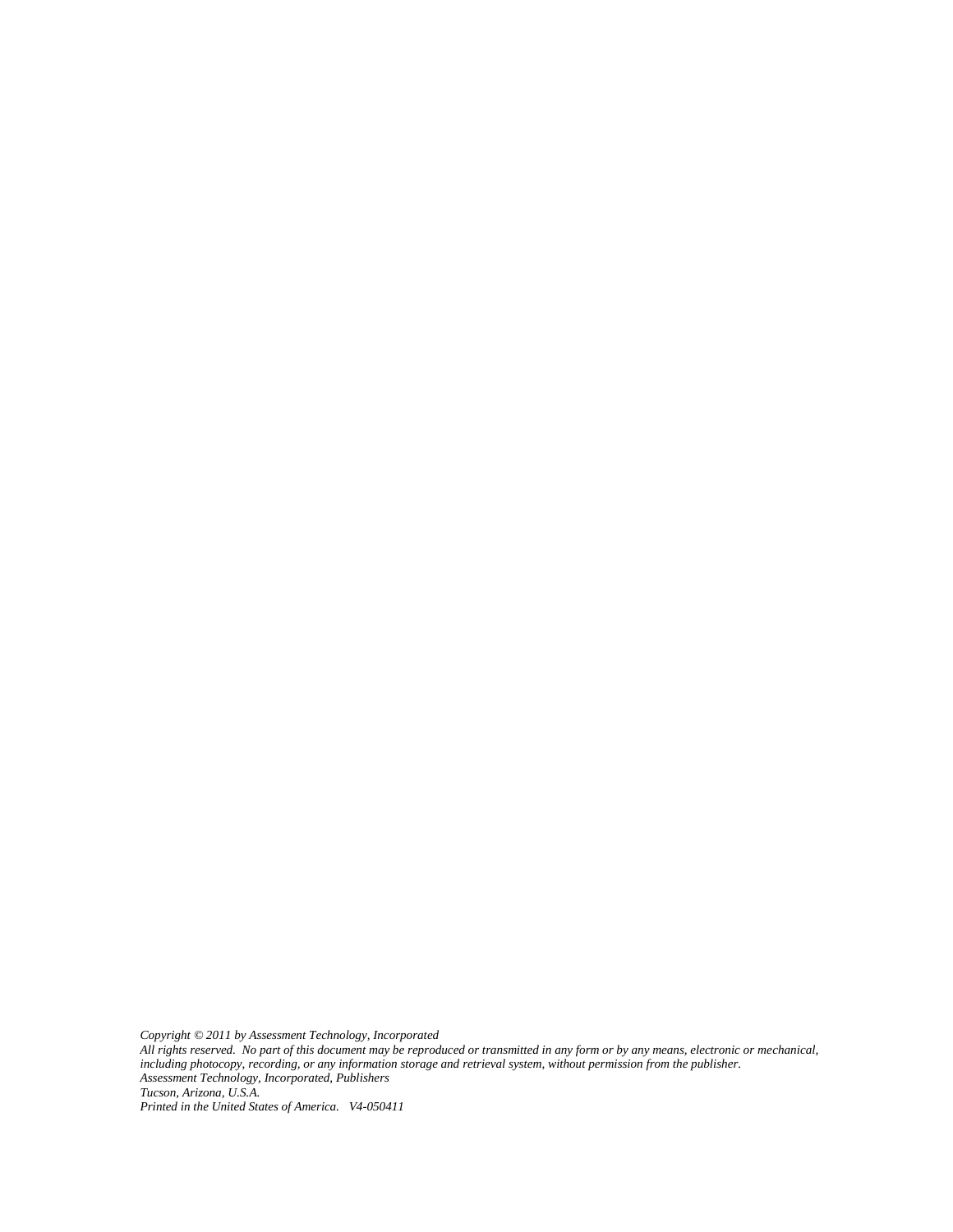# Benchmark Assessment Development in the Galileo **Educational Management System**

| John Richard Bergan, Ph.D.          |
|-------------------------------------|
| Christine Guerrera Burnham, Ph.D.   |
| John Robert Bergan, Ph.D.           |
| Kerrie Cole Bergan, M.S.            |
| Assessment Technology, Incorporated |

### **Table of Contents**

| $\mathbf{L}$ |                                                             |                |
|--------------|-------------------------------------------------------------|----------------|
|              | Α.                                                          |                |
|              | Benchmark Utility and Forecasts of Standards Mastery1<br>В. |                |
|              | C.                                                          |                |
|              | D.                                                          |                |
|              |                                                             |                |
| П.           |                                                             |                |
|              | Α.                                                          |                |
|              | B.                                                          |                |
|              |                                                             |                |
|              |                                                             |                |
| III.         |                                                             |                |
|              | $\mathsf{A}_{-}$                                            |                |
|              | <b>B.</b>                                                   |                |
|              |                                                             |                |
|              |                                                             |                |
| IV.          |                                                             |                |
|              | А.                                                          |                |
|              | В.                                                          |                |
|              | $C_{1}$                                                     |                |
|              | D.                                                          |                |
|              | Е.                                                          |                |
| V.           |                                                             |                |
|              |                                                             |                |
|              |                                                             |                |
|              | B.                                                          |                |
|              | $C_{1}$                                                     |                |
| VI.          |                                                             |                |
| VII.         |                                                             |                |
|              | <b>Benchmark Assessment Development</b>                     | 1.800.367.4762 |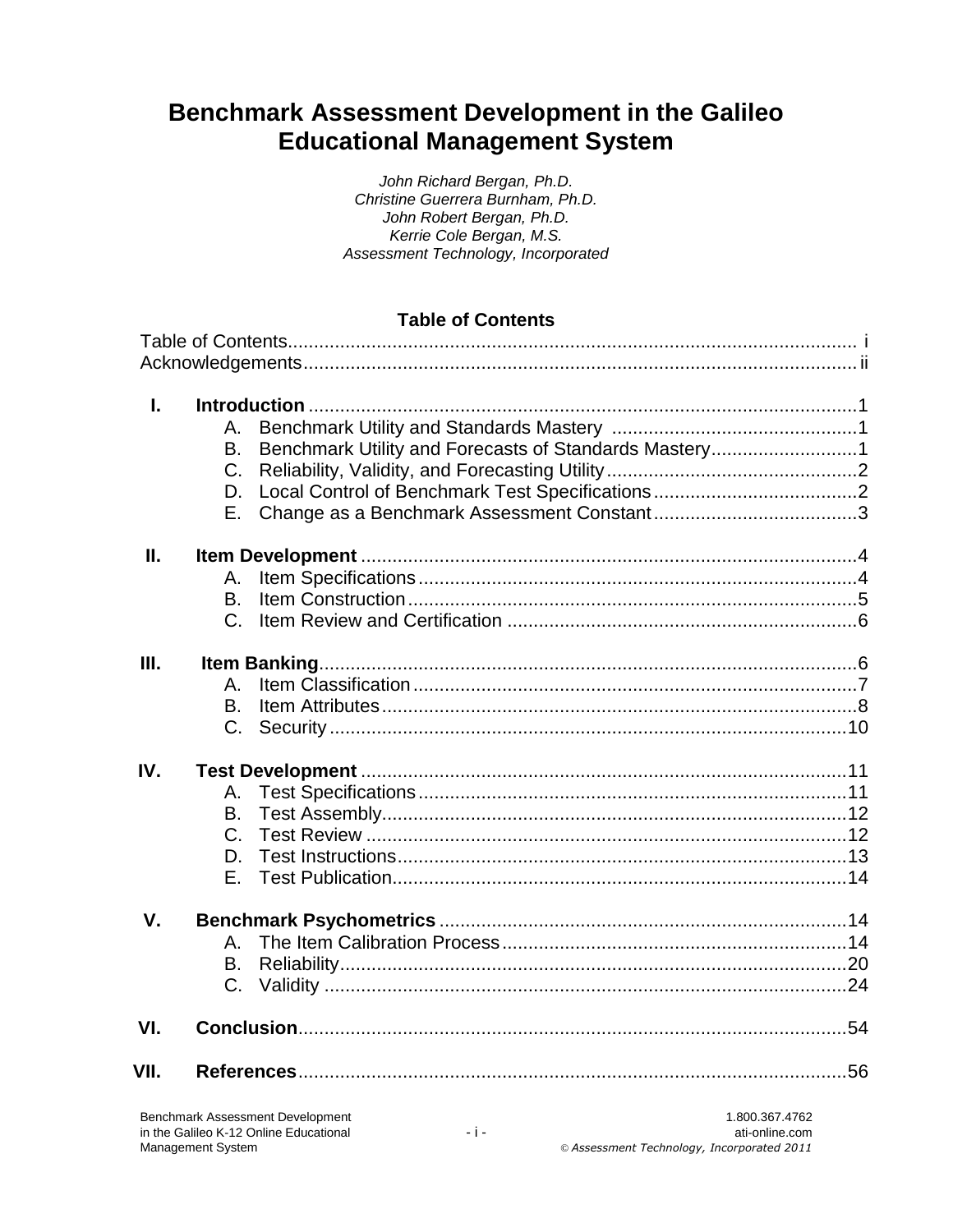# **Acknowledgements**

The authors would like to thank David Thissen for his review and thoughtful comments regarding this manuscript. We would also like to thank Kathryn Bergan and Jody Jepson for their preparation of this document.

John R. Bergan, Ph.D. President, Assessment Technology Incorporated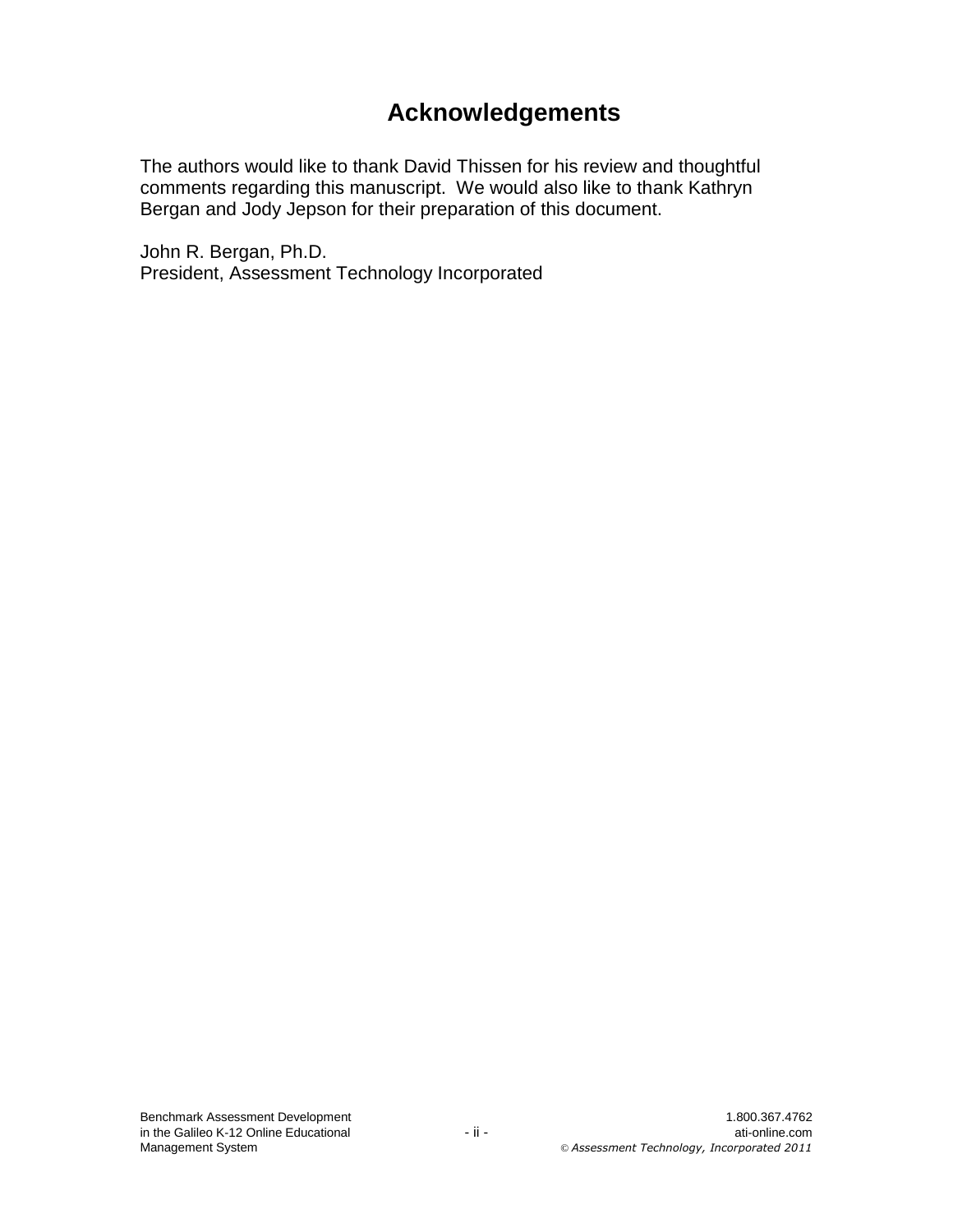# **I. Introduction**

Benchmark assessments are a relatively new form of assessment designed to provide information on standards mastery for the purpose of guiding instruction. ATI provides benchmark assessments to local educational agencies through the Galileo Educational Management System (EMS). This manual outlines the process of developing Benchmark assessments for use in the Galileo EMS and the psychometric analyses conducted to evaluate their utility for guiding instruction to promote standards mastery.

# **A. Benchmark Utility and Standards Mastery**

The utility of benchmark assessments for guiding instruction is a direct function of the extent to which they adequately reflect the mastery of standards targeted for instruction in local educational agencies. For example, benchmark assessments can be used to indicate those standards that have been mastered and those standards that have not been mastered following instruction. Benchmark results can be used to plan and implement interventions aimed at promoting mastery of those standards.

The utility of benchmark results for guiding instruction is enhanced to the extent that benchmark results can be used to determine which of the non-mastered standards should be targeted for instruction next. Item Response Theory (IRT) provides a useful mechanism for determining next instructional steps because in IRT ability and item difficulty are placed on a common scale. The common scale provides a foundation for determining the likelihood of standards mastery based on ability. IRT also makes it possible to place scale scores from different benchmark assessments on a common scale. ATI uses item calibration techniques based on IRT to produce a scale score called a developmental level score. The developmental level score is used to determine next instructional steps and to track progress across a series of benchmark assessments. Item calibration based on IRT will be discussed in detail later in this manual.

# **B. Benchmark Utility and Forecasts of Standards Mastery**

Assessing standards mastery in local educational environments is not the only factor determining benchmark utility. Currently standards mastery in states across the nation is ultimately determined by student performance on statewide tests. The utility of local benchmarks is affected not only by the extent to which they are useful in guiding instruction, but also by the extent to which they can effectively forecast standards mastery on statewide tests. Effective forecasting adds utility to benchmark assessments because it increases the information available to guide instruction toward standards mastery on statewide assessments.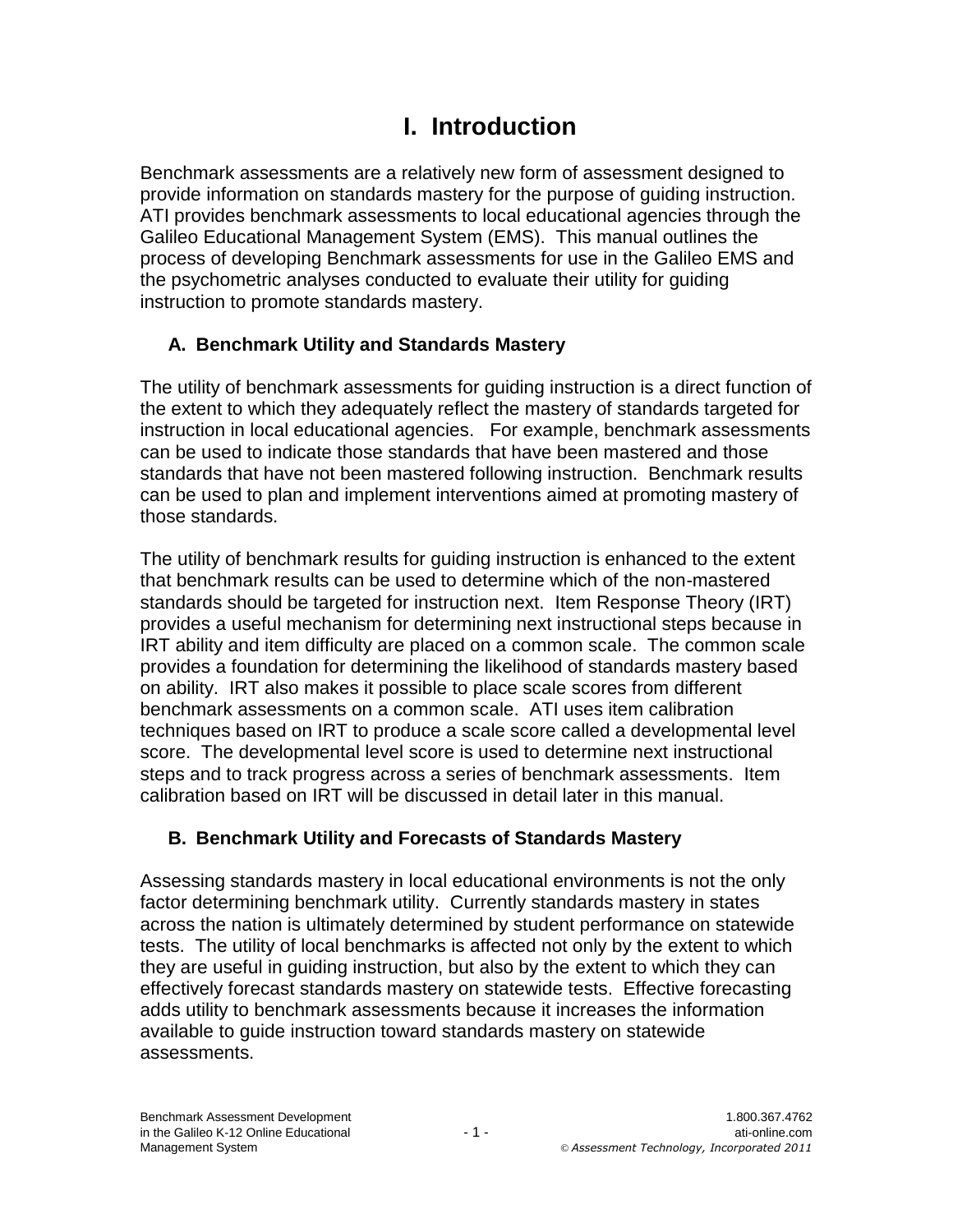# **C. Reliability, Validity, and Forecasting Utility**

Insofar as benchmarks are to be used in forecasting, it is important that these instruments be reliable and valid. Adequate levels of reliability are essential to obtaining adequate validity. Validity is supported to the extent that benchmark assessments are related to other measures of student achievement. An unreliable test is not adequately related even to itself. Benchmark validity as it relates to forecasting focuses on the relationship between benchmark tests and statewide tests. In order to use benchmarks effectively to forecast standards mastery, the benchmarks should correlate significantly with statewide assessments. However, the correlations should not be of such magnitude as to support the argument that benchmarks and statewide tests are parallel forms of the same assessment. Benchmark tests and statewide tests serve different purposes. Benchmark assessments are designed to assess standards targeted for instruction during specific time periods in the school year. Statewide tests measure a sample of the content reflected in standards at the end of the year for accountability purposes.

It is important to point out that if either the guidance or forecasting functions are absent, overall utility may be seriously compromised. For example, if a given set of benchmarks were useful only for guiding instruction, there would be a significant risk that guidance would not effectively promote standards mastery on the statewide assessment. Likewise, if a test provided effective forecasting, but was not designed and administered at times reflecting the local curriculum it would be of little value in guiding instruction to promote standards mastery.

# **D. Local Control of Benchmark Test Specifications**

If benchmark assessments are to be used to measure standards targeted for instruction in schools, schools need to have a significant degree of control over benchmark test specifications. For example, if a school targets a particular set of standards for instruction during a given time period, the school will need a benchmark test assessing those standards. Moreover, in order to ensure the adequacy of the assessment for each standard, the school will probably want to control the number of items selected to assess each standard. In addition, the school may wish to select items that reflect varying depths of knowledge (see e.g. Webb, 2006) reflected in the specific skills targeted for instruction. They may also want items that are sensitive to the experiences of students from diverse backgrounds represented in the district. Finally, they will typically need to control the length of the assessment to cover the targeted content and to meet time constraints such as the length of periods during which assessments can be scheduled.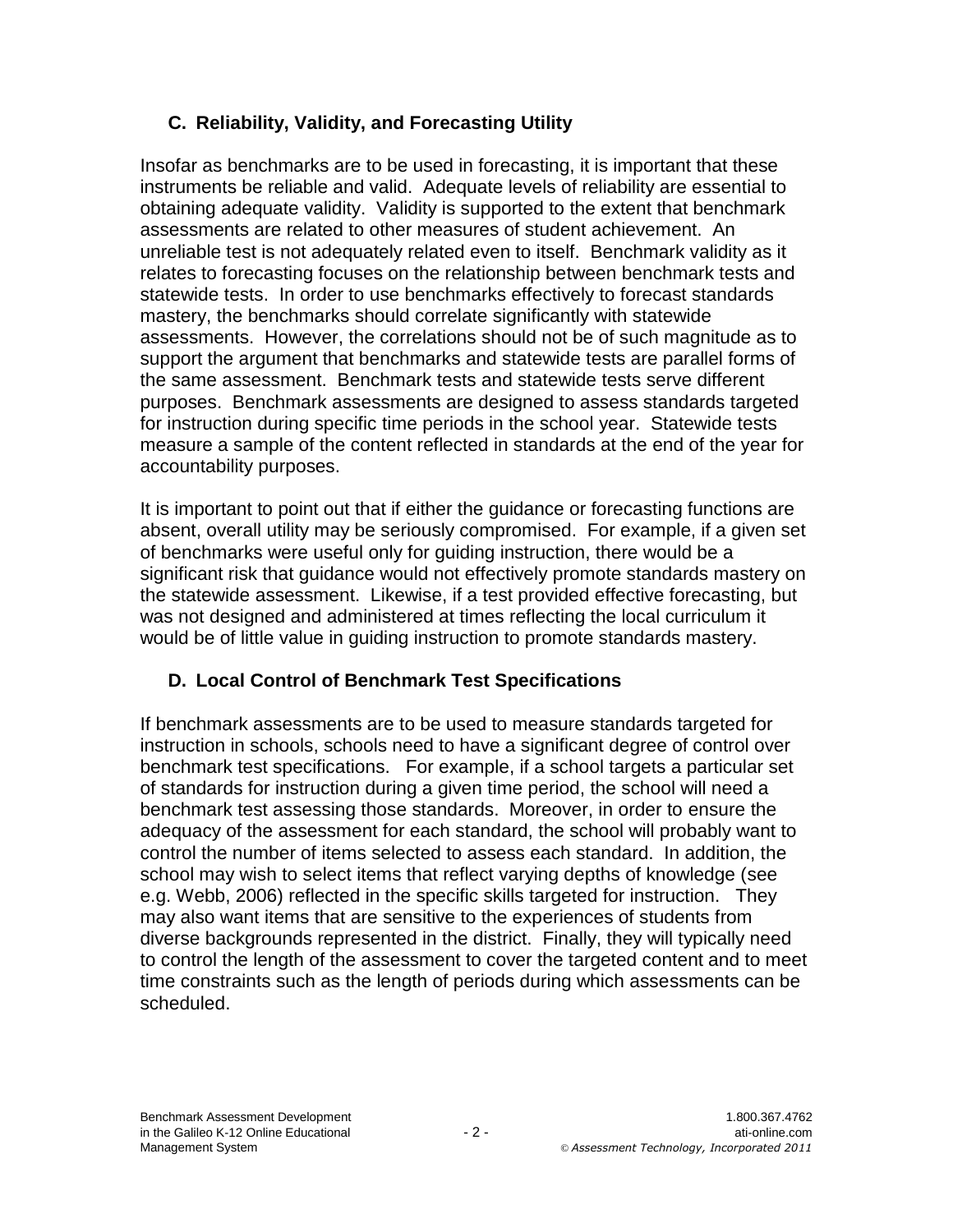# *i. Technology Supporting Local Control*

Technology is required to achieve effective local control of benchmark specifications. ATI builds several thousand benchmark assessments customized to school district specifications each year. Providing this level of customization requires technology that allows districts to express required specifications efficiently, to review draft measures built according to those specifications, and to modify those measures to insure that published versions of assessments meet district specifications. The Galileo EMS includes a series of online tools including a *Assessment Planner*, a *Test Review* feature, and a *Generate Test* feature that provide the necessary technology to support customization. These tools will be described in detail in subsequent sections of this manual.

## *ii. Specification Guidelines and Consultation Services Supporting Local Control and Benchmark Utility*

In addition to technological support, the local control requirement calls for advanced information that can assist districts to adopt specifications likely to yield assessments with adequate utility for guiding instruction towards standards mastery. Various factors under district control may affect the utility of benchmark assessments. For example, reliability is a direct function of test length. If a district adopts test specifications that call for an extremely short test, test utility is likely to be compromised by the unreliability of the test. The Galileo EMS provides test specification guidelines that are designed to assist districts to adopt specifications that are likely to produce reliable and valid tests. In addition, ATI provides consultation services through its Educational Management Services Department to facilitate district adoption of specifications likely to produce reliable and valid assessments that will be useful in guiding instruction and forecasting standards mastery.

# **E. Change as a Benchmark Assessment Constant**

Benchmark assessment takes place in the context of a rapidly changing educational landscape. Educational standards are under continual review and revision. Curriculums are continually altered to accommodate changes in standards. Local demographics frequently change creating unique local needs. As a consequence, not only is there a demand for initial customization of benchmark assessments, but also the likelihood that the same assessments will be used over time is small.

The constant changes occurring in the educational environment limit the utility of dated psychometric information. In the past, educational assessments were often used without change over a period of years. Technical manuals were written containing psychometric information that was relied upon to describe the technical characteristics of assessments over an extended time span. Benchmark assessments change continually. Consequently, continual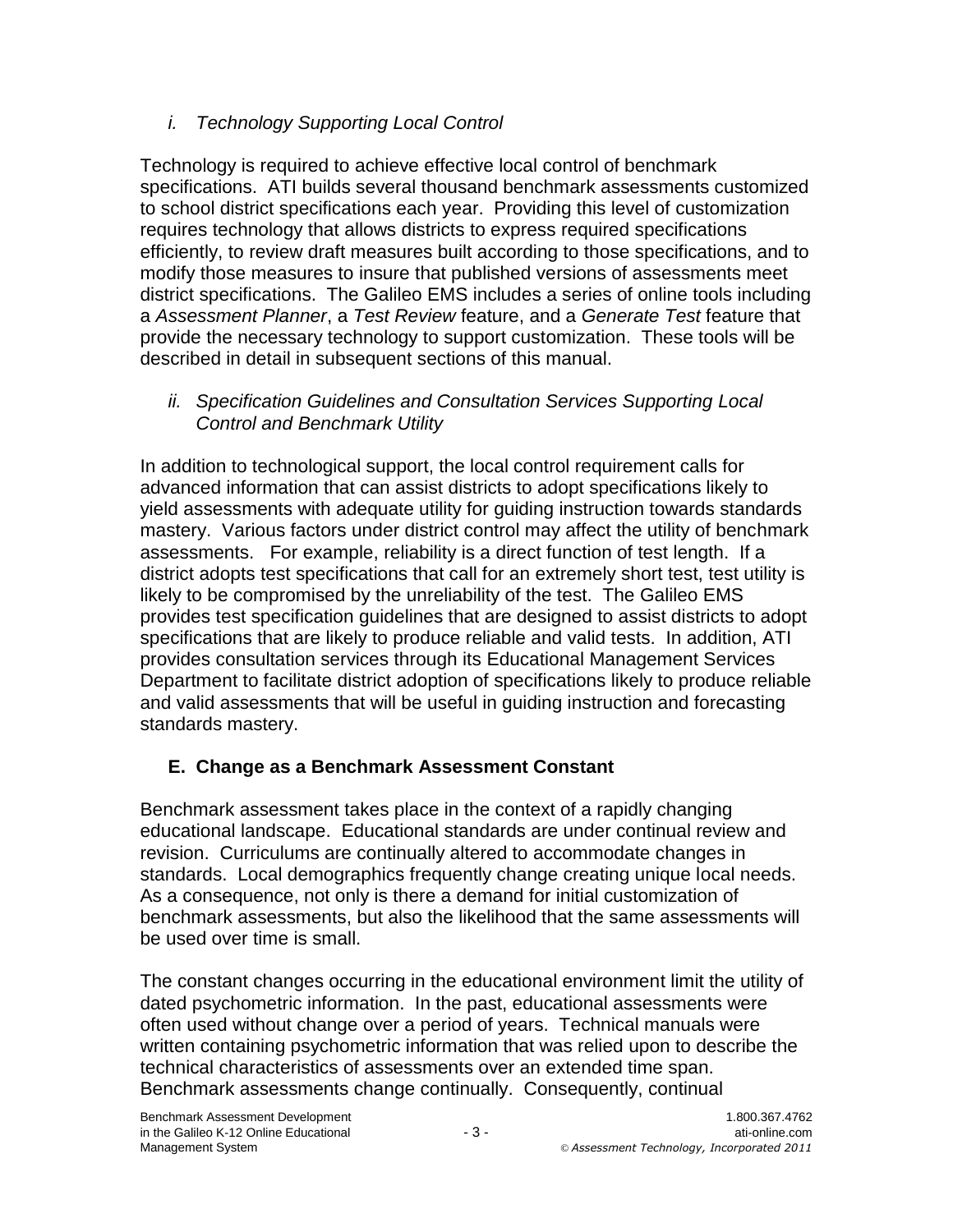psychometric analyses are required to evaluate their utility. In order to make the results of psychometric analyses continually available to clients, ATI engages in a continuous research program. Results of psychometric studies are provided dynamically in reports available in the Galileo EMS. For example, the *Item Parameter Report* available in the system provides information on item parameter estimates for local benchmark assessments. The *Item Analysis*  Report provides information on student responses to distractors in multiple choice items. In addition to reports available in the system, ATI provides customized reports to districts on various issues such as accuracy in forecasting risk on not meeting standards on statewide assessments.

The pages that follow detail the processes used to build and maintain the item banks needed to construct customized benchmark assessments. Then the procedures used to construct, review, and assemble benchmark tests are described. Subsequently the discussion turns to the results of psychometric analyses used in examining the utility of benchmark assessments. These results are intended to be illustrative of the process of evaluating benchmark assessments. The actual utility of any particular benchmark assessment is assessed through the ongoing research program and dynamic reporting system provided through the Galileo EMS.

# **II. Item Development**

Meals are only as good as their ingredients and the ways they are combined. And, benchmark assessments are only as good as their items. Therefore, the item development process for benchmark assessments in Galileo has been carefully designed to produce high quality items. This process includes the development of item specifications, item construction, and item review with certification.

# **A. Item Specifications**

When new items are to be added to the benchmark item bank, the first step is to review the standard which is to be assessed. The standard is broken down into the skills that make up the standard. These skills are the starting point for developing an online list of item specifications defining the characteristics of the particular class of items to be written. Item specifications indicate the defining characteristics of the item class, the rationale for the class, and the required characteristics for each item component. For example, in the case of multiple choice items, the required characteristics of the stem and the alternatives are specified. Specifications address such factors as the depth of knowledge intended for items included in the specification, the appropriateness of vocabulary, requirements related to readability levels, and the alignment of the item with standards.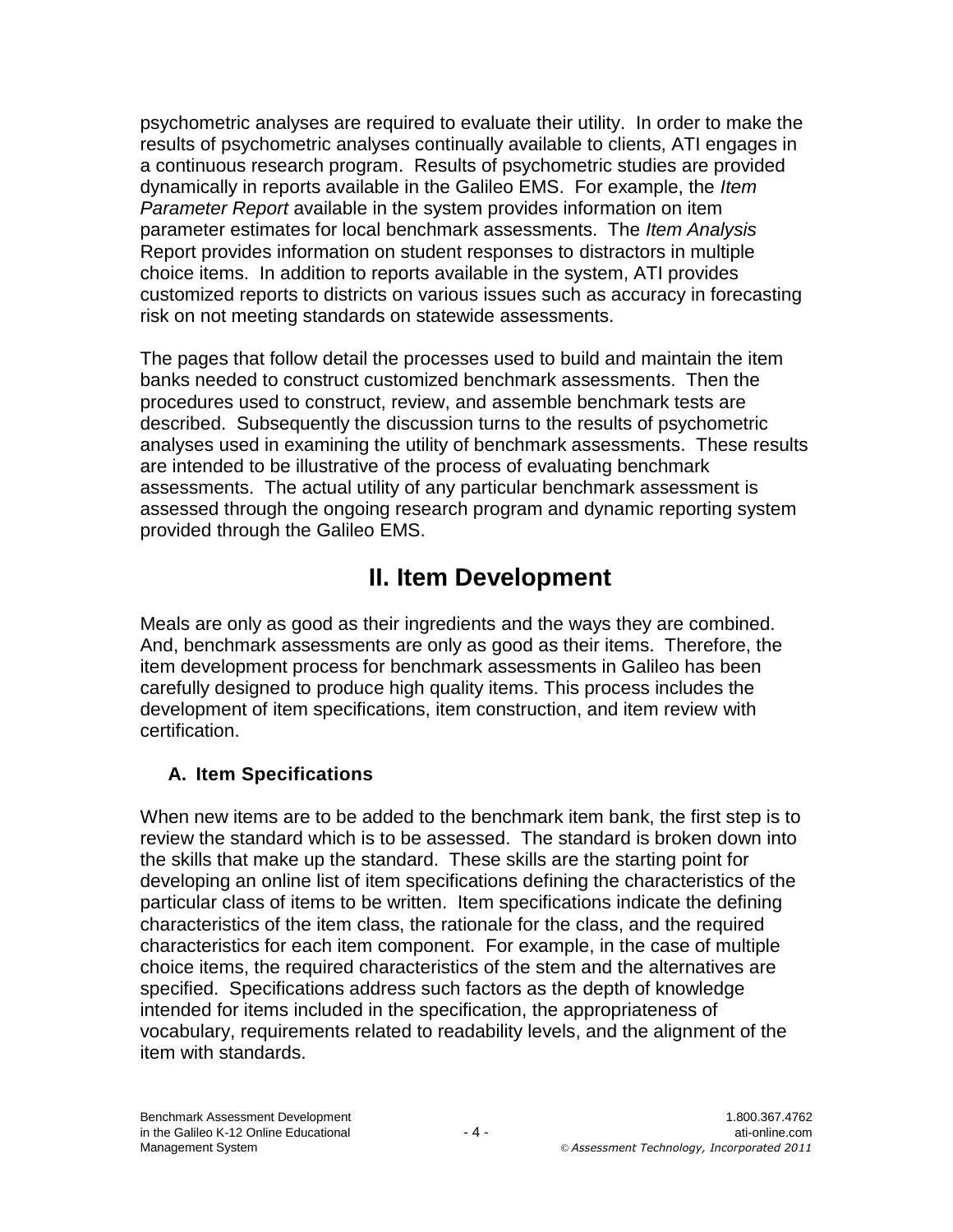The value of creating specifications as a guide for the item development process is recognized as a critical part of a process documenting that assessments are reliable and valid indicators of the ability they are intended to measure (Haladyna, 2004). Their structure and specificity also affords many advantages for ensuring that assessments may be readily adapted as district needs and or state/federal requirements change. Figure 1 provides an example of an item specification in the area of language arts.

| Reading Bank 07th-08th Grade /Literature/Style and Mood                                                                                                                                                                                          |
|--------------------------------------------------------------------------------------------------------------------------------------------------------------------------------------------------------------------------------------------------|
| 7 7 MA Mood with excerpt: poetry                                                                                                                                                                                                                 |
| <b>Description:</b><br>Student is asked to identify the mood of a given excerpt or section of a poem                                                                                                                                             |
| <b>Notes:</b><br>Mood refers to a state or quality of feeling of the text.                                                                                                                                                                       |
| <b>Stimulus Attributes:</b><br>a quotation or otherwise specified excerpt from a poem; or, no excerpt, but excerpts as responses                                                                                                                 |
| <b>Stem Attributes:</b><br>1. Read the lines. _______________Which best describes the mood of this/these line(s)?<br>2. What mood does the author establish in __________?<br>3. Which line(s) does the author use to establish $a$ ______ mood? |
| <b>Response Attributes:</b><br>1. words or fragments<br>2. words or fragments<br>3. quotations formatted as such                                                                                                                                 |
| <b>Prototype Question</b>                                                                                                                                                                                                                        |
| from "A Bird Came Down"                                                                                                                                                                                                                          |
| What mood did the author establish with her word choice in the third stanza?                                                                                                                                                                     |
| ⊙A. a mood of nervousness                                                                                                                                                                                                                        |
| $\bigcirc$ B. a mood of peace                                                                                                                                                                                                                    |
| $\circ$ C. a mood of grief                                                                                                                                                                                                                       |
| $\bigcirc$ D. a mood of joyousness                                                                                                                                                                                                               |

*Figure 1 Sample item specification*

# **B. Item Construction**

After specifications have been written, items are constructed corresponding to the specifications using the online *Bank Builder* utility. *Bank Builder* includes features that promote item quality. For example, images constructed using *Bank Builder* conform to size and resolution standards that yield items that are visually suited to both online and offline administration. Similarly, fonts available in *Bank Builder* are chosen to work across platforms, for readability both onscreen and in printed material. *Bank Builder* also allows for the use of item families, or groups of items that refer to the same contextual material. For example, several language arts items may refer to the same reading passage.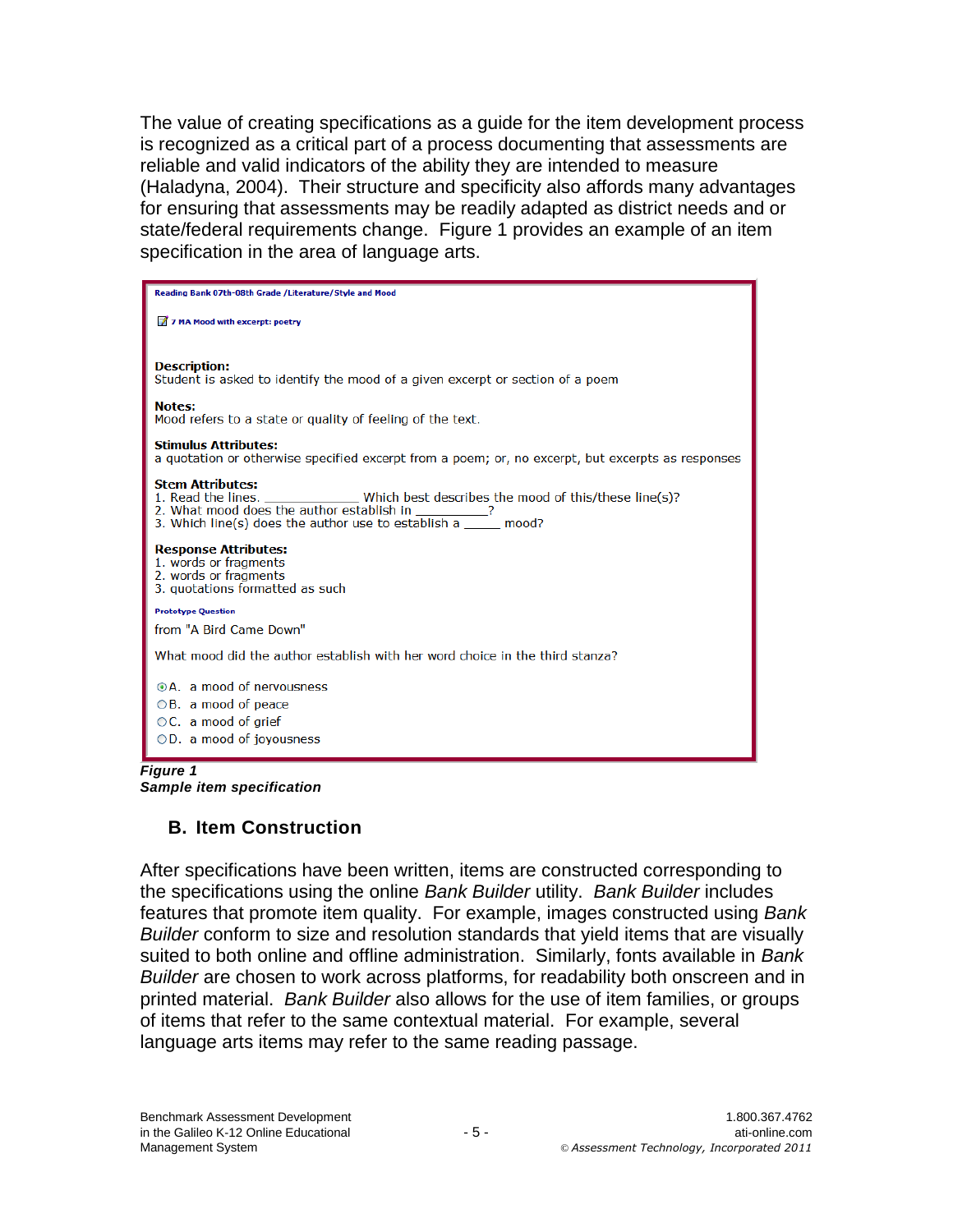The item construction process also includes attention to important principles of item writing. For example, when writing multiple choice items, incorrect alternatives must be plausible answers that may provide clues to the manner in which the student conceptualizes the problem reflected in the question. Distractors should resemble the correct choice in grammatical form, style and length (Haladyna, 2004). Care is also taken to ensure that items are written to accommodate students from diverse backgrounds. Sensitivity to diversity reflected in the needs of local programs is addressed in the test review process, which enables districts to select items appropriate for use with their students. For example, items are written to include a diversity of ethnic and multi-ethnic names so that districts will have choices available to meet local needs when deciding on which items to include. The test review process will be discussed in detail later in this manual.

When writing items, including contextual material, careful attention is also paid to insure that the material is at the appropriate reading level. Although the reading level of a passage may be quantified in several ways, there is a subjective component as well. Neither the complexity of sentence structure, the difficulty in comprehending the concepts presented in a passage, nor the level of abstraction can be quantified. For example, "I think, therefore I am." results in a very easy readability level (2.8 grade level using the Flesch-Kincaid Index), but the concepts addressed by the sentence are not so easy to understand. The appropriateness of a given passage for a given grade level is also an issue. Therefore, while we do use one measure of readability, we also analyze the reading passages more subjectively to ensure that reading ability does not get in the way of, for example, correctly answering a math question.

For the measure of readability, we have chosen the Flesch-Kincaid Index, which is a formula based on the number of words per sentence and the number of syllables per word.

# **C. Item Review and Certification**

Item construction is followed by internal online item review. Reviewers may accept an item, reject the item, or accept the item with modifications. If an item is accepted with modifications, the reviewer will provide the item writer with a list of suggested modifications, which will guide item revision. When an item has been accepted by two reviewers, it is certified. Certified items are locked so that they cannot be changed by users of Galileo. Only certified items are provided by ATI for use by school districts.

# **III. Item Banking**

Galileo K-12 Online uses a flag to segregate items used in district-wide assessments from items used in short formative assessments such as classroom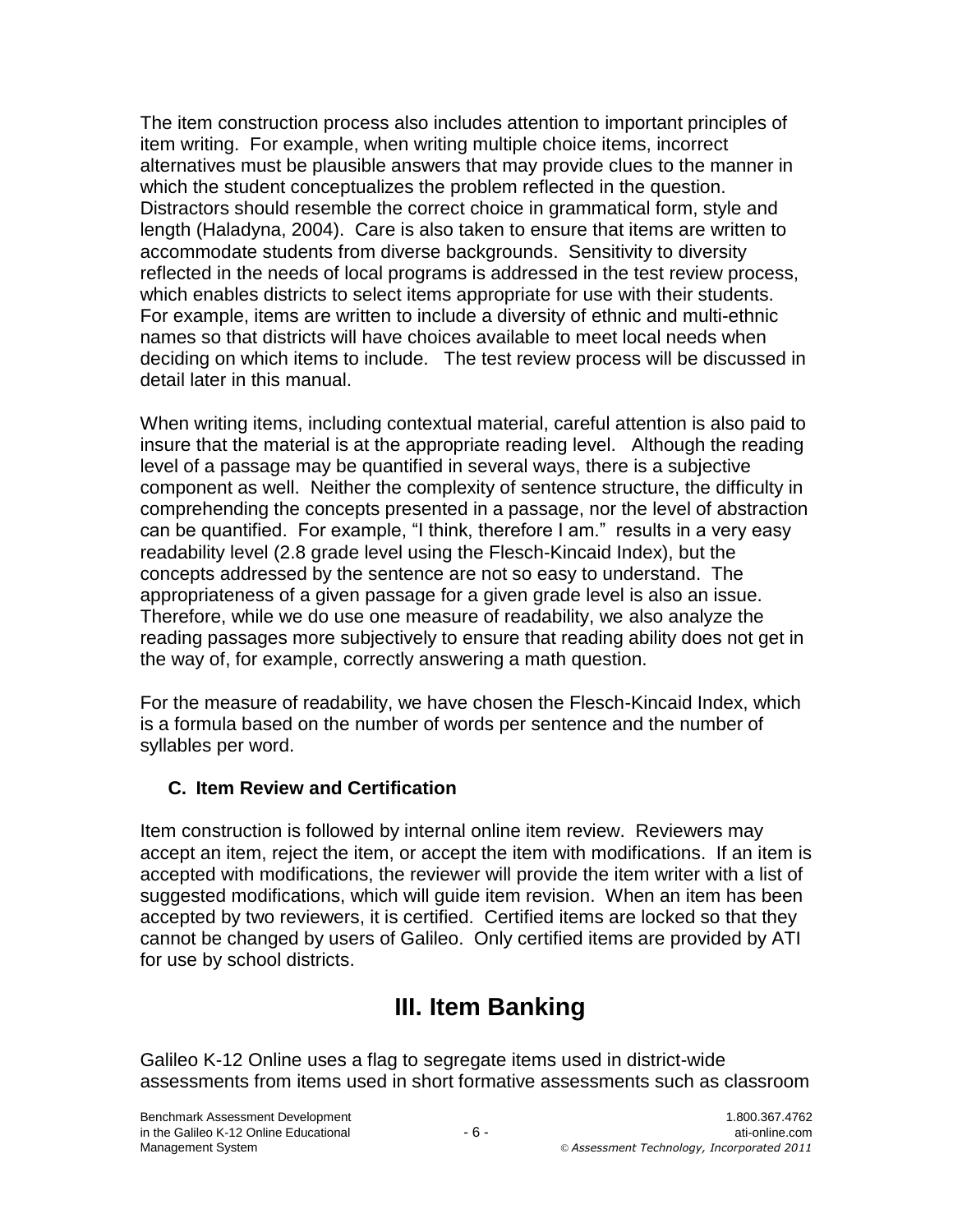quizzes. The flag has the effect of creating two separate item banks, one that is secure and reserved for use in building district-wide assessments and another, the formative item bank, that is available for use by teachers and other schoollevel personnel for creating quizzes and other informal assessments. All of the items available for use in either bank are aligned to state standards and are certified. As of May 9, 2008, the Galileo K-12 Online item banks contained 59,728 items for use in math, English language arts, and science assessments in grades K-12. New items are created continually by ATI staff. The current rate of production adds approximately 1,400 new items to the item banks each month.

# **A. Item Classification**

The item banks are organized according to the classification scheme applied to the items themselves. As was indicated earlier in this document with reference to item development, all items are associated with an item specification which, among many other things, indicates specifically which skill the item addresses. Item specifications are organized in a hierarchical structure according to which each broad topic, such as algebra, is broken down into increasingly detailed levels of skills. The following screenshot illustrates one such hierarchy of item specifications.

| Math Bank 3rd-5th Grade<br>Library                 |
|----------------------------------------------------|
| G G G E 7 E 4 9 2                                  |
| <b>E Algebra</b>                                   |
| <b>E</b> Data Analysis                             |
| <b>E</b> Discrete Math                             |
| G Geometry                                         |
| <b>E</b> Angles                                    |
| <b>E</b> Circles and Spheres                       |
| G Congruency                                       |
| E- congruency - choose congruent pair              |
| E congruency - definition of                       |
| E- congruency - explain concepts of congruency MA  |
| E- congruency - figures which appear congruent     |
| E- congruency - figures which appear congruent MA  |
| E congruency - pick congruent shapes               |
| E- congruency - pick the pair of congruent figures |
| <b>E</b> - congruency - vertical angles            |
| <b>E</b> Coordinate Geometry                       |
| <b>E</b> - <b>E</b> Figures                        |
| <b>El Coltines</b>                                 |
| E <b>C</b> Lines of Symmetry                       |
| <b>E</b> Polygons                                  |
| <b>El Similarity</b>                               |
| <b>El Citransformations</b>                        |

*Figure 2 Sample hierarchy of item specifications*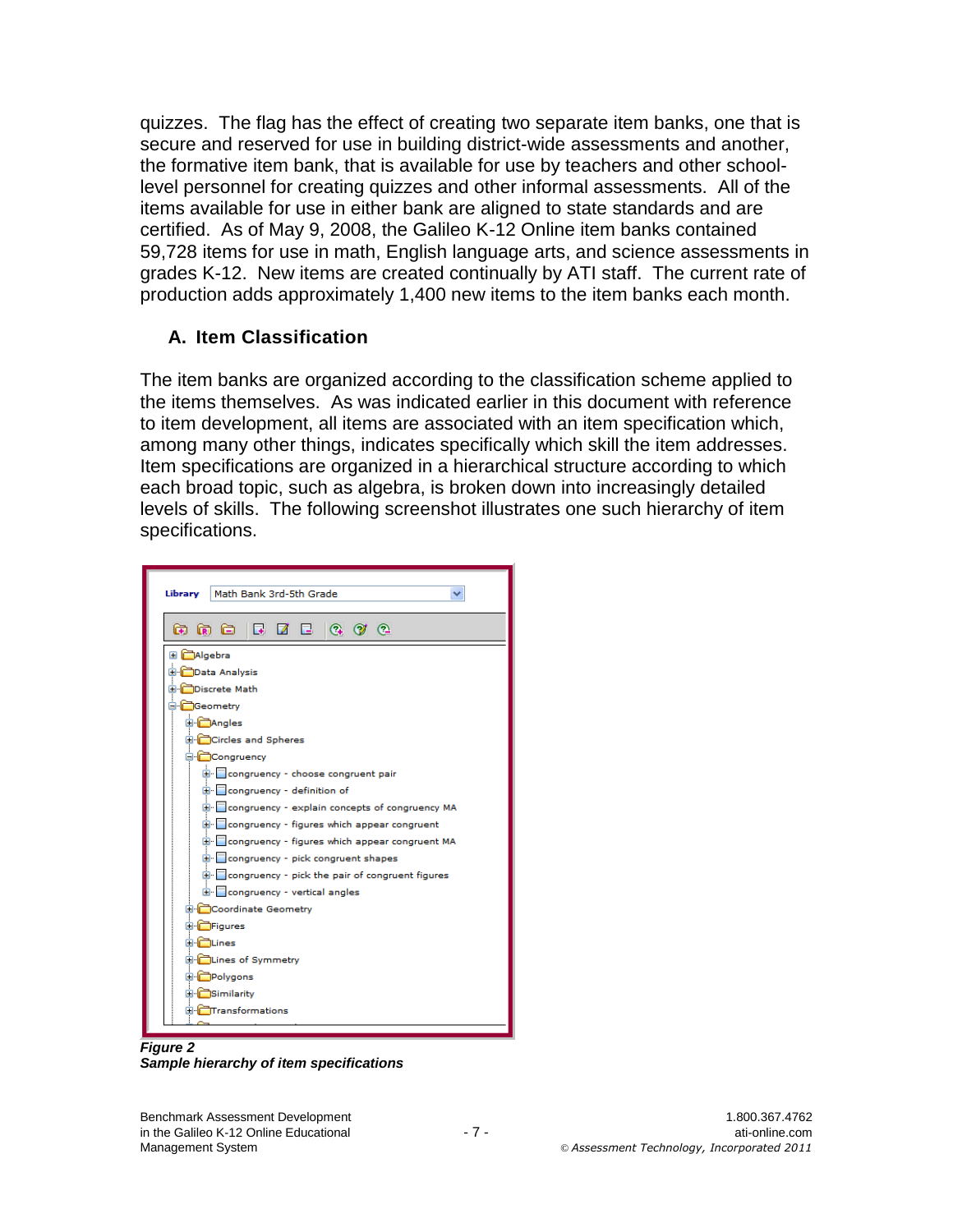The purpose of Galileo K-12 Online is to facilitate data-driven decision making in standards-based education, and so all assessment items in the Galileo K-12 Online item banks are aligned to state standards. However, state standards are often quite broad, with each one encompassing a broad array of skills that the student must demonstrate. In such cases a single state standard will have a number of item specifications associated with it. The following screenshot illustrates one particularly broad standard and the variety of item specifications that are linked to that standard.

| Subject:          | MA-M06: 6th Grade Mathematics Curriculum Framework                                                                                                                                                                                                                                                                                                                                                                                                                                                                                                                                                                                                                                                                                                                                                                                                                                                                                                                                                                                                                                                                                                                                                                                                                                                                                                                                 |  |  |  |  |  |  |  |
|-------------------|------------------------------------------------------------------------------------------------------------------------------------------------------------------------------------------------------------------------------------------------------------------------------------------------------------------------------------------------------------------------------------------------------------------------------------------------------------------------------------------------------------------------------------------------------------------------------------------------------------------------------------------------------------------------------------------------------------------------------------------------------------------------------------------------------------------------------------------------------------------------------------------------------------------------------------------------------------------------------------------------------------------------------------------------------------------------------------------------------------------------------------------------------------------------------------------------------------------------------------------------------------------------------------------------------------------------------------------------------------------------------------|--|--|--|--|--|--|--|
|                   | Standard: NUMBER SENSE AND OPERATIONS STRAND                                                                                                                                                                                                                                                                                                                                                                                                                                                                                                                                                                                                                                                                                                                                                                                                                                                                                                                                                                                                                                                                                                                                                                                                                                                                                                                                       |  |  |  |  |  |  |  |
| <b>Objective:</b> | 6.N.9 Select and use appropriate operations to solve problems involving addition, subtraction, multiplication, division, and<br>positive integer exponents with whole numbers, and with positive fractions, mixed numbers, decimals, and percents.                                                                                                                                                                                                                                                                                                                                                                                                                                                                                                                                                                                                                                                                                                                                                                                                                                                                                                                                                                                                                                                                                                                                 |  |  |  |  |  |  |  |
|                   | <b>Current Specifications</b>                                                                                                                                                                                                                                                                                                                                                                                                                                                                                                                                                                                                                                                                                                                                                                                                                                                                                                                                                                                                                                                                                                                                                                                                                                                                                                                                                      |  |  |  |  |  |  |  |
|                   | (02A, 09F) word problems select appropriate operation(s)MA<br>(00A, 11F) 6.N.9 - MA released items - use in MA only<br>(04A, 04F) word problems - MCAS/x what is the total amount MA<br>(03A, 01F) word problems - what was left MA<br>(00A, 01F) word problems - MCAS/x of fractions MA<br>(00A, 01F) word problemsMCAS/ how many x facts/proportionsMA<br>(00A, 01F) word problems - MCAS/ x and - how much more MA<br>(01A, 01F) word problems - MCAS/x and - least number MA<br>(01A, 00F) fractions - equivalency to percents AZ6<br>(01A, 00F) word problems - percentage off MA 6th<br>(02A, 00F) word problems - what number is a percentageMA<br>(04A, 06F) word problems - what percentage MA<br>(07A, 00F) word problems<br>(01A, 02F) word problems - add decimals BEST<br>(02A, 02F) word problems - BEST - fractions<br>(02A, 03F) negative integers - temperature CA<br>(03A, 02F) negative numbers - counting CST<br>(01A, 00F) negative numbers - owing CA<br>(05A, 13F) word problems - use decimals to (.01) in context<br>(04A, 07F) fraction - word problems (mixed numbers + or -)CA<br>(02A, 04F) models for division of fractions DC<br>(01A, 10F) word problem - method to easily solve CA<br>(01A, 06F) word problems - add, subtract, multiply or divide<br>(06A, 20F) Real numbers - in context<br>(05A, 00F) word problems - fractions $(+, -, x, /)$ |  |  |  |  |  |  |  |

*Figure 3*

*Aligning a single state standard to numerous, more specific, item specifications*

Each assessment item is aligned to an item specification, and each item specification is aligned to a single standard for a given state.

# **B. Item Attributes**

Every item in the Galileo K-12 Online item banks is evaluated according to a number of criteria, including depth of knowledge and item quality based on the values of IRT parameter estimates.

# *i. Depth of Knowledge*

All items in the Galileo K-12 Online item banks are evaluated and scored for Depth of Knowledge (DOK). ATI uses Webb's (2006) DOK levels to indicate the depth of knowledge targeted by assessment items. Webb's DOK levels are designed to be applied to either individual assessment items or to state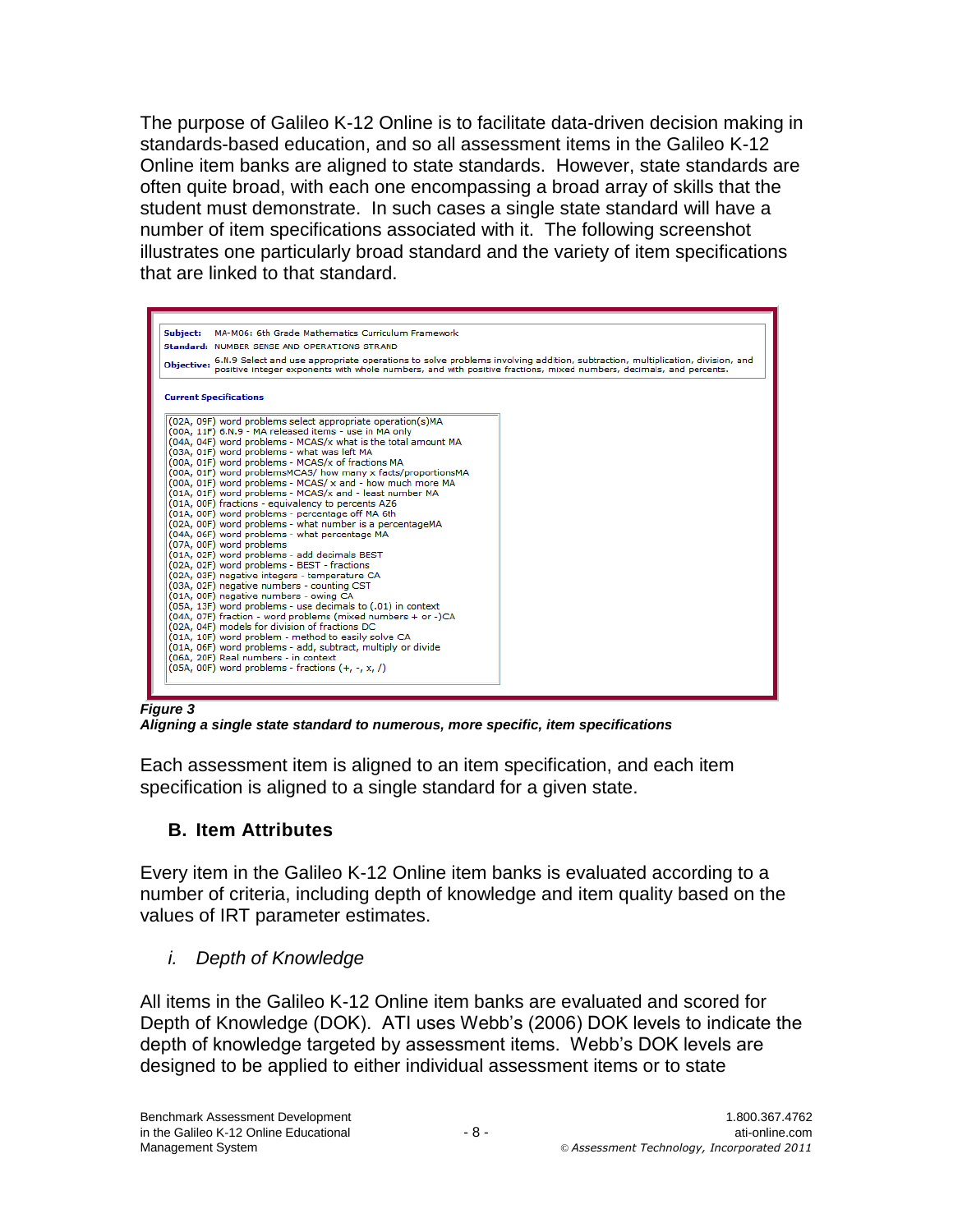standards. In Galileo K-12 Online the DOK classification is applied at the level of item specification that was described earlier in this section.

The item specification level is the most appropriate level to which Webb's criteria should be applied because it constitutes a more precise statement of skills to be assessed than many state standards do. In addition, since all multiple-choice items associated with a given item specification share the same stem structure, they will automatically all fall within the same DOK level. This is because in Webb's system, the DOK level is determined largely by the keywords (the verb) in the question stem or standard. Examples of keywords in Level 1 items include *identify, recall,* and *measure.* Some keywords for level 2 items are *classify, estimate,* and *make observations*. In Galileo K-12 Online all multiple-choice assessment items share the same stem structure as defined by the item specification to which they are linked. It is more efficient, therefore, to apply Webb's DOK criteria to item specifications than to individual assessment items.

*ii. Item Parameters*

In addition to the Depth of Knowledge attribute assigned to each item specification by ATI item development staff, all benchmark assessment items that are in use by districts of sufficient size are subjected to item analysis using Item Response Theory (IRT). IRT assumes that a student's response to a test item is determined by the student's ability and certain item parameters, i.e., characteristics of the item. For multiple-choice tests, ATI typically uses an IRT model including three item parameters: a discrimination parameter, a difficulty parameter, and a guessing parameter. The discrimination parameter reflects the relationship between the item and the underlying ability being measured. Items with high discrimination values make a positive contribution to test reliability. Values approaching or exceeding 1.0 discriminate between levels of ability very well. Values close to 0.0 discriminate between different ability levels very poorly. The difficulty parameter provides information on the relative difficulty of items on the test. Zero is the average ability of the students. An item difficulty of zero is of appropriate difficulty for the average student. If item difficulty is above zero, the item is more difficult. When item difficulty is negative, the item is less difficult. Tests including a broad range of difficulties are sensitive to a broad range of abilities. Such tests generally correlate higher with criterion measures (e.g., statewide assessments) than do tests that are sensitive to a limited range of abilities. The guessing parameter indicates the likelihood that a student who does not know the answer to a question will guess the correct answer. Given a multiple-choice item with four alternative choices, it is reasonable to expect that the chances of guessing the correct answer will be about one in four, or .25. Information regarding item parameter estimates for items in benchmark tests is provided through an *Item Parameter Report* available in Galileo K-12 Online. A portion of a sample report is shown below.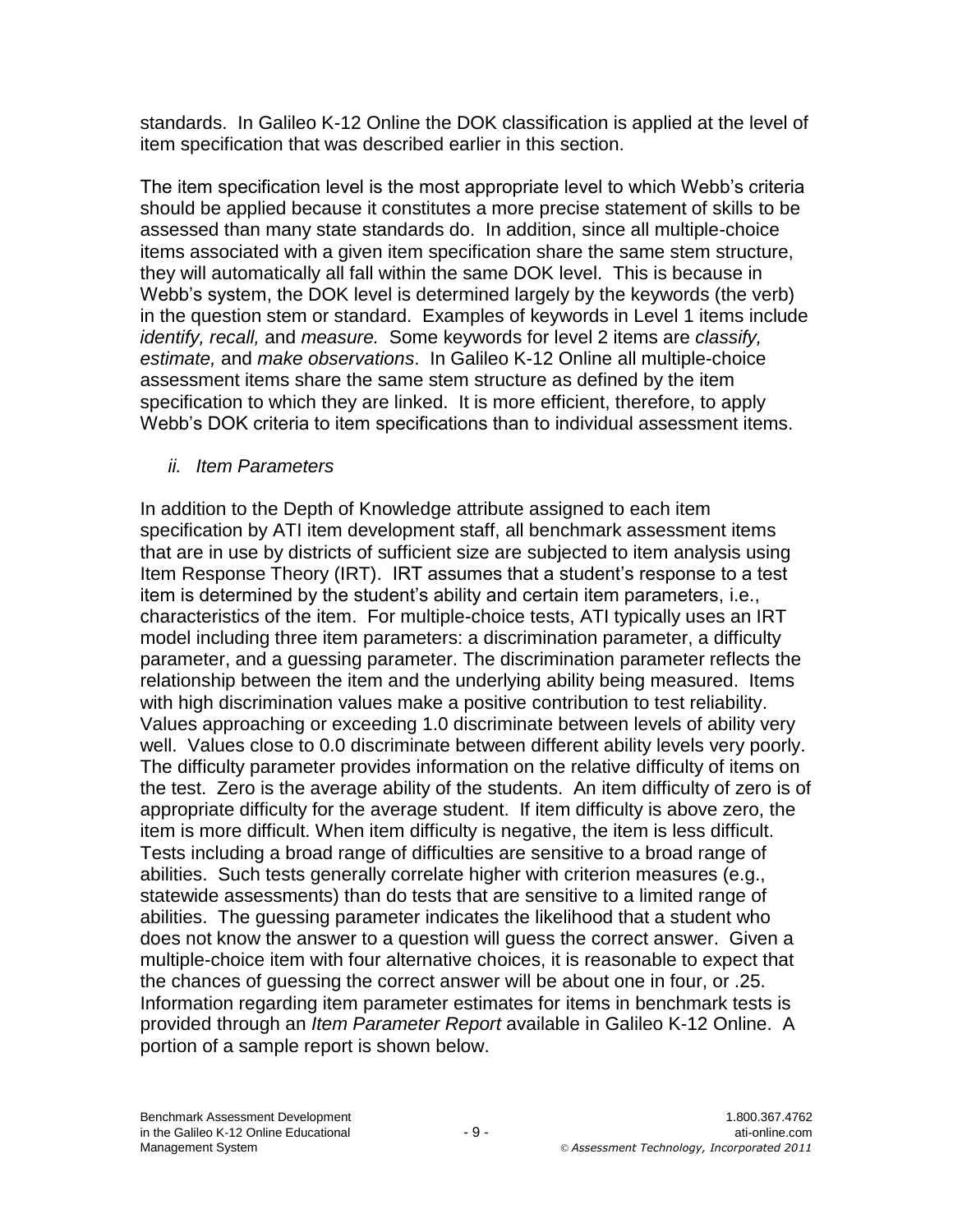| yed 'adında ile place value'value've compare-and order whole virtuoers " - - - - - 2:1 - برس - - 1 - - - - - -<br>through 9,999;                                   |                       |                            |                  |
|--------------------------------------------------------------------------------------------------------------------------------------------------------------------|-----------------------|----------------------------|------------------|
| 14. 3.1C determine the value of a collection of coins and bills                                                                                                    | 0.93                  | $-2.24$                    | 0.19             |
| 15. 3.1C determine the value of a collection of coins and bills                                                                                                    | 0.67                  | $-0.13$                    | 0.22             |
| 16. 3.1B use place value to compare and order whole numbers<br>through 9,999;                                                                                      | 0.80                  | $-1.09$                    | 0.16             |
| 17. 3.1B use place value to compare and order whole numbers<br>through 9,999;                                                                                      | 0.85                  | $-0.89$                    | 0.26             |
| 18. 3.1C determine the value of a collection of coins and bills                                                                                                    | 0.89                  | $-1.06$                    | 0.17             |
| 3.2 NUMBER, OPERATION, AND OUANTITATIVE<br><b>REASONING. THE STUDENT USES FRACTION NAMES</b>                                                                       | <b>Discrimination</b> | <b>Difficulty Guessing</b> |                  |
| AND SYMBOLS (WITH DENOMINATORS OF 12 OR<br><b>LESS) TO DESCRIBE FRACTIONAL PARTS OF WHOLE</b><br>OBJECTS OR SETS OF OBJECTS. THE STUDENT IS<br><b>EXPECTED TO:</b> |                       |                            |                  |
| 19. 3.2C use fraction names and symbols to describe fractional<br>parts of whole objects or sets of objects;                                                       | 1.04                  | $-0.56$                    | 0.22             |
| 20. 3.2A construct concrete models of fractions:                                                                                                                   | 1.40                  | $-1.07$                    | 0.22             |
| 21. 3.2A construct concrete models of fractions;                                                                                                                   | 1.29                  | $-2.36$                    | 0.22             |
| 22. 3.2C use fraction names and symbols to describe fractional<br>parts of whole objects or sets of objects;                                                       | 1.14                  | 0.69                       | 0.16             |
| 23. 3.2C use fraction names and symbols to describe fractional<br>parts of whole objects or sets of objects;                                                       | 0.92                  | 0.20                       | 0.20             |
| 24. 3.2C use fraction names and symbols to describe fractional<br>parts of whole objects or sets of objects;                                                       | 0.77                  | $-1.27$                    | 0.21             |
|                                                                                                                                                                    |                       |                            | Page 1<br>Of $3$ |

*Figure 4*

*Sample Item Parameter Report*

In addition to item parameter information for items on a particular district benchmark assessment, parameter information is measured and calibrated for all assessment items in the Galileo K-12 Online benchmark item bank. The benchmark item calibration process will be described in detail later in this document.

# **C. Security**

As indicated above, Galileo K-12 Online segregates benchmark items from formative items. Security constraints limit access to benchmark items. These constraints insure that benchmark items can only be used for the development of district benchmark assessments. Access to benchmark items is restricted to the ATI Test Development staff and to reviewers selected by the district to review draft benchmark assessments. These reviewers may view benchmark items if they elect to replace an item on the assessment. Formative items are available to teachers and all district users for use in the construction of district-, campus-, or classroom-developed assessments.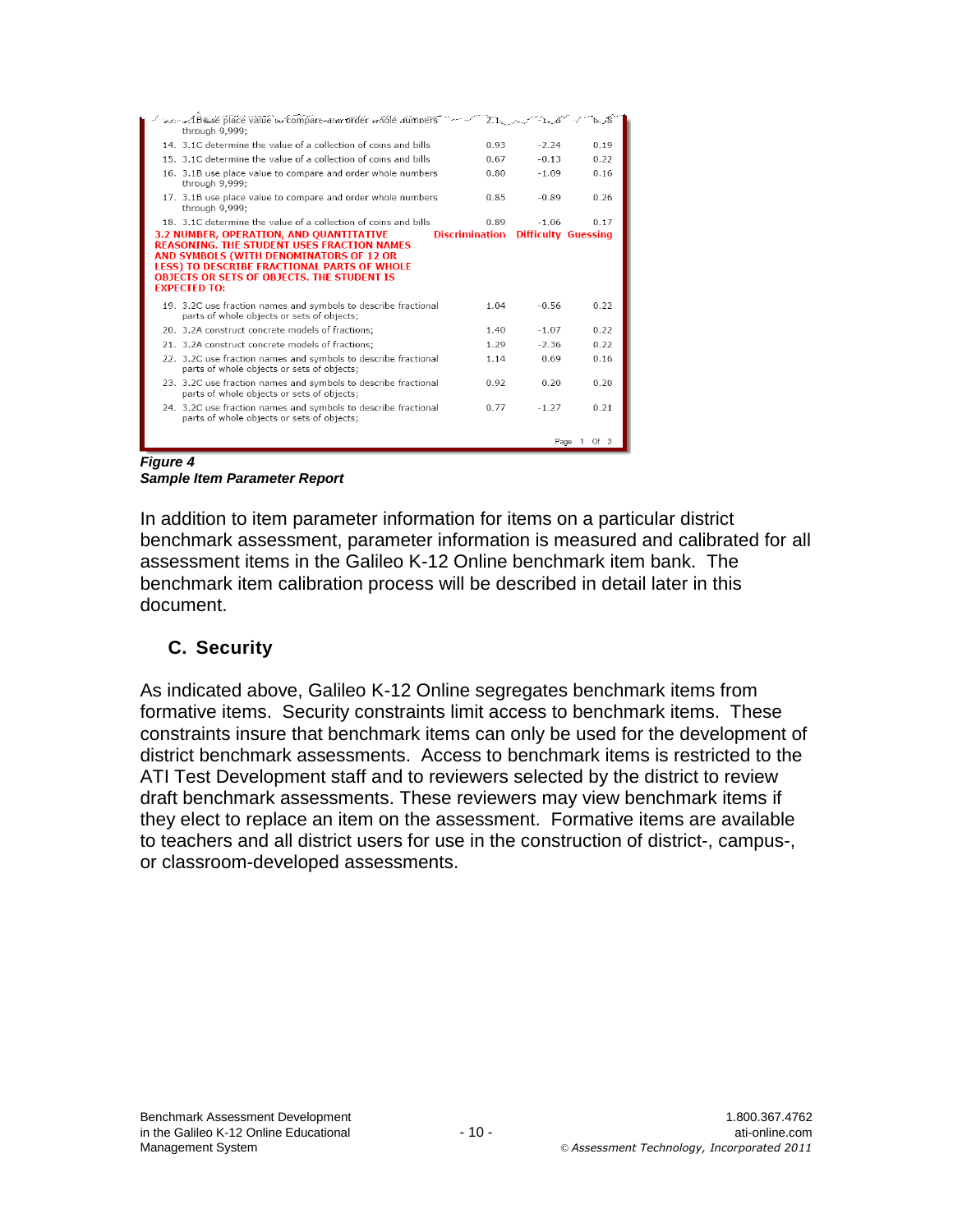# **IV. Test Development**

# **A. Test Specifications**

Using ATI's proprietary *Assessment Planner*, district staff participate in the design of district assessments aligned to state standards and sequenced according to district curriculum and pacing guides. The interface for the *Assessment Planner* is shown on the following page.

| Test Planning   Test Construction   Test Scheduling   Test Administration   Test Scoring   Test Results   Printing<br>District: Armadillo School District<br><b>Assessment Planner</b><br>2007 - 2008<br>Year:<br>School: Aggie School<br>3rd Grade: M HOLT<br>Class:<br>Settings   Web Search   Books   Help   Tech Support   Site Map   Logout<br>TX-K12 Benchmark Planner-Math and Reading<br><b>Set Test Reviewers</b><br>Library<br>Subject   TX-M03: 3rd Grade Math<br>$\mathbf{r}$<br>$\triangleright$<br>Default items per objective 1<br><b>New Assessment</b><br>Test 2<br>Test 1<br>Test 4<br>Test 3<br>$\circ$ All standards $\circ$ Standards not assessed<br>3.2 NUMBER, OPERATION, AND OUANTITATIVE REASONING.<br>腽<br>1) 06-07 ATI 03 Gr Math Pre-Test<br>THE STUDENT USES FRACTION NAMES AND SYMBOLS (WITH<br>DENOMINATORS OF 12 OR LESS) TO DESCRIBE FRACTIONAL<br>2) 06-07 SWC 03 Gr. Math #1<br>PARTS OF WHOLE OBJECTS OR SETS OF OBJECTS. THE STUDENT<br><b>IS EXPECTED TO:</b><br>3) 06-07 SWC 03 Gr. Math #2<br>7) $\Box$ 3.2D construct concrete models of equivalent fractions for fractional parts of whole objects<br>4) 06-07 SWC 03 Gr. Math #3<br>3.4 NUMBER, OPERATION, AND QUANTITATIVE REASONING.<br>THE STUDENT RECOGNIZES AND SOLVES PROBLEMS IN<br>MULTIPLICATION AND DIVISION SITUATIONS. THE STUDENT<br>$\leq -$ bbA<br><b>IS EXPECTED TO:</b><br><b>Print assessment plan</b><br>11) $\Box$ 3.4B solve and record multiplication problems (up to two<br>digits times one digit):<br><-- Remove<br>3.5 NUMBER, OPERATION, AND QUANTITATIVE REASONING.<br>THE STUDENT ESTIMATES TO DETERMINE REASONABLE<br><b>RESULTS. THE STUDENT IS EXPECTED TO:</b><br>3.5A round whole numbers to the nearest ten or<br>13)   hundred to approximate reasonable results in problem<br>situations: | <b>Curriculum</b><br><b>Student/Family</b><br><b>Staff</b><br><b>Reports</b><br><b>Grades</b> |                                                         |
|----------------------------------------------------------------------------------------------------------------------------------------------------------------------------------------------------------------------------------------------------------------------------------------------------------------------------------------------------------------------------------------------------------------------------------------------------------------------------------------------------------------------------------------------------------------------------------------------------------------------------------------------------------------------------------------------------------------------------------------------------------------------------------------------------------------------------------------------------------------------------------------------------------------------------------------------------------------------------------------------------------------------------------------------------------------------------------------------------------------------------------------------------------------------------------------------------------------------------------------------------------------------------------------------------------------------------------------------------------------------------------------------------------------------------------------------------------------------------------------------------------------------------------------------------------------------------------------------------------------------------------------------------------------------------------------------------------------------------------------------------------------------------------------------------------------------------|-----------------------------------------------------------------------------------------------|---------------------------------------------------------|
|                                                                                                                                                                                                                                                                                                                                                                                                                                                                                                                                                                                                                                                                                                                                                                                                                                                                                                                                                                                                                                                                                                                                                                                                                                                                                                                                                                                                                                                                                                                                                                                                                                                                                                                                                                                                                            |                                                                                               |                                                         |
|                                                                                                                                                                                                                                                                                                                                                                                                                                                                                                                                                                                                                                                                                                                                                                                                                                                                                                                                                                                                                                                                                                                                                                                                                                                                                                                                                                                                                                                                                                                                                                                                                                                                                                                                                                                                                            |                                                                                               |                                                         |
| 3.5B use strategies including rounding and compatible<br>14) $\Box$ numbers to estimate solutions to addition and<br>subtraction problems<br>2.7 DATTEDNE, DELATIONCUIDE, AND ALCEDDATE TUTNETNE                                                                                                                                                                                                                                                                                                                                                                                                                                                                                                                                                                                                                                                                                                                                                                                                                                                                                                                                                                                                                                                                                                                                                                                                                                                                                                                                                                                                                                                                                                                                                                                                                           |                                                                                               | Summary<br>20 items<br>40 items<br>46 items<br>24 items |

*Sample Assessment Planner*

The *Assessment Planner* allows the school district to determine how many benchmark assessments there will be during the year, when benchmark testing will occur, which standards will be covered in instruction and benchmark assessment, and how many items will be included for each standard on each benchmark assessment.

ATI Educational Management Services staff work closely with district personnel during the design phase to ensure that the resulting benchmark assessments are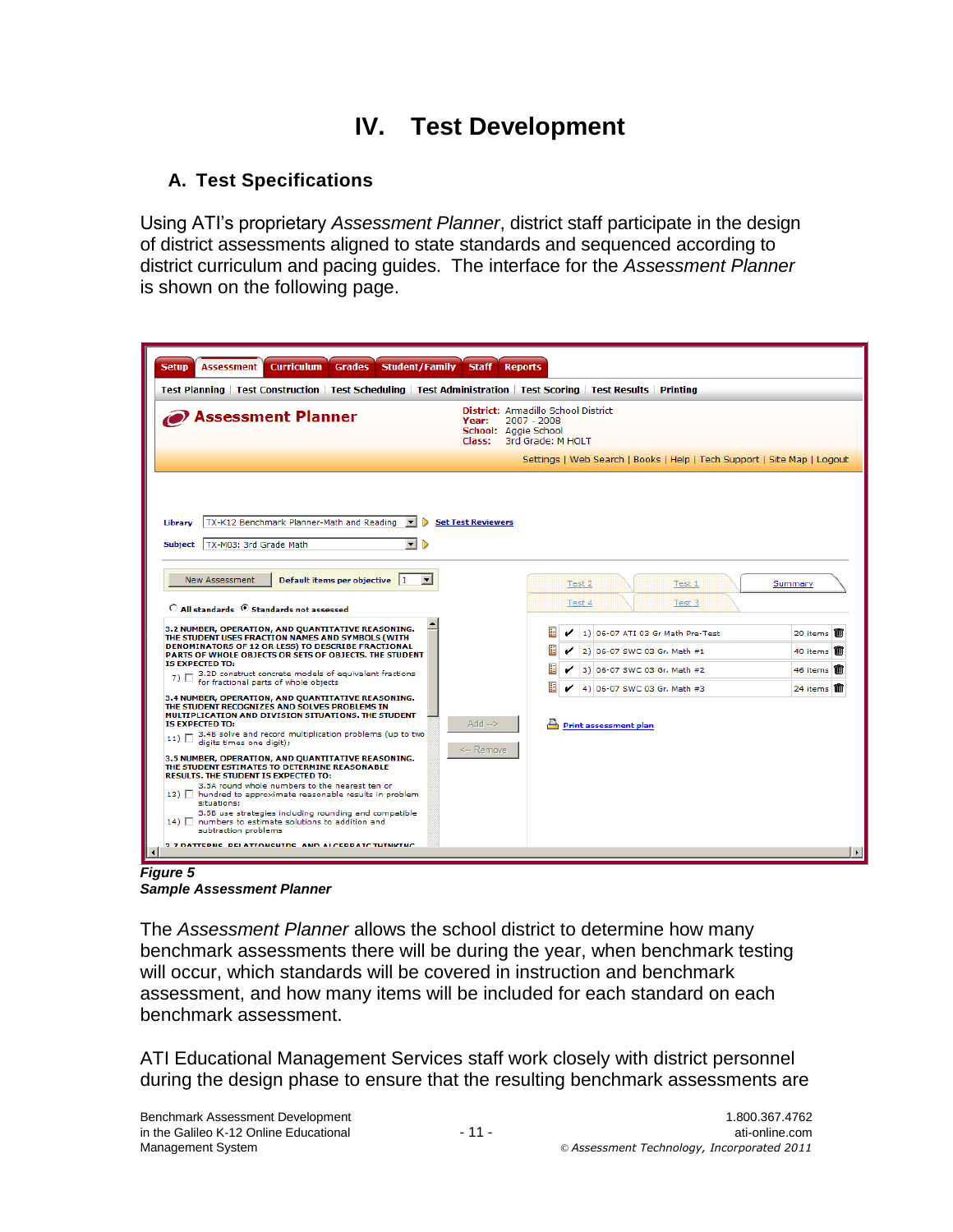of the highest possible quality. For example, a district may request benchmark assessments that are too short to provide reliable data. In such cases, ATI staff explains the importance of reliability and encourages the district to modify the benchmark plan so that each assessment contains at least 35 to 40 items. Similarly, on occasion a district may request an assessment that is of sufficient length but which addresses only a few standards, with 7 or 10 questions addressing each standard. Under these circumstances ATI staff may encourage the selection of a broader range of standards.

# **B. Test Assembly**

Once the design of a district's benchmark assessments has been finalized in the *Assessment Planner*, the district user responsible for finalizing the plan presses the *Plan Complete* button on the *Planner*. This generates an automatic email advising ATI Educational Management Services staff that the benchmark planning process has been completed.

Assessment and Instruction Development staff then generates the tests to match the submitted plan using ATI's extensive bank of benchmark assessment items. The goal in test generation is to create a test that represents the goals to be measured at a variety of ability levels to give teachers the ability to measure student achievement and to identify areas that should be the focus of additional instruction. In assembling the Reading/English Language Arts test, the focus is to provide these items in conjunction with a reasonable number of text sources to ensure students are able to complete the assessments in a timely manner.

# **C. Test Review**

After tests are assembled, they may be reviewed by the district. During the review phase, tests are moved to a secure library accessible to client district staff and those individuals who are designated by the district as reviewers. The representatives of the district participating in the review process are afforded the opportunity to replace items on the draft version of the assessment by using item replacement tools to select an item that is more closely aligned to their expectations or instructional focus for this assessment. For example, some math objectives include a number of operations in the wording of the standard, but the district curriculum may have emphasized one of these operations in the particular period leading up to the assessment so reviewers may choose to redistribute the selection of items for that objective to reflect this emphasis.

Test review is conducted using the online *Test Review* utility. This utility provides the capability to review each item contained in a test. Comment boxes in the utility afford the ability to make comments regarding the overall test. The use of the *Test Review* utility is controlled with appropriate permissions. Two levels of permissions are provided. One allows for a series of initial reviewers. The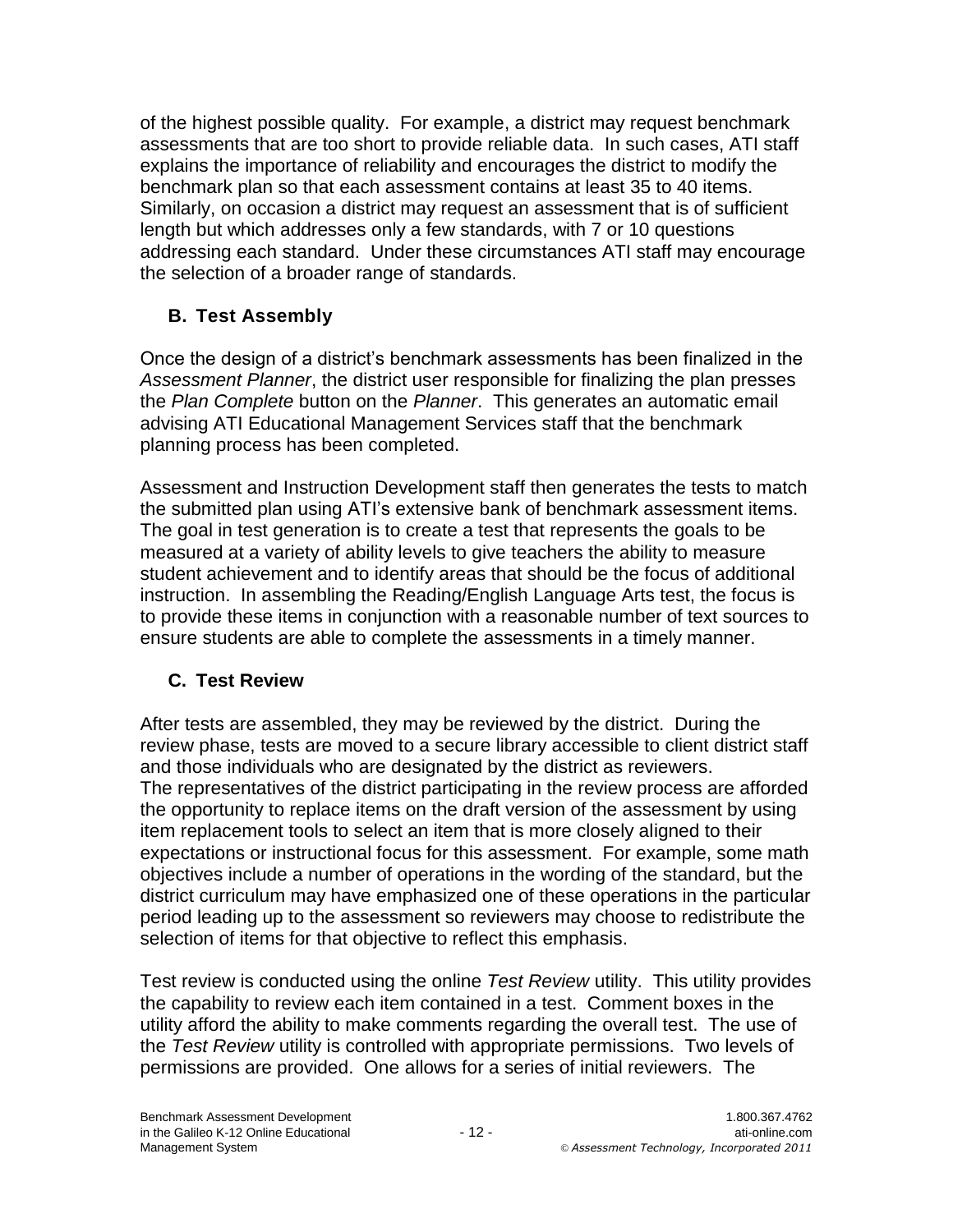second designates a final reviewer responsible for accepting a final version of the test under review.

|                                                                                  |                                                                                        |                                                                        |                            | Test Planning   Test Construction   BC   Test Scheduling   Test Admin   Test Scoring   Test Results   Printing |                                                                                                                                                                                                                                    |
|----------------------------------------------------------------------------------|----------------------------------------------------------------------------------------|------------------------------------------------------------------------|----------------------------|----------------------------------------------------------------------------------------------------------------|------------------------------------------------------------------------------------------------------------------------------------------------------------------------------------------------------------------------------------|
|                                                                                  | $\partial$ Final Review                                                                |                                                                        | Year:<br>School:<br>Class: | District: SWC School District<br>$2006 - 2008$<br>Red Raider Elementary School<br>3rd Grade: K LARSEN          |                                                                                                                                                                                                                                    |
|                                                                                  |                                                                                        |                                                                        |                            |                                                                                                                | Settings   Password   Help   Tech Support   Site Map   Logout                                                                                                                                                                      |
|                                                                                  |                                                                                        |                                                                        |                            |                                                                                                                |                                                                                                                                                                                                                                    |
|                                                                                  |                                                                                        |                                                                        |                            |                                                                                                                |                                                                                                                                                                                                                                    |
| Super Agency Texas K-12                                                          | <b>Set Review Options For Each Question.</b>                                           |                                                                        | $\ddotmark$                |                                                                                                                |                                                                                                                                                                                                                                    |
|                                                                                  | District SWC School District                                                           |                                                                        | $\ddotmark$                |                                                                                                                |                                                                                                                                                                                                                                    |
| Library                                                                          |                                                                                        | 2006-07 SWC City 03 Gr. Benchmark Library                              | $\checkmark$               |                                                                                                                |                                                                                                                                                                                                                                    |
| <b>Test</b>                                                                      | 06-07 SWC 03 Gr. Math #1                                                               |                                                                        | $\ddot{ }$                 | <b>Print Review</b>                                                                                            |                                                                                                                                                                                                                                    |
|                                                                                  | Show all reviewed items                                                                |                                                                        |                            |                                                                                                                |                                                                                                                                                                                                                                    |
|                                                                                  |                                                                                        | $\bigcirc$ Show reviewed items excluding accepted items                |                            |                                                                                                                |                                                                                                                                                                                                                                    |
| <b>Items</b>                                                                     | Show all items                                                                         |                                                                        |                            |                                                                                                                |                                                                                                                                                                                                                                    |
|                                                                                  |                                                                                        |                                                                        |                            |                                                                                                                |                                                                                                                                                                                                                                    |
| <b>General Comments</b>                                                          |                                                                                        |                                                                        |                            |                                                                                                                |                                                                                                                                                                                                                                    |
|                                                                                  |                                                                                        |                                                                        |                            |                                                                                                                | $\hat{\phantom{a}}$                                                                                                                                                                                                                |
|                                                                                  |                                                                                        |                                                                        |                            |                                                                                                                |                                                                                                                                                                                                                                    |
|                                                                                  | Read each question carefully.                                                          |                                                                        |                            |                                                                                                                |                                                                                                                                                                                                                                    |
|                                                                                  |                                                                                        | Objective: 3.1C determine the value of a collection of coins and bills |                            |                                                                                                                | <b>Standard:</b> 3.1 NUMBER, OPERATION, AND QUANTITATIVE REASONING. THE STUDENT USES PLACE VALUE TO COMMUNICATE ABOUT INCREASINGLY LARGE WHOLE<br>NUMBERS IN VERBAL AND WRITTEN FORM, INCLUDING MONEY. THE STUDENT IS EXPECTED TO: |
|                                                                                  | Parameters: A=0.92 B=-1.61 C=0.20<br>How much money is shown?<br><b>COTTLES</b><br>dOP |                                                                        |                            | A @ \$15.25<br>$B \circ $15.20$                                                                                |                                                                                                                                                                                                                                    |
|                                                                                  |                                                                                        |                                                                        |                            | $C$ $\odot$ \$10.05<br>$D$ $\circ$ \$ 5.25                                                                     |                                                                                                                                                                                                                                    |
|                                                                                  |                                                                                        |                                                                        |                            |                                                                                                                |                                                                                                                                                                                                                                    |
|                                                                                  | Initial Review Status: No Reviews                                                      |                                                                        |                            |                                                                                                                |                                                                                                                                                                                                                                    |
|                                                                                  |                                                                                        |                                                                        |                            |                                                                                                                |                                                                                                                                                                                                                                    |
|                                                                                  | ® Replace (please comment)                                                             |                                                                        |                            |                                                                                                                |                                                                                                                                                                                                                                    |
| 1. View Item Spec<br><b>Final Item Review</b><br>O Not Reviewed<br><b>Accept</b> | Comments (please be specific)                                                          |                                                                        |                            |                                                                                                                | ó                                                                                                                                                                                                                                  |

*Figure 6 Sample final review interface*

# **D. Test Instructions**

Each assessment includes a set of specific instructions to teachers detailing how to administer the assessments. These directions are crafted to ensure that all students being evaluated on a particular item are provided with the same level of information and support in attempting the item. For example, objectives in early elementary have instructions specifying which items require teacher involvement and to what degree each teacher is to assist the students in order to assess the item without biasing the measurement of the standard.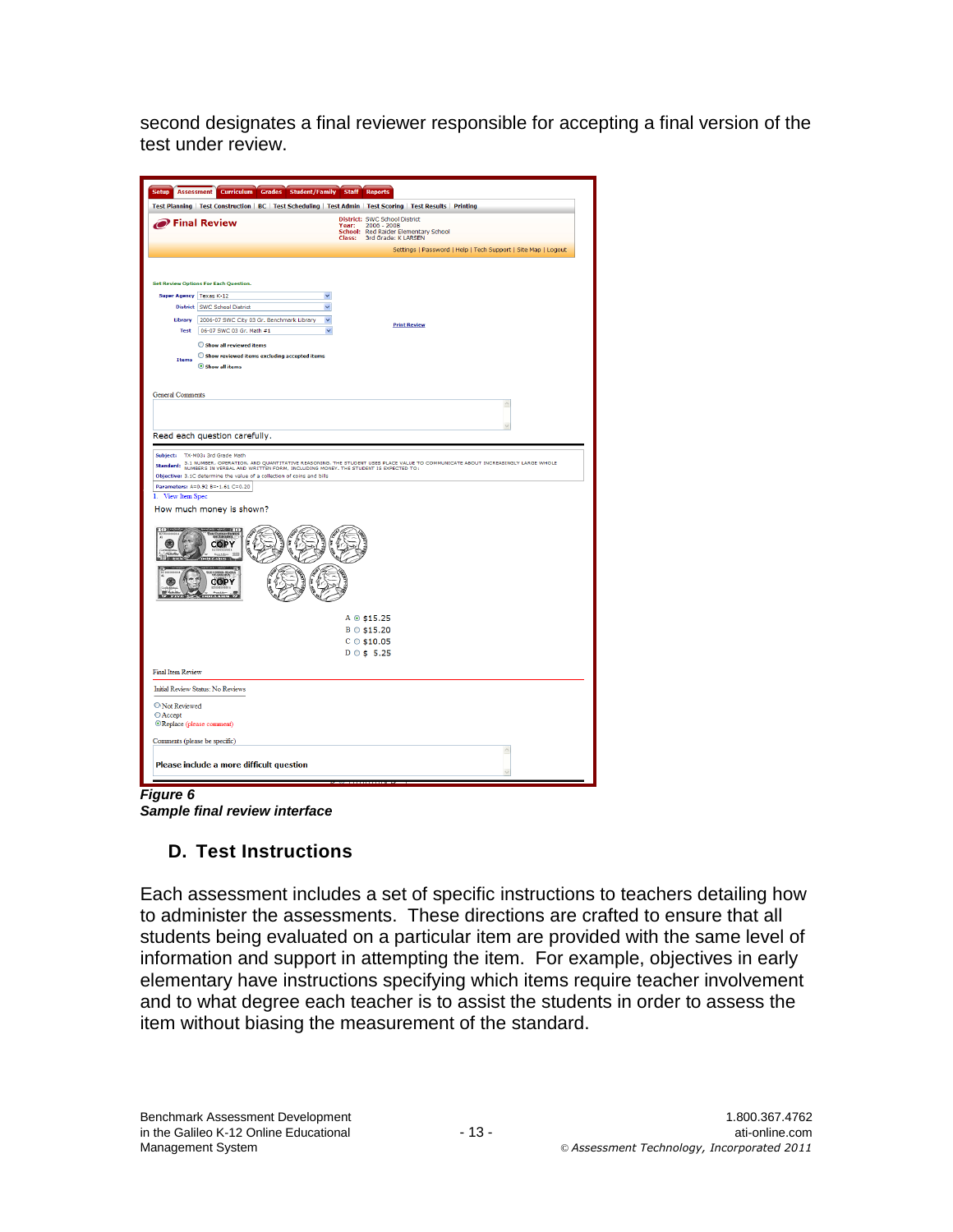# **E. Test Publication**

Following the completion of assessment review, the district-designated final reviewer clicks on the Review Complete button. At this time Assessment staff will move the tests back to the ATI production areas to archive the comments and to address any requests or comments that were not addressed by district users via item replacement. Once all of the comments/requests have been addressed, the test will be published to a secure library accessible only to district level staff until such time as the assessment is scheduled to be implemented.

# **V. Benchmark Psychometrics**

Psychometric analyses are carried out on benchmark assessments each time a benchmark test is administered. The discussion that follows outlines the process of item calibration for benchmark tests and the procedures used to provide evidence regarding the reliability and validity of benchmark assessments.

# **A. The Item Calibration Process**

The item calibration process implemented by ATI is based on Item Response Theory (IRT). The process is designed to place scores obtained from assessments constructed from ATI item banks on a common scale. In addition, the calibration process is intended to produce assessments that are sensitive to changes in student performance associated with continuing changes in educational goals and methods that are occurring in our rapidly changing society. Placing assessment scores on a common scale makes it possible to measure progress (Williams, Pommerich, & Thissen, 1998). Sensitivity to societal change insures that assessments will reflect current examinee capabilities as well as changes in capabilities associated with societal changes occurring over time. ATI implements the Maximum Marginal Likelihood approach to parameter estimation using the Multilog computer program (Thissen, Chen, & Bock, 2003). The procedures implemented through Multilog relate item parameter estimates in ATI item banks for a given subject and grade to a common score distribution for that subject and grade. In the typical case, three item parameters are estimated: Item difficulty, item discrimination, and guessing.

IRT makes it possible to locate test items and ability on the same scale (Thissen & Wainer, 2001). In IRT, the characteristics of the ability distribution directly affect the values of estimates of item parameters. Conversely, assumptions regarding item parameter characteristics directly affect characteristics of the ability distribution. The relationship between items and ability assumed in IRT provides a convenient approach for placing scores from different assessments on a common scale because it achieves the common scale objective as an integral part of the process of estimating item parameters.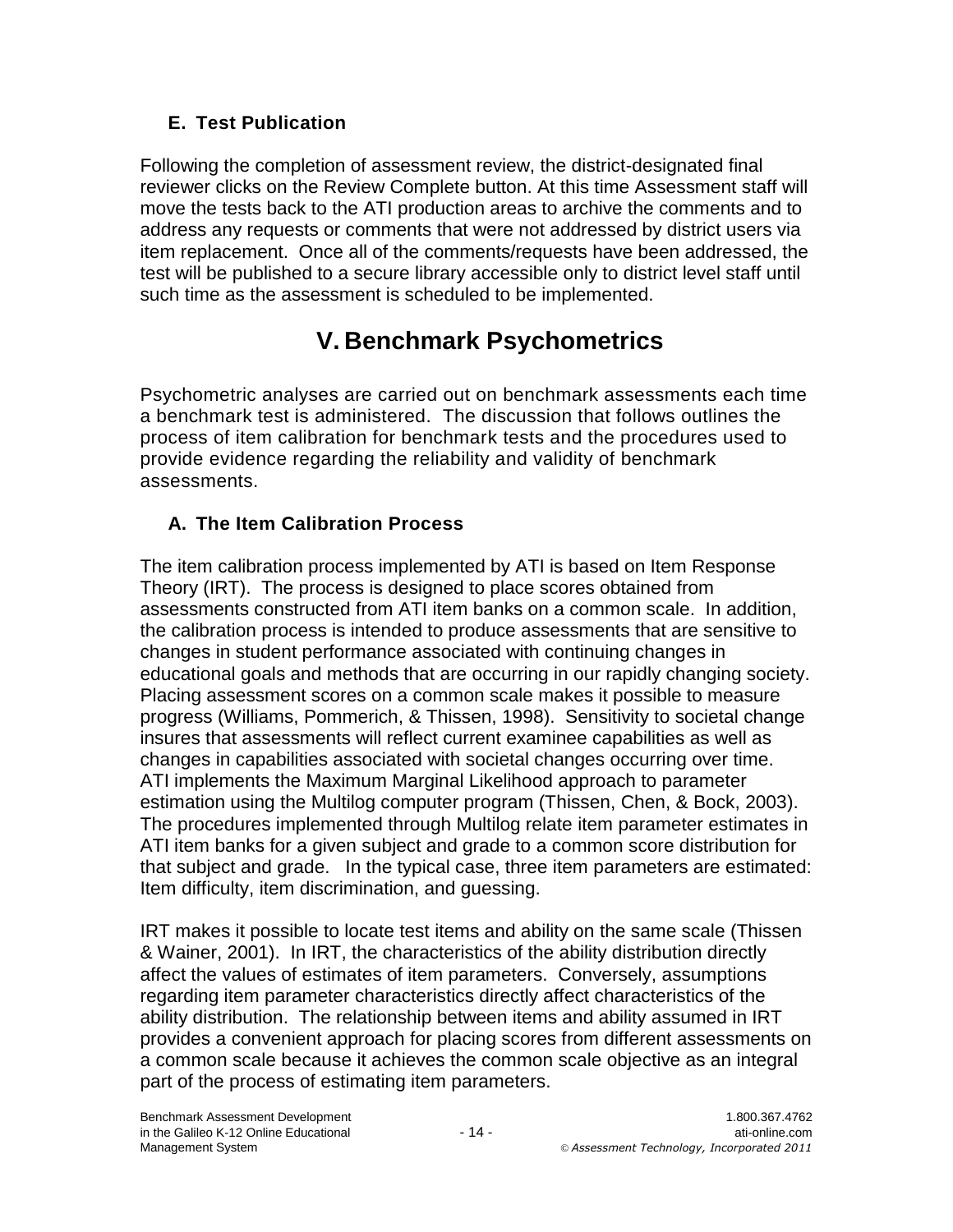### *i. Initiating Item Calibration with Two Assessments*

ATI initiated item calibration by estimating item parameters for items included in an initial assessment of students in an Arizona school district. The data used for the initial calibration were the Fall 2005 benchmark assessment scores. The characteristics of the initial calibration district are indicated in Tables 1 and 2, and further details regarding the initial data set are provided in Table 3. No claim was made that the students were representative of the population of students in Arizona at the time of the initial assessment. The goal was to place test scores on a common scale, not to reflect normative performance reflecting the population of Arizona Students. Subsequent to the item calibration process, an analysis of student scores on the 2006 statewide assessment was conducted in order to determine whether the students of the initial calibration (IC) district were representative of Arizona students. The results are presented in Tables 1 and 2. Considering proficient English language users first, the mean scores of IC district students were quite similar to, though slightly higher than, scores for students statewide. The IC district students of limited English proficiency scored somewhat higher in some grades and subjects than did their counterparts statewide.

|       |              | <b>Math</b>                                    |                   |              | Reading            |                   |
|-------|--------------|------------------------------------------------|-------------------|--------------|--------------------|-------------------|
| Grade | <b>State</b> | <b>IC District</b>                             | <b>Difference</b> | <b>State</b> | <b>IC District</b> | <b>Difference</b> |
|       |              |                                                |                   |              |                    |                   |
|       |              | Category 1: Proficient English Language Users* |                   |              |                    |                   |
| 3     | 455          | 465                                            | 10                | 461          | 470                | 9                 |
| 4     | 490          | 496                                            | 6                 | 478          | 485                | 7                 |
| 5     | 512          | 513                                            |                   | 496          | 503                | 7                 |
| 6     | 524          | 532                                            | 8                 | 503          | 515                | 12                |
| 7     | 551          | 553                                            | 2                 | 519          | 523                | 4                 |
| 8     | 562          | 566                                            | 4                 | 526          | 532                | 6                 |
| 10    | 708          | 709                                            | 1                 | 710          | 716                | 6                 |
|       |              | Category 2: English Language Learners*         |                   |              |                    |                   |
| 3     | 413          | 425                                            | 12                | 408          | 420                | 12                |
| 4     | 441          | 456                                            | 15                | 422          | 435                | 13                |
| 5     | 458          | 455                                            | -3                | 440          | 440                | $\Omega$          |
| 6     | 467          | 467                                            | $\Omega$          | 444          | 436                | -8                |
| 7     | 493          | 507                                            | 14                | 457          | 454                | $-3$              |
| 8     | 503          | 502                                            | $-1$              | 462          | 466                | 4                 |
| 10    | 663          | 675                                            | 12                | 642          | 657                | 15                |

*TABLE 1 Comparison of mean 2006 statewide assessment scale scores for Initial Calibration (IC) District with scores for entire state*

\*Category 1 students are students who are fully English proficient or have been in an English Language Learner program for four or more years. Category 2 students are students whose first language is not English. The two categories are not mutually exclusive.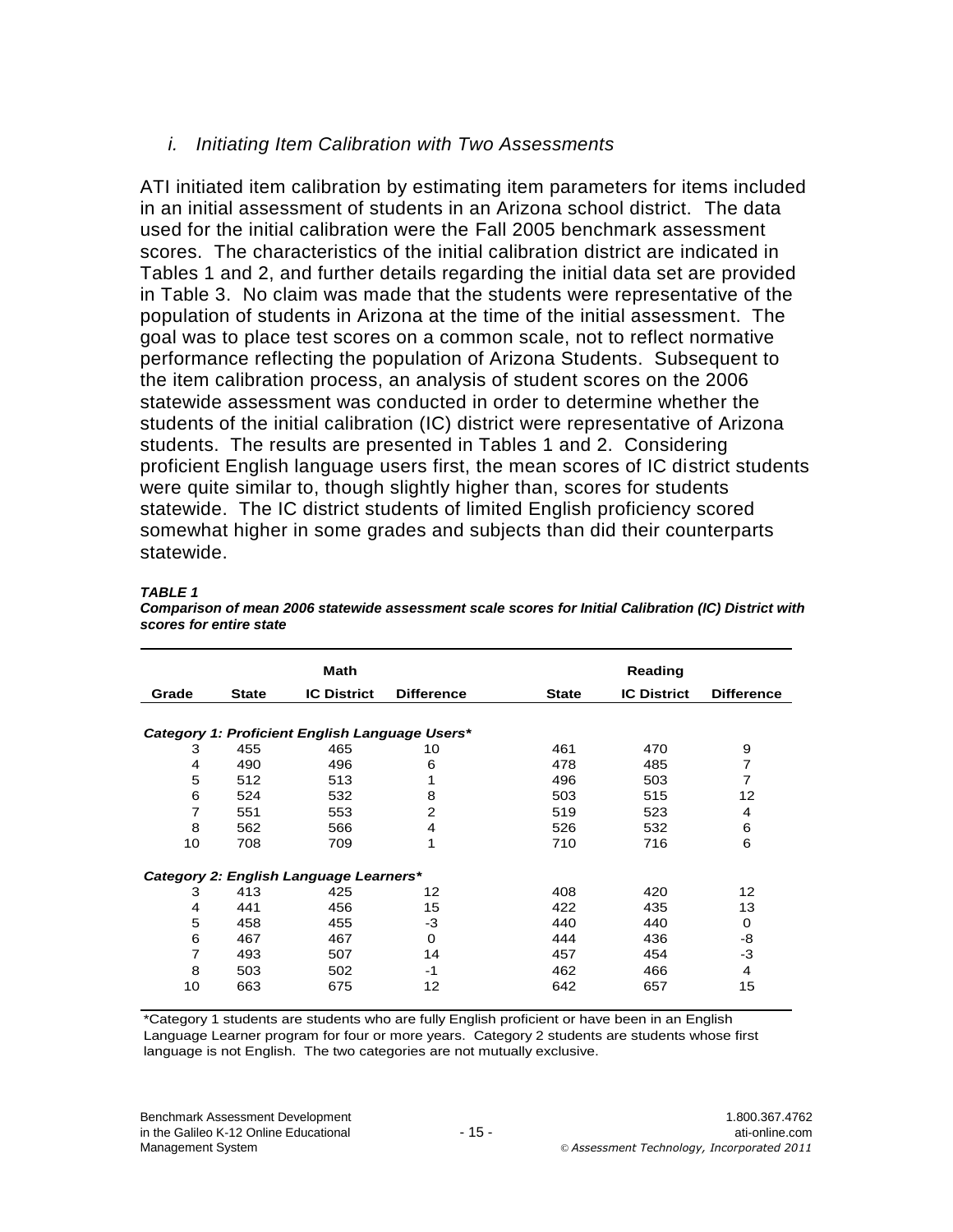The greatest dissimilarity between the IC district and the population of Arizona students is with regard to the number of students categorized as being English learners. The percent of IC district students classified as being of limited English proficiency is substantially smaller than is typically the case statewide.

|       |              | <b>Math</b>        |                   |              | Reading            |                   |
|-------|--------------|--------------------|-------------------|--------------|--------------------|-------------------|
| Grade | <b>State</b> | <b>IC District</b> | <b>Difference</b> | <b>State</b> | <b>IC District</b> | <b>Difference</b> |
| 3     | 18.6         | 3.1                | $-15.5$           | 18.6         | 3.1                | $-15.4$           |
| 4     | 16.7         | 2.4                | $-14.3$           | 16.6         | 2.6                | $-14.0$           |
| 5     | 13.7         | 2.2                | $-11.6$           | 13.6         | 2.1                | $-11.6$           |
| 6     | 12.6         | 2.0                | $-10.6$           | 12.5         | 2.0                | $-10.5$           |
| 7     | 12.4         | 2.6                | $-9.8$            | 12.4         | 2.6                | $-9.8$            |
| 8     | 12.1         | 1.9                | $-10.2$           | 12.0         | 2.2                | $-9.9$            |
| 10    | 7.0          | 2.0                | $-4.9$            | 7.1          | 2.1                | $-5.0$            |

*Initial Calibration (IC) District with approximate percent for entire state* **Approximate\* Percent of Students Categorized as English Language Learners**

*Comparison of approximate\* percent of students categorized as English Language Learners for* 

\*Percentages are approximate because Category 1 and Category 2 are not mutually exclusive

The initial implementation of item calibration produced item parameter estimates under the assumption that the ability distribution in the population of students represented by the district was standard normal. The process of placing scores from subsequent assessments on the scale reflected by the same standard normal distribution as that determined for the initial assessment began as follows: A second assessment was constructed, which included items from the initial assessment and items not included in the initial assessment. The parameter estimates for approximately 20 percent of the items from the initial assessment were fixed at the values determined from the initial assessment. The fixed parameter estimates provided the basis for placing scores for the second assessment on the scale reflected in the same standard normal population as scores for the initial assessment.

Parameters for items in the second assessment that were not included in the initial assessment were estimated from the data. In addition, the mean and standard deviation for the second assessment were estimated from the data. The estimated mean and standard deviation affected the estimated values of the item difficulty and discrimination parameters in a manner that adjusted for the fact that the second assessment was administered to a different group of students at a different time than the initial assessment. When the analysis of the second assessment was completed, the parameter estimates for the set of items from both assessments were linked to the standard normal population distribution assumed for the initial assessment. Scores obtained for assessments composed of items from the set were on a common scale.

*TABLE 2*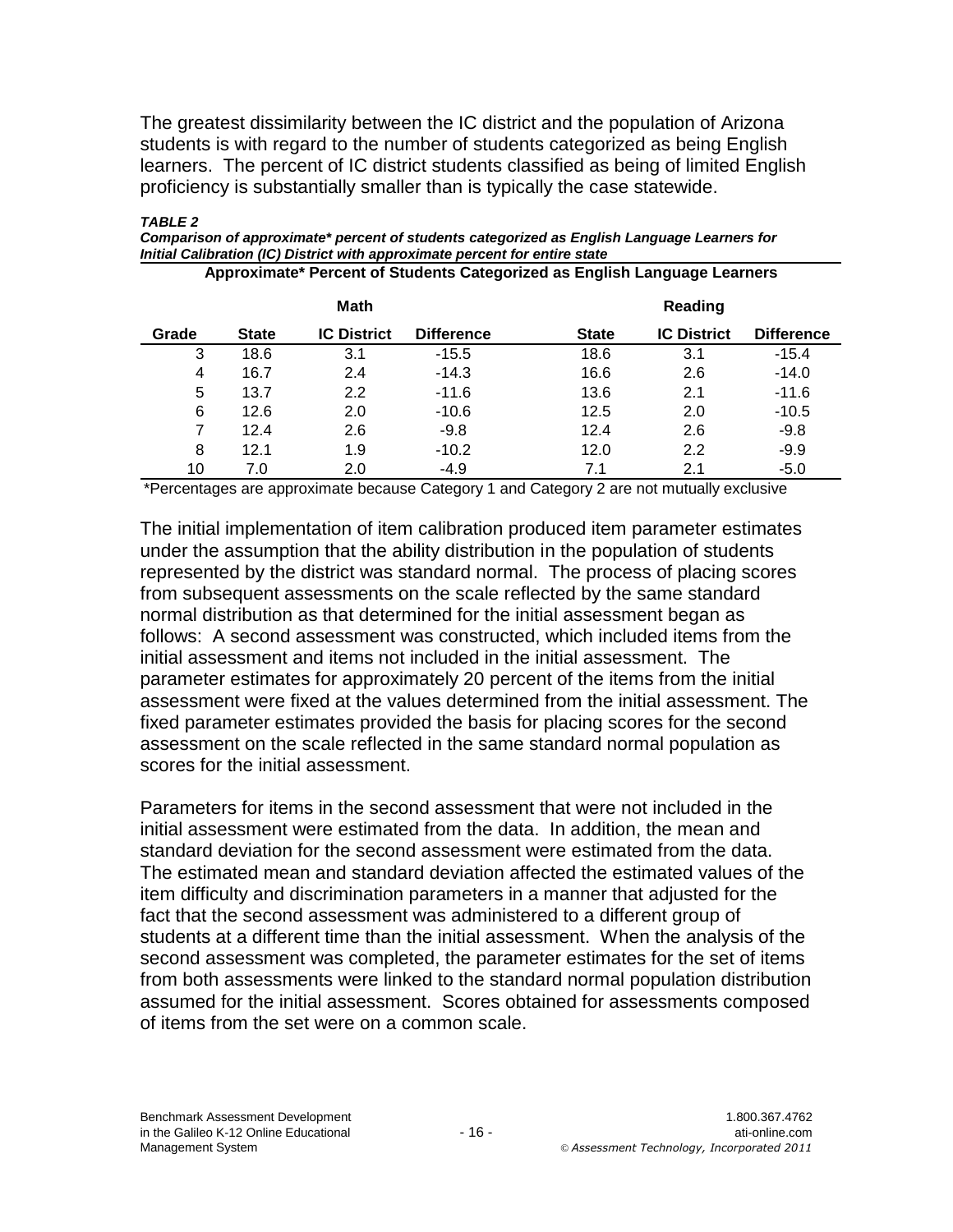## *ii. Continuing the Calibration Process with Additional Assessments*

The initial set of calibrated items was expanded by replicating the calibration procedures described above. Table 3 summarizes the benchmark assessments used in this phase of the item calibration process.

| <b>District</b> | Grades   | Subject(s)    | Mean Sample Size<br>per Assessment | Mean Length of<br>Assessments |
|-----------------|----------|---------------|------------------------------------|-------------------------------|
| $1$ (IC)        | $1 - 10$ | math, reading | 962                                | 41                            |
| 2               | $2 - 8$  | math, reading | 631                                | 43                            |
| 3               | $1 - 10$ | math, reading | 1609                               | 42                            |
| 4               | $1 - 8$  | math, reading | 1514                               | 44                            |
| 5               | $2 - 8$  | math, reading | 858                                | 47                            |
| 6               | $2 - 10$ | math, reading | 4396                               | 37                            |

*TABLE 3 Descriptive statistics for benchmark assessment used in benchmark item calibration process*

Each implementation of the process included an anchor assessment containing items with previously estimated item parameters and a new assessment containing anchor assessment items and additional items not included in the anchor assessment. The parameters for the anchor item set were fixed at their previously estimated values. The number of fixed parameters was determined by multiplying the length of the new assessment by .20. A forty-item assessment, for example, required a minimum of 8 items fixed at their previously estimated values. The parameters for the additional items were estimated following test administration. The fixed parameters provided the vehicle making it possible to place the score for the new assessment on a common scale with the chain of assessments previously constructed in the calibration process.

# *iii. Calibration Using the Bank as Anchor*

As the number of calibrated items increased, the bank of calibrated items served as the anchor assessment in the calibration process. Items included in new assessments were calibrated using the bank as anchor. Using the bank as anchor provided increased flexibility in selecting the set of items whose parameters were to be fixed in the calibration process. The goal was to select a fixed parameter item set from the item bank that closely matched parameter estimates for items on the new assessment. In order to identify the items on the new assessment that best matched the parameter values stored in the item bank, an IRT analysis was run on the assessment without fixing any of the item parameters to item bank values. The mean and standard deviation of student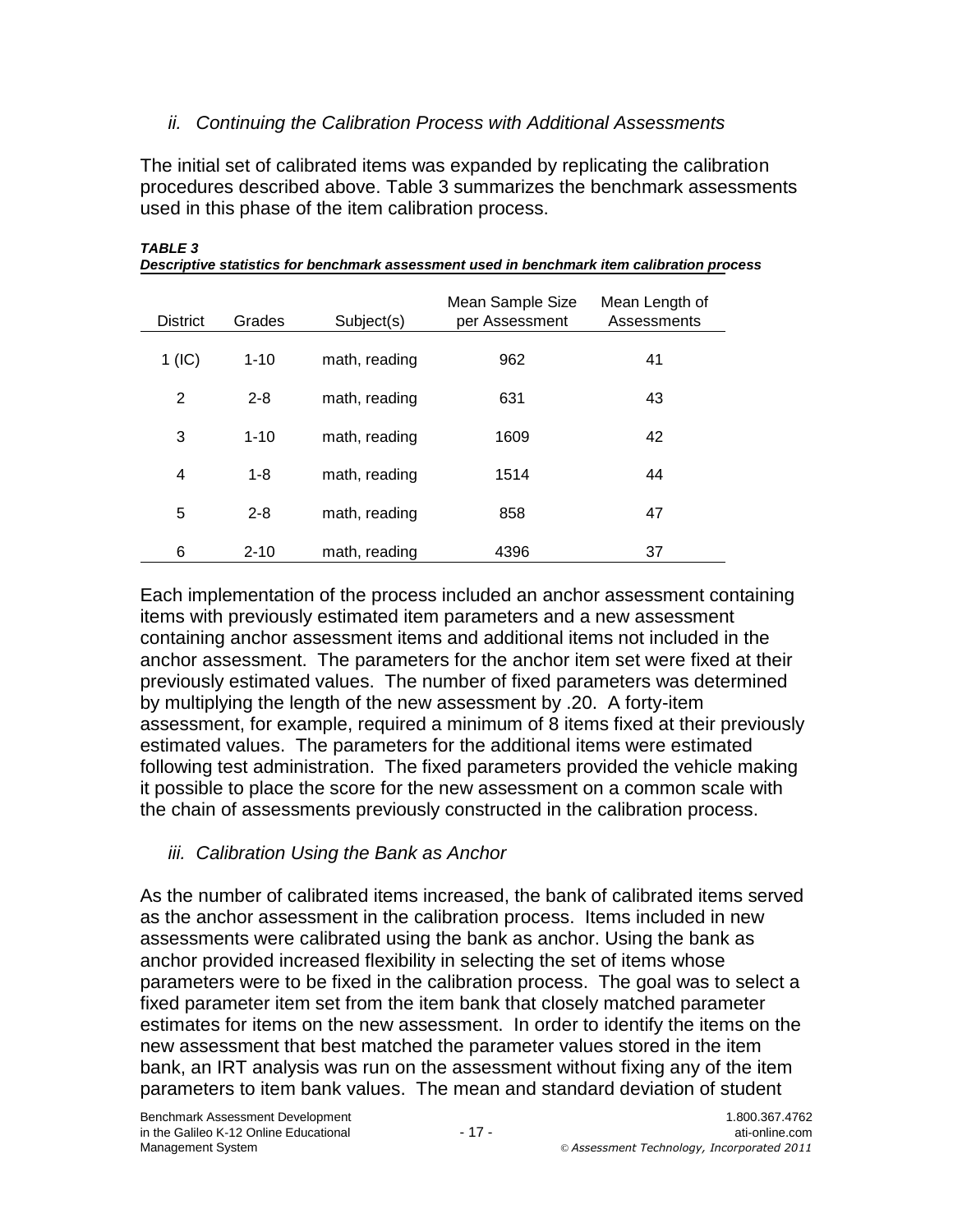ability levels on this first run were fixed to 0.00 and 1.00, respectively. The resulting item parameter estimates were reviewed for extreme estimates, e.g., a discrimination parameter of greater than 3.99 or less than 0.14, or a difficulty parameter greater than 3.99 or less than -3.99. The Multilog syntax file was modified so that, on a second run of the IRT analysis, a Gaussian prior distribution for the problematic parameters was imposed. For the discrimination parameter, a prior mean of 2.24 and standard deviation of 0.50 was found to be generally effective in bringing the estimated value in line. Imposing a prior distribution for the discrimination parameter in this manner often simultaneously brought a problematic difficulty parameter for that item in line. For those cases where the difficulty parameter remained problematic after imposing a prior distribution for the discrimination parameter, a prior distribution for the difficulty parameter was also imposed. For the difficulty parameter a prior mean of 0.00 and standard deviation of 2.00 was often effective, although further experimentation with the specific values was sometimes required. In rare case in which the difficulty parameter could not be brought within an acceptable range through the imposition of a prior distribution, then the value was fixed to the extreme acceptable value: 3.98 for values that remain well above that point, and -3.98 for the rare value that remained well below that point.

Having completed an IRT run that generates acceptable parameter value estimates, the next step was to select the items for which the parameter values were fixed to the item bank values on the final IRT run. First, available current item bank parameter values for items on the new assessment were retrieved from the database. Items with low discrimination parameters were removed from consideration. Items with extreme difficulty parameters were also eliminated from consideration. Items that remained after this first set of eliminations were subject to the next step, which was a comparison between the item bank parameter values and the parameter estimates generated for the new assessment on the first IRT analysis for the assessment. For the purposes of this comparison, attention was focused on the discrimination parameter. If the item bank discrimination parameter did not differ from the newly estimated discrimination parameter by more than an arbitrarily set value of 0.25, then the item was selected as one for which the parameters were fixed to the item bank values on the final IRT analysis. If the required minimum of items remained at this point, then they comprised the set of items for which parameters were fixed to the item bank values, and the final IRT analysis was run. If, however, fewer than 20% had survived the culling process at this point, the acceptable range for differences between item bank and district discrimination parameter estimates was broadened to 0.50, and then, on very rare occasions, to 0.75, until the minimum number of items had been identified. Once the set of items that were to be fixed to item bank parameters was identified, the final IRT analysis was run. In this analysis, in addition to fixing a set of item parameters to the item bank values, the mean and standard deviation of the ability distribution were estimated.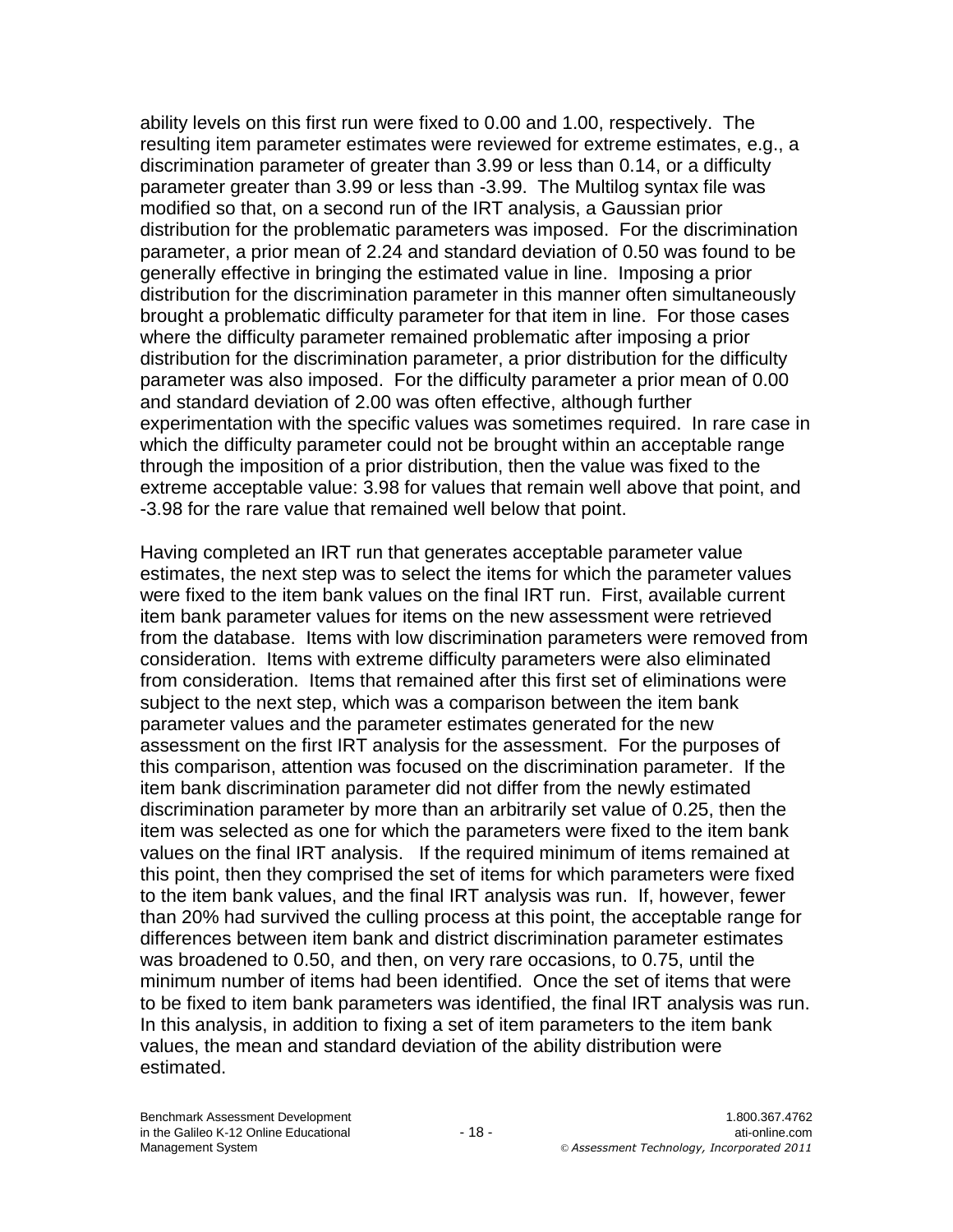Item calibration is a continuous process in the ATI system. The ongoing approach to item calibration continues to utilize the bank as anchor. The only notable change is that the number of items with fixed parameters has been increased to 30%. Currently approximately 180,000 students from the states of Arizona, Massachusetts, and California contribute to the item calibration process.

# *iv. Accommodating Stability and Change*

The item calibration process outlined above anchors all of the items in a bank to a common scale. The provision of an anchor providing a common scale makes it possible to assess progress over time. This benefit occurs within the context of a rapidly changing educational landscape. Standards are changing as states struggle with the task of establishing goals that adequately reflect the challenges of citizenry in the  $21<sup>st</sup>$  century. Instructional content is also changing to keep pace with rapid advances in knowledge and technology. In order to adequately reflect progress in the context of rapid technical and social change, the item calibration techniques used to place test scores on a common scale must provide the necessary anchor to reflect progress and at the same time be sensitive to technical and social advances that are changing educational goals, instructional methods and student performance.

ATI has adopted a dynamic approach to item calibration to meet the challenge of accommodating change. As indicated above, each time an assessment is administered, parameter estimates for some items are fixed at previously estimated values. The fixed estimates provide the foundation for the anchor needed to place scores on a common scale. Parameters for other items are estimated from the data. Items with estimated parameters make it possible to accommodate change by continuously refreshing the parameter estimates in ATI item banks. Over time parameter estimates for all items are refreshed. For example, an item whose parameters are fixed for one assessment may be estimated in a different assessment. The process of continuously refreshing item parameters creates a set of parameter estimates for each item in a bank. The stability of the estimates can be assessed by examination variations in estimates within each parameter set (D. Thissen, personal communications, March, 2005, January, 2007). The combination of fixed and estimated parameters provides the necessary stability to place scores from different assessments on a common scale and the flexibility to detect and accommodate change as it inevitably occurs over time.

Over time, the process of refreshing item parameters produces a set of parameter estimates for each item. All parameter estimates for a given item are retained in the database. However, it is the most recent estimate that is used to place assessment scores on a common scale. The set of parameter estimates for each item serves as a history of that item's performance on many district assessments in the context of different item selections. ATI periodically reviews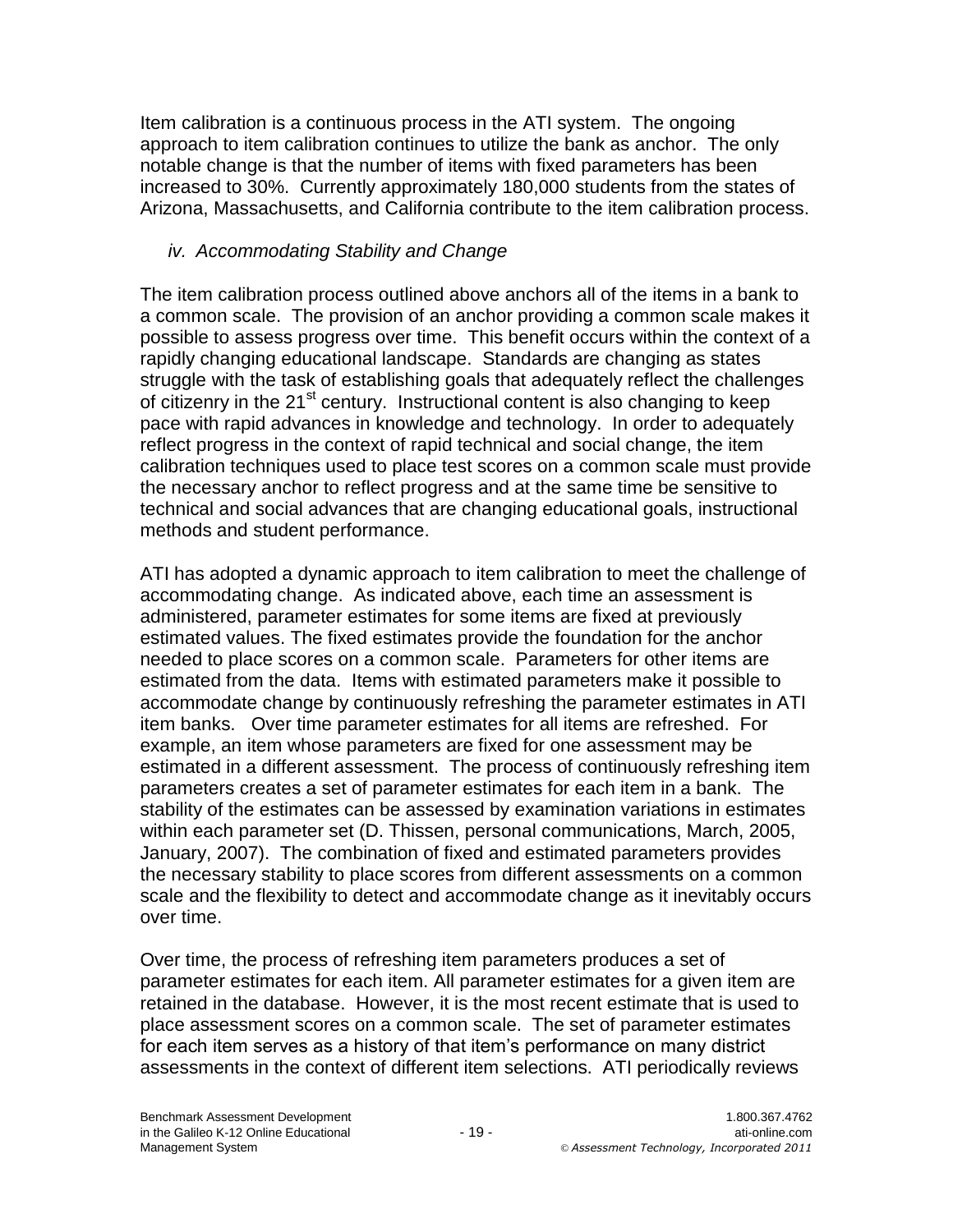the history of items in the item banks for consistency of performance. A fair degree of consistency is generally observed as described below.

# *v. Monitoring Item Bank Parameter Stability*

A primary concern has been the need to ensure that the calibration process works properly as additional item parameter estimates are added to the item banks and existing parameter estimates are refreshed. If the calibration process is functioning correctly, we would expect the mean parameter estimates within each grade and subject to remain relatively stable as the number of parameter estimates increases. ATI has been monitoring the mean item parameter estimates closely and has found very little change over time. For example, Table 4 indicates that the mean item parameter estimates for the banks changed very little during the period from February 14, 2007 to February 1, 2008, in spite of a 39% increase in the number of items with parameter estimates and numerous reestimates of existing item parameters. The mean discrimination and guessing parameters are remarkably stable. To the extent that there is movement with the mean difficulty parameter, the trend is generally (with the exception of  $1<sup>st</sup>$  and  $4<sup>th</sup>$ grade math) one of movement toward a mean b value of 0.00.

| TABLE 4                                                        |  |  |  |
|----------------------------------------------------------------|--|--|--|
| Mean item parameter estimates for each grade/subject item bank |  |  |  |

|                         |       |              | <b>February 14, 2007</b> |              |       |              | February 1, 2008 |              |       |                   | <b>Magnitude of Change</b> |                |
|-------------------------|-------|--------------|--------------------------|--------------|-------|--------------|------------------|--------------|-------|-------------------|----------------------------|----------------|
| <b>ScaleLevel</b>       | Count | a            | b                        | c            | Count | a            | b                | c            | Count | a                 | b                          | c              |
| Math 01                 | 358   | 1.00         | $-0.35$                  | 0.22         | 490   | 1.01         | $-0.46$          | 0.22         | 132   | 0.01              | $-0.11$                    | 0.00           |
| Math 02                 | 513   | 0.97         | $-0.71$                  | 0.22         | 645   | 0.95         | $-0.47$          | 0.22         | 132   | $-0.02$           | 0.24                       | 0.00           |
| Math 03                 | 531   | 0.97         | $-0.52$                  | 0.22         | 813   | 1.00         | $-0.52$          | 0.23         | 282   | 0.03              | 0.00                       | 0.01           |
| Math 04                 | 623   | 0.93         | $-0.22$                  | 0.22         | 859   | 0.97         | $-0.34$          | 0.23         | 236   | 0.04              | $-0.12$                    | 0.01           |
| Math 05                 | 549   | 0.97         | $-0.06$                  | 0.22         | 762   | 1.01         | $-0.01$          | 0.23         | 213   | 0.04              | 0.05                       | 0.01           |
| Math 06                 | 535   | 0.99         | 0.16                     | 0.22         | 832   | 1.00         | 0.14             | 0.23         | 297   | 0.01              | $-0.02$                    | 0.01           |
| Math 07                 | 597   | 1.03         | 0.09                     | 0.22         | 869   | 1.01         | 0.09             | 0.23         | 272   | $-0.02$           | 0.00                       | 0.01           |
| Math 08                 | 535   | 0.98         | 0.45                     | 0.22         | 837   | 0.99         | 0.44             | 0.23         | 302   | 0.01              | $-0.01$                    | 0.01           |
| Math HS                 | 593   | 1.02         | 0.80                     | 0.20         | 984   | 1.04         | 0.70             | 0.22         | 391   | 0.02              | $-0.10$                    | 0.02           |
| Reading 01              | 269   | 1.04         | 0.04                     | 0.22         | 342   | 1.10         | $-0.04$          | 0.22         | 73    | 0.06              | $-0.08$                    | 0.00           |
| Reading 02              | 373   | 1.11         | 0.52                     | 0.22         | 512   | 1.04         | 0.32             | 0.22         | 139   | $-0.07$           | $-0.20$                    | 0.00           |
| Reading 03              | 407   | 1.12         | 0.03                     | 0.21         | 643   | 1.10         | $-0.07$          | 0.22         | 236   | $-0.02$           | $-0.10$                    | 0.01           |
| Reading 04              | 400   | 1.10         | $-0.07$                  | 0.21         | 603   | 1.10         | $-0.07$          | 0.22         | 203   | 0.00              | 0.00                       | 0.01           |
| Reading 05              | 434   | 1.09         | 0.08                     | 0.21         | 607   | 1.03         | 0.04             | 0.22         | 173   | $-0.06$           | $-0.04$                    | 0.01           |
| Reading 06              | 483   | 0.97         | $-0.17$                  | 0.21         | 674   | 1.03         | $-0.06$          | 0.23         | 191   | 0.06              | 0.11                       | 0.02           |
| Reading 07              | 492   | 1.09         | $-0.14$                  | 0.21         | 537   | 1.12         | 0.01             | 0.23         | 45    | 0.03              | 0.15                       | 0.02           |
| Reading 08              | 445   | 0.96         | $-0.28$                  | 0.22         | 503   | 0.97         | $-0.16$          | 0.22         | 58    | 0.01              | 0.12                       | 0.00           |
| Reading 09              | 302   | 1.04         | $-0.29$                  | 0.21         | 432   | 1.02         | $-0.07$          | 0.21         | 130   | $-0.02$           | 0.22                       | 0.00           |
| Reading 10              | 330   | 1.02         | 0.17                     | 0.21         | 335   | 0.99         | 0.08             | 0.22         | 5     | $-0.03$           | $-0.09$                    | 0.01           |
| Reading 11              | 143   | 1.07         | 0.25                     | 0.19         | 182   | 1.02         | 0.15             | 0.20         | 39    | $-0.05$           | $-0.10$                    | 0.01           |
| Reading 12              | 153   | 1.17         | 0.33                     | 0.21         | 168   | 1.12         | 0.34             | 0.21         | 15    | $-0.05$           | 0.01                       | 0.00           |
| Total/Mean<br><b>SD</b> | 9065  | 1.03<br>0.06 | 0.01<br>0.35             | 0.21<br>0.01 | 12629 | 1.03<br>0.05 | 0.00<br>0.30     | 0.22<br>0.01 | 3564  | $-0.001$<br>0.038 | $-0.003$<br>0.116          | 0.008<br>0.007 |

# **B. Reliability**

If benchmark tests are to serve the purposes for which they are intended, they must be reliable. Reliability has to do with the consistency of information provided by an assessment. A particularly important form of reliability for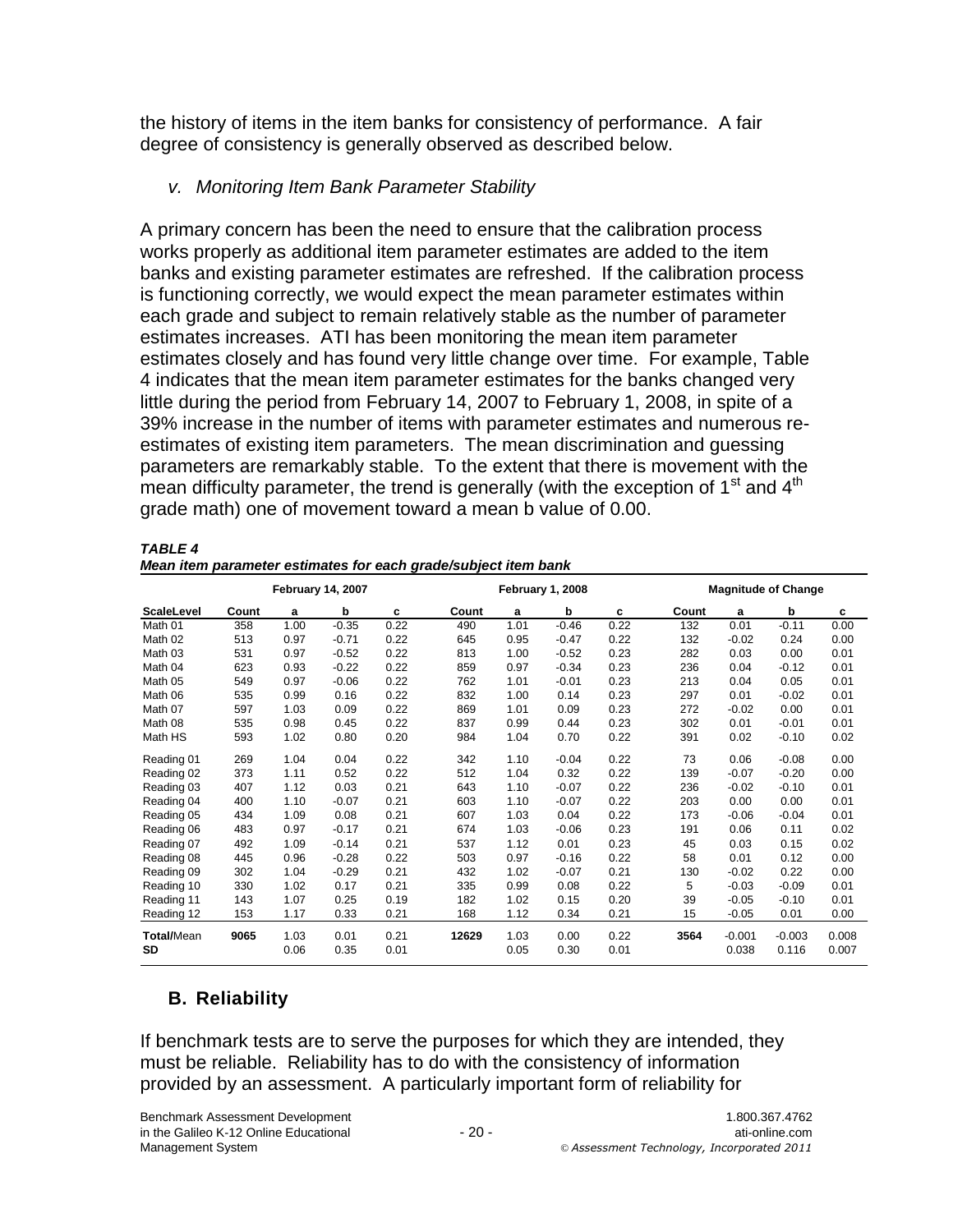benchmark assessment as well as other types of assessment is internal consistency. Measures of internal consistency provide information regarding the extent to which all of the items on a test are related to the underlying ability that the test is designed to measure. Benchmark tests are designed to correlate with other measures of student proficiency including statewide assessments. A test that lacks internal consistency does not correlate well even with itself. Therefore, it is unlikely that it would correlate well with other measures.

ATI routinely assesses marginal reliability as a part of the IRT analysis that is conducted on every benchmark assessment that is administered by a district. IRT analysis and marginal reliability estimation are conducted using Multilog (Thissen, Chen, & Bock, 2003). Marginal reliability coefficients are measures of internal consistency that may be easily computed in the course of psychometric analyses involving IRT. The marginal reliability coefficient combines measurement error estimated at different points on the ability continuum into an overall reliability coefficient, which corresponds quite closely to other widely used coefficients such as coefficient alpha. In this section we provide sample results of marginal reliability estimates.

*i. Reliability Analysis: Sample and Method*

The sample data illustrating the reliability of ATI benchmark assessments as well as that used in the discussion of validity in the following section are drawn from 20 school districts in Arizona and Massachusetts. The analyses focused on student performance on the 2006-07 benchmark assessments administered by these districts. The correlation and forecasting analysis conducted to assess the validity of benchmark assessments also included student scores on the spring, 2007 statewide high stakes assessment. In the case of Arizona school districts, the statewide test was the Arizona Instrument to Measure Standards (AIMS). In the Massachusetts districts, the statewide test was the Massachusetts Comprehensive Assessment System (MCAS). In both states, the high stakes statewide assessment is administered in grades 3-8 and high school. Although some of the sample districts administered benchmark assessments beyond this range of grade levels, only those grades were included in the analyses of reliability and validity, because the validity analyses conducted here require comparison of student scores on the benchmark assessments to those on the statewide assessments. Table 5 provides a descriptive summary of the sample included in the investigations presented on the following page.

Note that the benchmark assessment scale is a within-grade scale, with reported scores that are built around a mean that increases by 100 points with each successive grade level, beginning with a mean of 500 for kindergarten. The standard deviation is set to 100 at each grade level. While this creates a "developmental scale" for scores on the several benchmark assessments administered within each grade, it does not create an across-grade scale like that for the scores for Arizona's statewide assessment tabulated in Table 1.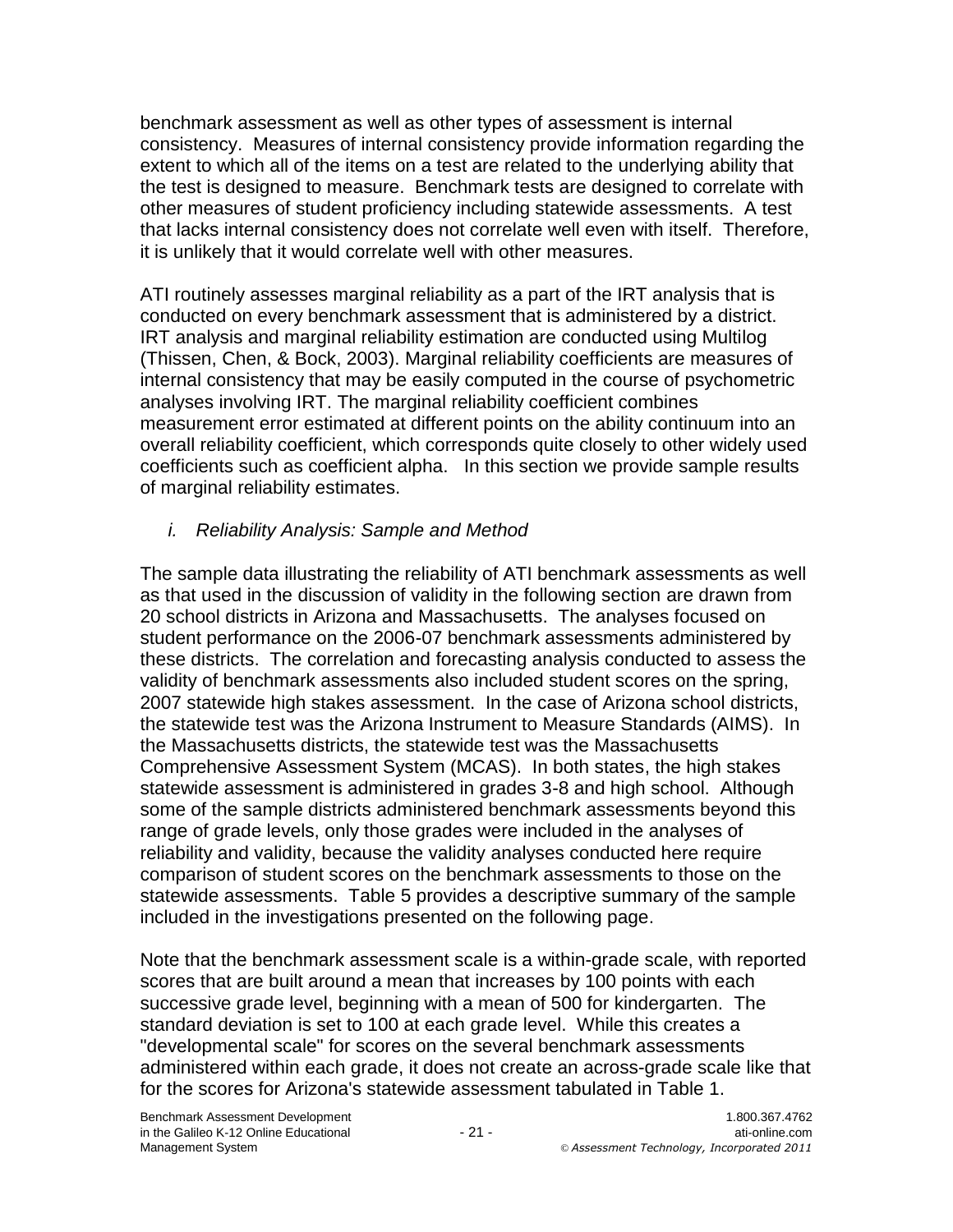|                         |                        |         |                                                          | Number of                             | Mean Sample Mean Length |             |
|-------------------------|------------------------|---------|----------------------------------------------------------|---------------------------------------|-------------------------|-------------|
|                         |                        |         |                                                          | Benchmark                             | Size per                | of          |
| <b>District</b>         | State                  | Grades  | Subject(s)                                               | Assessments                           | Assessment              | Assessments |
| $\mathbf{1}$            | MA                     | $6 - 8$ | math                                                     | $\overline{\mathbf{4}}$               | 484                     | 42          |
| $\overline{c}$          | MA                     | $3-8$   | math                                                     | 3                                     | 413                     | 42          |
| 3                       | MA                     | $3-8$   | math                                                     | 3                                     | 457                     | 41          |
| $\overline{\mathbf{4}}$ | MA                     | $5-8$   | math                                                     | 3                                     | 1010                    | 41          |
| 5                       | MA                     | $6 - 8$ | math                                                     | $\overline{\mathbf{4}}$               | 773                     | 36          |
| 6                       | MA                     | $6 - 8$ | math                                                     | 4                                     | 434                     | 39          |
| $\boldsymbol{7}$        | $\mathsf{A}\mathsf{Z}$ | $3-8$   | math, reading                                            | 3                                     | 1517                    | 41          |
| 8                       | $\mathsf{A}\mathsf{Z}$ | $3-8$   | math, reading                                            | 3                                     | 346                     | 42          |
| $\boldsymbol{9}$        | $\mathsf{A}\mathsf{Z}$ | $3-8$   | math, reading                                            | 3                                     | 1746                    | 42          |
| $10$                    | $\mathsf{A}\mathsf{Z}$ | $3-8$   | math                                                     | 3                                     | 455                     | 50          |
| 11                      | $\mathsf{A}\mathsf{Z}$ | $3-8$   | math, reading                                            | 3 for grades 3-5,<br>2 for grades 6-8 | 259                     | 38          |
| 12                      | $\mathsf{A}\mathsf{Z}$ | $3-8$   | math, reading                                            | 4                                     | 676                     | 56          |
| 13                      | $\mathsf{A}\mathsf{Z}$ | 3-8, HS | math, reading                                            | 3                                     | 416                     | 40          |
| 14                      | $\mathsf{A}\mathsf{Z}$ | 3-8, HS | math all, reading in grades 3 except 2 for HS<br>$3 - 8$ | math                                  | 418                     | 43          |
| 15                      | $\mathsf{A}\mathsf{Z}$ | 3-8, HS | math, reading                                            | 4 for grades 3-8,<br>1 for HS         | 485                     | 45          |
| 16                      | $\mathsf{A}\mathsf{Z}$ | 3-8, HS | math, reading                                            | 4 for grades 3-8,<br>1 for HS         | 443                     | 44          |
| 17                      | $\mathsf{A}\mathsf{Z}$ | $3-8$   | math, reading                                            | 3                                     | 778                     | 43          |
| 18                      | $\mathsf{A}\mathsf{Z}$ | 3-8, HS | math, reading                                            | $\overline{\mathbf{4}}$               | 1888                    | 36          |
| 19                      | $\mathsf{A}\mathsf{Z}$ | 3-8, HS | math, reading                                            | 3, except 2 for<br>HS reading         | 1238                    | 50          |
| 20                      | AZ                     | 3-8, HS | math, reading                                            | $\ensuremath{\mathsf{3}}$             | 3307                    | 38          |

*TABLE 5 Descriptive statistics for samples included in correlation and forecasting analyses presented in this document*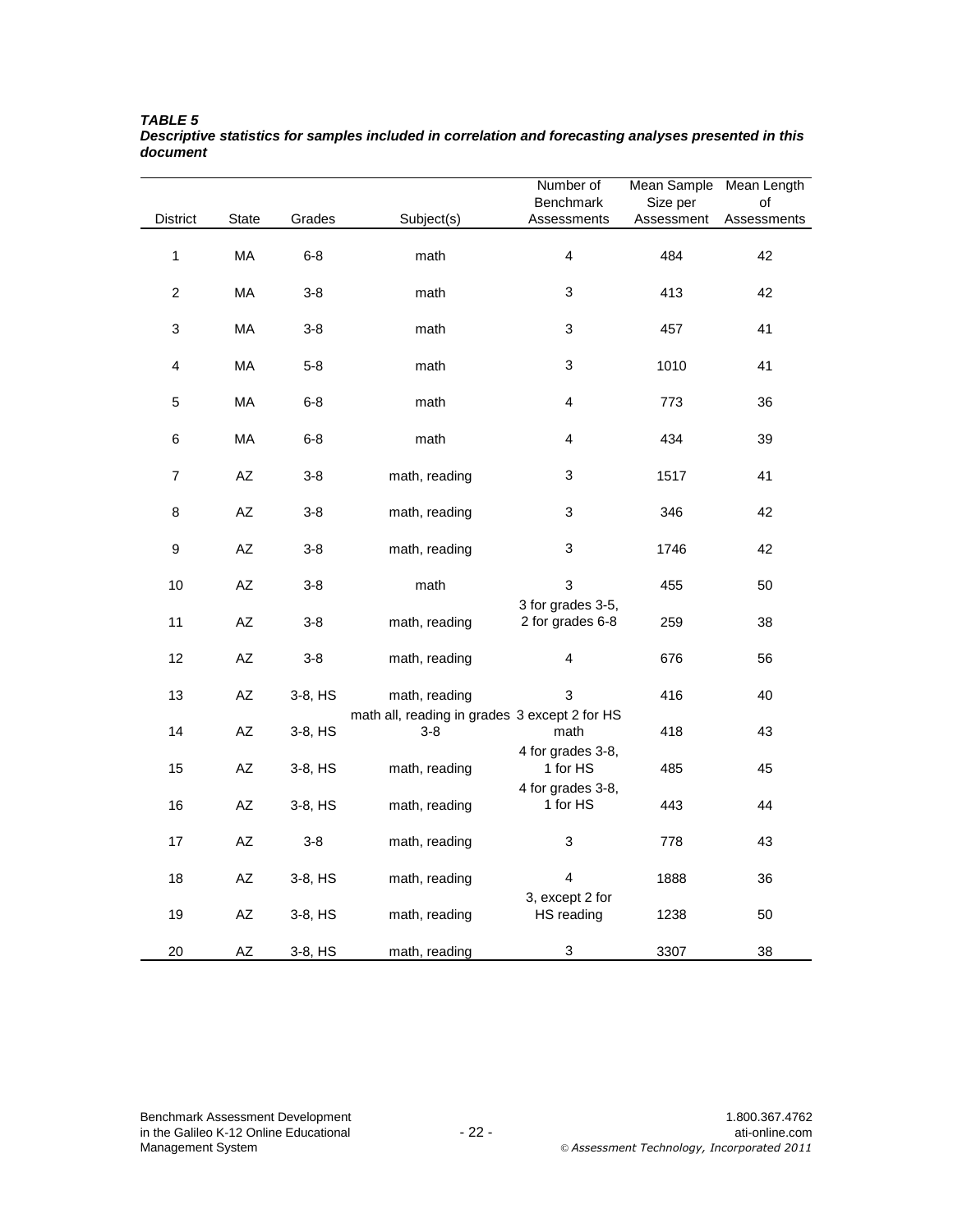### *ii. Reliability Analysis: Results*

Figure 7 illustrates internal consistency information for benchmark assessments. The table presents marginal reliabilities for the 648 benchmark assessments included in the sample that is described in Table 5.



*Figure 7 Marginal reliabilities for benchmark tests*

In this example, the mean marginal reliability estimate is 0.88, with a standard deviation of 0.03. ATI benchmark tests with reliabilities in the .80s and .90s have been used effectively in forecasting and multi-test standards mastery initiatives.

Reliability is directly affected by test length. Longer tests tend to be more reliable than shorter tests. Figure 8 plots the relationship between benchmark test length and reliability for the 648 sample benchmark assessments under consideration. The data in the figure suggest that adequate levels of reliability can generally be achieved with benchmark assessments that include 40 or more items. ATI recommends that benchmark assessments contain a minimum of forty-five items to ensure adequate reliability.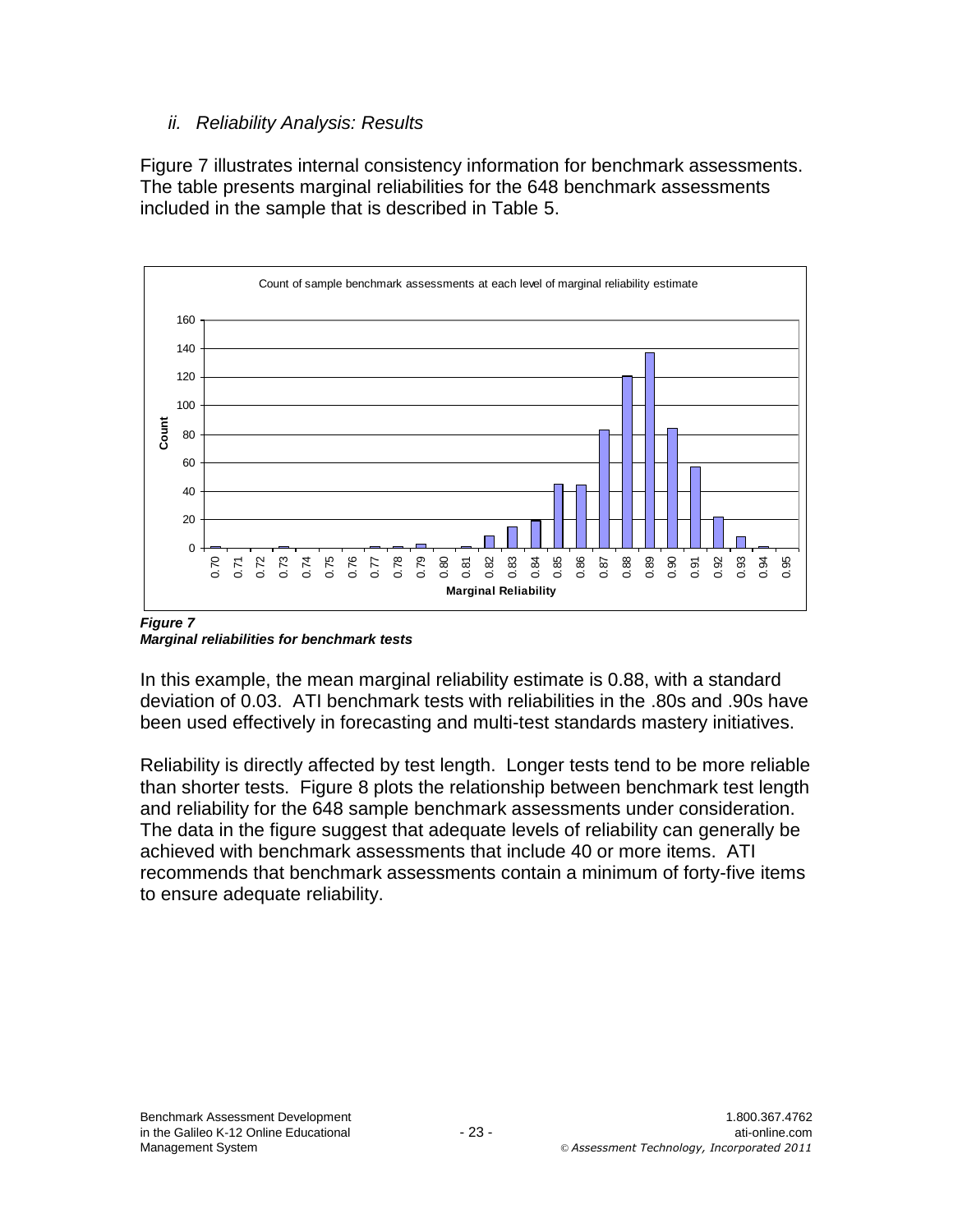

*Figure 8 Relationship between assessment length and marginal reliability*

# **C. Validity**

Benchmark tests are district-wide assessments designed to measure the achievement of standards that have been targeted for instruction by the district. Benchmark assessments are interim measures of standards mastery, designed to be related to subsequent statewide assessments, which ultimately determine overall standards mastery. Insofar as benchmark tests are intended to reflect what is being taught in the district, they are generally customized to reflect the district curriculum. Insofar as benchmarks are used as indicators of standards mastery on statewide tests, they are subject to reliability and validity requirements not associated with short formative assessments.

Benchmark assessments are designed to serve four major functions. First, they can provide information on the mastery of standards targeted for instruction during specific time periods in the school year. Second, they can provide guidance as to which standards should be targeted next to promote further learning. Third, they can be used to estimate the probability of standards mastery on statewide assessments. Fourth, they can be used to measure progress toward standards mastery. This information can be used to adjust instruction in cases in which students are not making adequate progress in meeting standards.

Examination of the validity of benchmark assessment data for these purposes must be investigated on an ongoing basis. Changes in state standards, district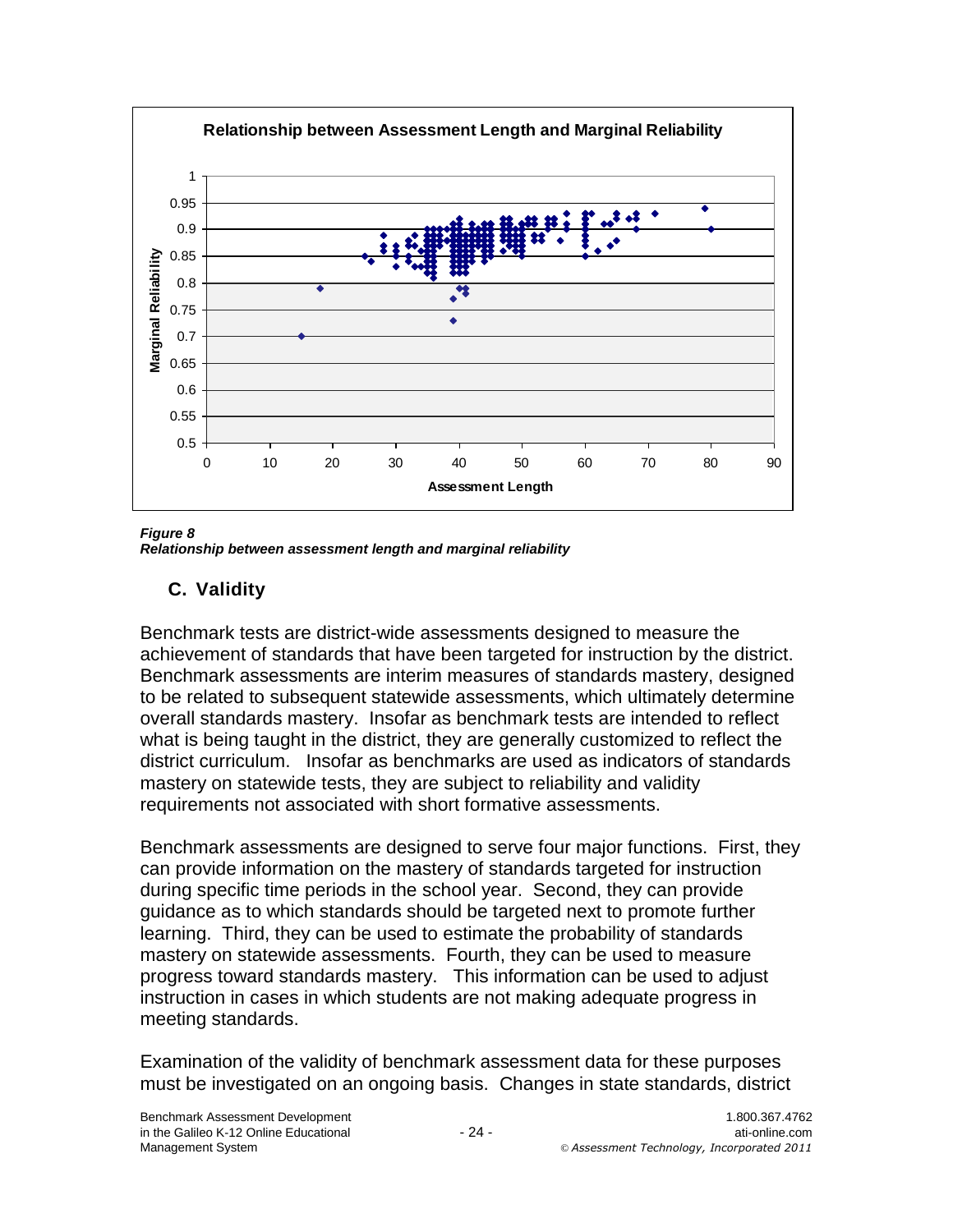curriculum, or enrollment all impact the performance of a given assessment with regard to these functions. The discussion that follows will illustrate the approach that is taken for evaluating the efficacy of the assessments for each function.

# *i. Mastery of Standards Targeted for Instruction*

Benchmarks are typically designed to mirror the pacing calendar established by the district. One of the scores produced is a measure of student mastery of a given standard. This score is intended to provide a means for evaluating questions such as whether a given lesson has been effective or if additional instruction would be helpful. Typically benchmark assessments are constructed containing multiple items for each standard assessed. For example, a benchmark test could be constructed containing four items for each assessed standard. The next step is to establish cutoff points reflecting varying levels of mastery. The assignment of cutoff points reflecting varying performance levels requires judgments, which are generally provided by designated experts (Cizek, 2001). In the Galileo system, the judges responsible for determining performance levels come from each district engaged in benchmark assessment using the Galileo system. Variations in raw scores are used in establishing the cut points. For example, a district may define the cut point for standards mastery as three correct responses out of four. This approach is attractive to districts because it is easy to understand. However, a theoretically more satisfying approach is to use Item Response Theory (IRT) to estimate the true score for the subset of items (see, for example, Lord, 1980). The cut off points may then be applied to the estimated true score rather than to the observed score.

One of the problems with subscale scores for small sets of items is that they tend to be unreliable. Procedures are available to enhance the reliability of item subsets. For example, it is possible to use an augmented scoring approach, which takes advantage of information from the entire test in estimating the score for the subset of items of interest (Thissen & Wainer, 2001). Because the approach takes advantage of information from the entire test, it increases the reliability of estimated scores.

ATI has tools to estimate true scores for subsets of items and to implement the augmented scoring approach to increase reliability. As teachers and administrators become increasingly familiar with assessment occurring in the context of standards-based education, the probability of introducing these tools without creating excessive levels of confusion increases. ATI engages in consultation with the districts it serves regarding the introduction of these advanced tools into the system.

Figure 9 below is a screenshot of the Galileo K-12 Online *Development Profile*  report, which shows some sample standard level mastery data for a district in Arizona. In this case, the district has elected to have 5 items per standard on the assessment. District staff selected the items and determined the cut points that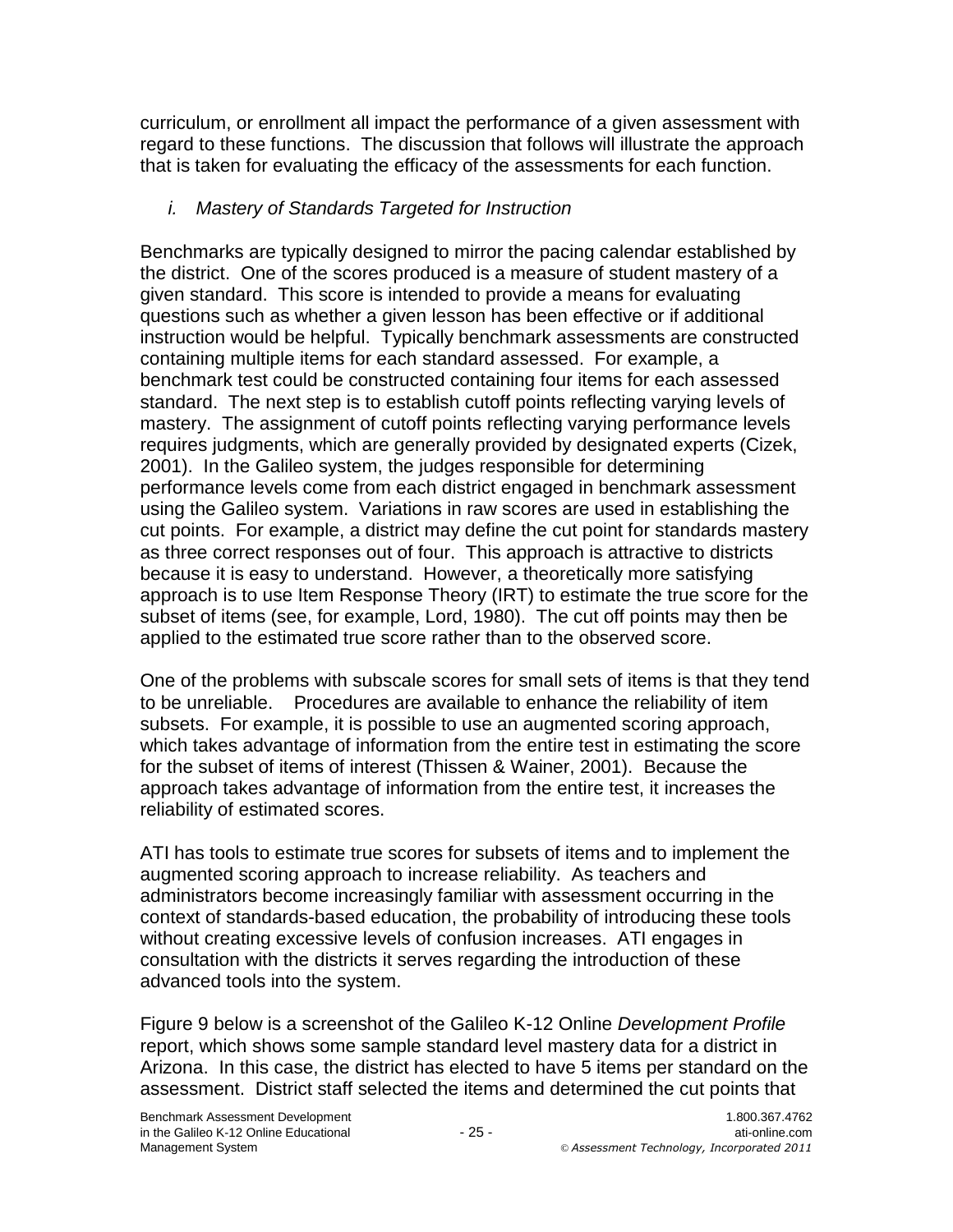would be used using review tools within Galileo. In this particular instance, the cut point for exceeding the standard was set at 80% or 4 items correct out of the 5 selected for the standard. The remaining cut points where 60% and 40% respectively for meets the standard and approaches the standard.

| <b>Exceeds</b><br>the<br><b>Standard</b> | Meets the<br><b>Standard</b> | <b>Approaches</b><br>the Standard | <b>Falls Far</b><br><b>Below the</b><br><b>Standard</b> | <b>Standards</b>                                                                                                                                    |
|------------------------------------------|------------------------------|-----------------------------------|---------------------------------------------------------|-----------------------------------------------------------------------------------------------------------------------------------------------------|
|                                          |                              |                                   |                                                         | S1C1 UNDERSTAND AND APPLY NUMBERS, WAYS OF<br>REPRESENTING NUMBERS, THE RELATIONSHIPS AMONG<br><b>NUMBERS AND DIFFERENT NUMBER SYSTEMS</b>          |
| 53.37%                                   | 23.01%                       | 13.62%                            | <b>9.95%</b>                                            | M05-S1C1-05. Order three or more unit fractions, proper or<br>improper fractions with like denominators or mixed numbers<br>with like denominators. |
| 26.25%                                   | 33.30%                       | 24.61%                            | 15.79%                                                  | M05-S1C1-07. Order whole numbers, fractions, and decimals.                                                                                          |
| 31.83%                                   | 32.48%                       | 19.20%                            | 16.48%                                                  | M05-S1C1-09. Identify all whole number factors and pairs of<br>factors for a number.                                                                |
|                                          |                              |                                   |                                                         | <b>S1C2 UNDERSTAND AND APPLY NUMERICAL OPERATIONS AND</b><br>THEIR RELATIONSHIP TO ONE ANOTHER                                                      |
| 64.27%                                   | 18.17%                       | 10.94%                            | 6.57%                                                   | M05-S1C2-02. Solve word problems using grade level<br>appropriate operations and numbers.                                                           |
| 55.84%                                   | 12.63%                       | 11.07%                            | 20.42%                                                  | M05-S1C2-03. Multiply whole numbers.                                                                                                                |
| 47.49%                                   | 19.90%                       | 13.93%                            | 18.69%                                                  | M05-S1C2-04. Divide with whole numbers.                                                                                                             |
| 35.25%                                   | 19.51%                       | 19.77%                            | 25.43%                                                  | M05-S1C2-10. Simplify fractions to lowest terms.                                                                                                    |
| 19.59%                                   | 13.41%                       | 20.42%                            | 46.54%                                                  | M05-S1C2-11. Add or subtract proper fractions and mixed<br>numbers with like denominators with regrouping.                                          |
| 24.52%                                   | 57.53%                       | 11.38%                            | 6.53%                                                   | M05-S1C2-12. Add or subtract decimals.                                                                                                              |
| 10.99%                                   | 17.95%                       | 28.42%                            | 42.60%                                                  | M05-S1C2-13. Multiply decimals.                                                                                                                     |

*Figure 9*

*Development Profile Report, indicating student mastery of individual learning standards*

The results that are shown in this report can be used to target the specific errors being made by students. For example, the teacher could drill down into the 29.36% group who fell far below the standard on the standard involving classification of triangles as scalene, isosceles, or equilateral. In doing so, it might become clear that all of the students in the group made similar types of errors. This piece of information could be used to guide future instructional decision making.

### *ii. Validation Considerations*

Evaluation of the validity of these scores includes two issues, which must be evaluated each time a benchmark assessment is implemented. The first is whether the skills being tested by the items that district staff has selected for a given standard reflect all the skills included in the standard. For example, one of the standards listed in Table 1 above includes both addition and subtraction of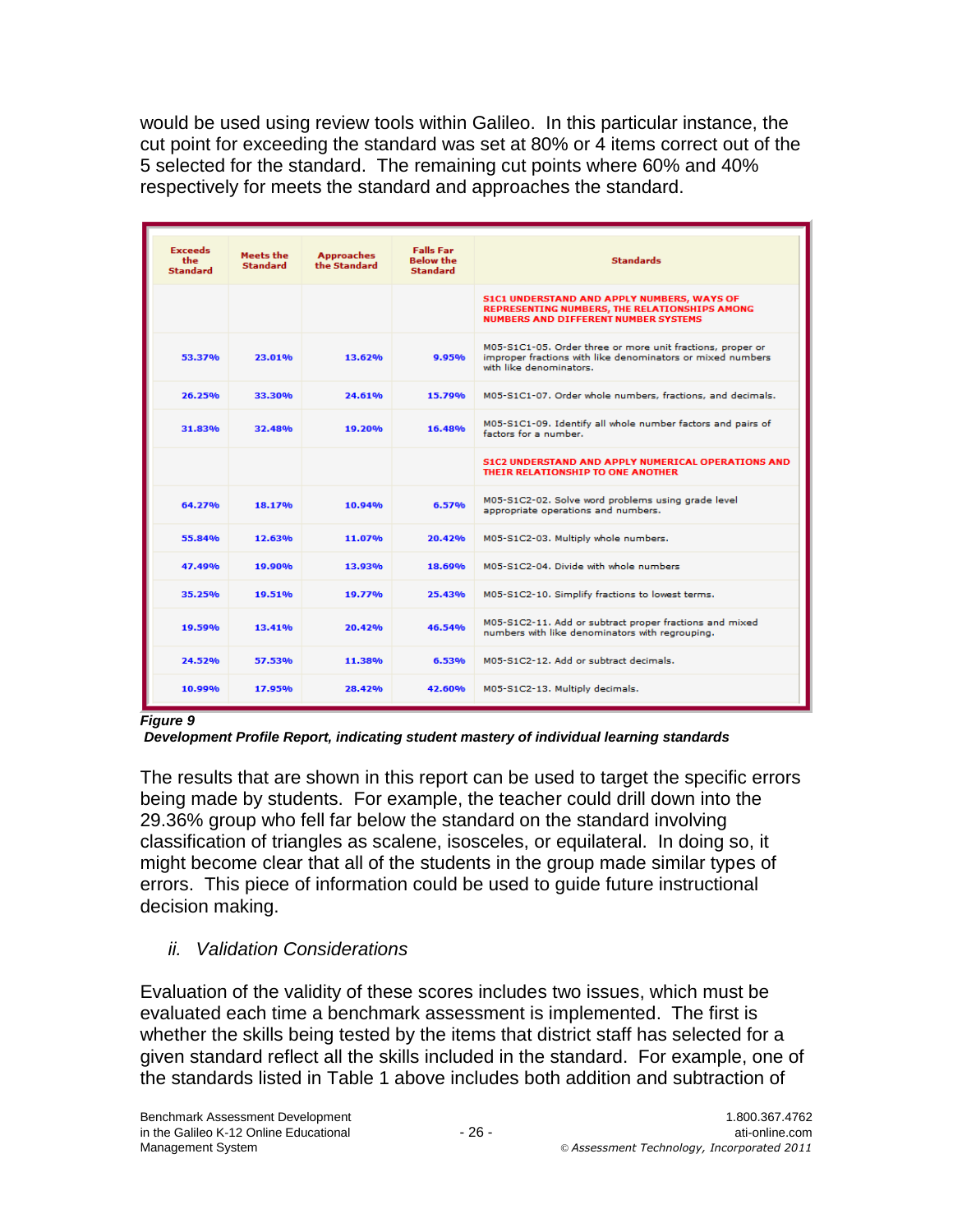decimals. It would be important to know if the test included only items involving addition of decimals. As indicated earlier, ATI implements a benchmark assessment review process that enables districts to evaluate whether items selected to measure a given standard reflect the skills targeted for instruction. In the event that the district reviewers determine that an item does not reflect what is being taught, they replace the item. The second issue that should be considered is the psychometric performance of the items that have been selected. For example, it is important to consider whether the items include a sufficient range of difficulty to be useful in assessing students of varying abilities. This question is answered by reviewing the item parameter report, which is automatically produced for each benchmark assessment. In the typical case in which a three-parameter model is implemented, the report shows the Discrimination, Difficulty, and Guessing parameters for all the items selected for the test. The report allows the user to sort items by standard. Thus, it is possible to view the range of item difficulties represented within each standard assessed. The screen shot below shows an example of the item parameter report.

| Test: 07-08 ATI Benchmark Series 08 Gr. Reading #2                                                                                                          |                |                            |      |
|-------------------------------------------------------------------------------------------------------------------------------------------------------------|----------------|----------------------------|------|
|                                                                                                                                                             | Discrimination | <b>Difficulty Guessing</b> |      |
| 1. R08-S2C1-06. Draw conclusions about style, mood, and<br>meaning in literary text based on the author's word choice.                                      | 0.82           | 0.67                       | 0.23 |
| 2. R08-S2C1-03. Describe a character, based upon the<br>thoughts, words, and actions of the character, the narrator's<br>description, and other characters. | 0.61           | 0.10                       | 0.17 |
| 3. R08-S2C1-03. Describe a character, based upon the<br>thoughts, words, and actions of the character, the narrator's<br>description, and other characters. | 0.50           | 0.81                       | 0.22 |
| 4. R08-S1C6-07. Use reading strategies (e.g., drawing<br>conclusions, determining cause and effect, making<br>inferences, sequencing) to interpret text     | 0.58           | $-1.08$                    | 0.25 |
| 5. R08-S2C1-05. Analyze the relevance of the setting (e.g.,<br>time, place, situation) to the mood and tone of the text.                                    | 0.54           | $-0.60$                    | 0.23 |
| 6. R08-S2C1-01. Analyze plot development (e.g., conflict,<br>subplots, and parallel episodes) to determine how conflicts<br>are resolved.                   | 0.91           | 3.02                       | 0.36 |
| 7. R08-S1C6-01. Predict text content using prior knowledge and<br>text features (e.g., illustrations, titles, topic sentences, key<br>words.)               | 0.82           | $-0.86$                    | 0.24 |
| 8. R08-S2C1-05. Analyze the relevance of the setting (e.g.,<br>time, place, situation) to the mood and tone of the text.                                    | 1.23           | $-1.19$                    | 0.30 |
| 9. R08-S2C1-01. Analyze plot development (e.g., conflict,<br>subplots, and parallel episodes) to determine how conflicts<br>are resolved.                   | 0.65           | 0.20                       | 0.16 |
| 10. R08-S2C2-01. Describe the historical and cultural aspects<br>found in cross-cultural works of literature.                                               | 1.21           | 1.03                       | 0718 |

#### *Figure 10 Sample Item Parameter Report*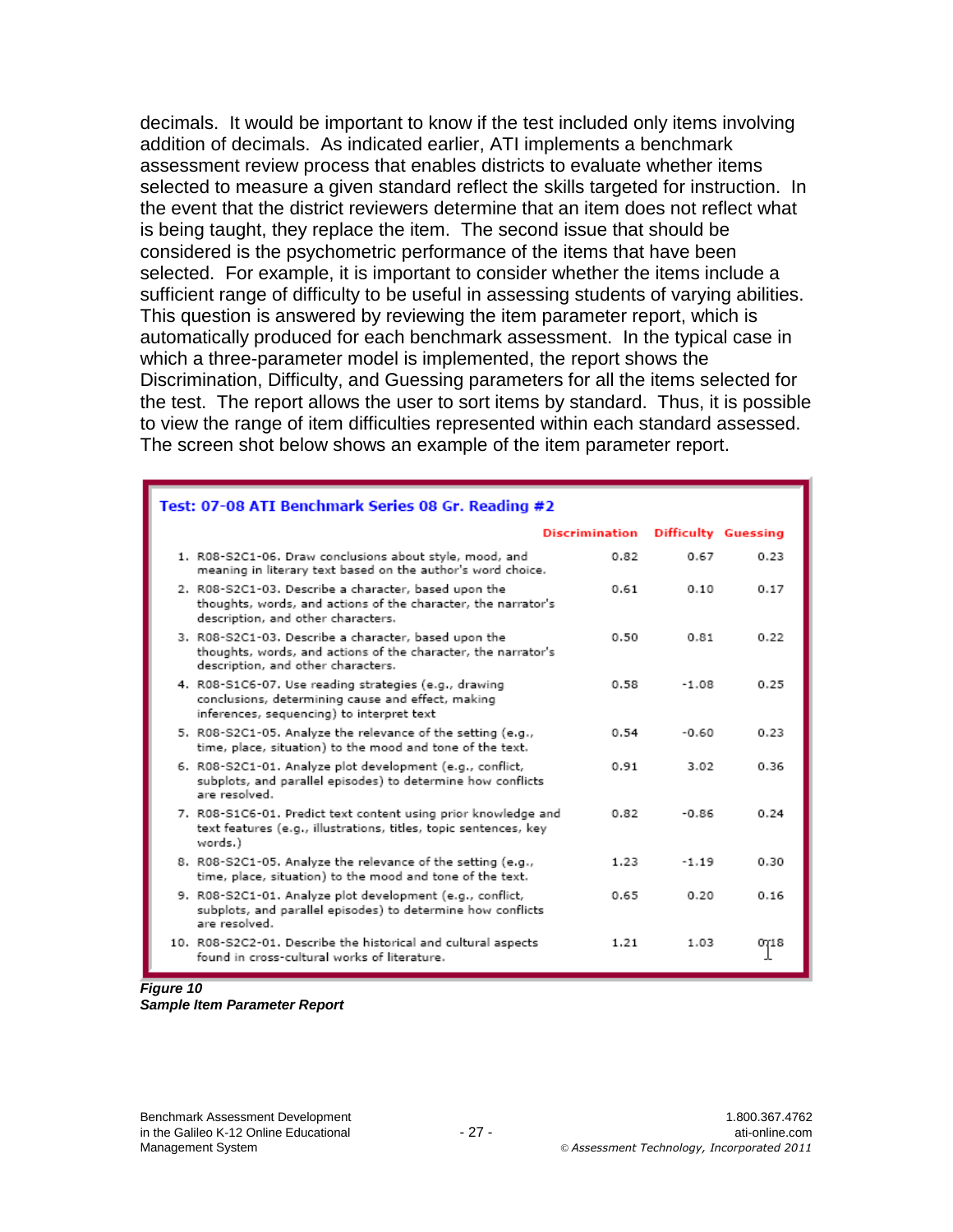### *iii. Determining Which Standards to Target Next*

Benchmark assessments serve the function of providing data that can assist the teacher in making determinations not only about the mastery of individual standards, but also in estimating the probability that a given standard will be suitable to teach next. Benchmark results can be used to determine the probability that students of a given ability level will be able to master a given set of standards. This information can be used to guide instruction. The estimated probability of standards mastery for students of a given ability level may be computed using IRT. The IRT estimate is based on ability level and characteristics of the items used to assess the standards.

The estimated probabilities of standards mastery for a set of standards can be used to guide instruction for an individual student. For example, in providing individualized instruction, a teacher might initially choose to target the standard that the student would be most likely to be able to master. Instruction in more difficult standards would follow. Estimated probabilities of standards mastery can also be used in planning instruction for groups of students. For example, a teacher might choose to plan instruction for a group of students at risk for not meeting state standards. In this case the selection of standards to be targeted for instruction would be based on the average ability of the group and characteristics of the items used to assess standards mastery.

Results from the teaching strategy report are shown in Figure 11 below. This report is designed to present information on mastery probability in a fashion that will allow the teacher to make decisions about learning standards that they might wish to target in fashioning an intervention. The IRT based probability estimate is shown along with the raw score,.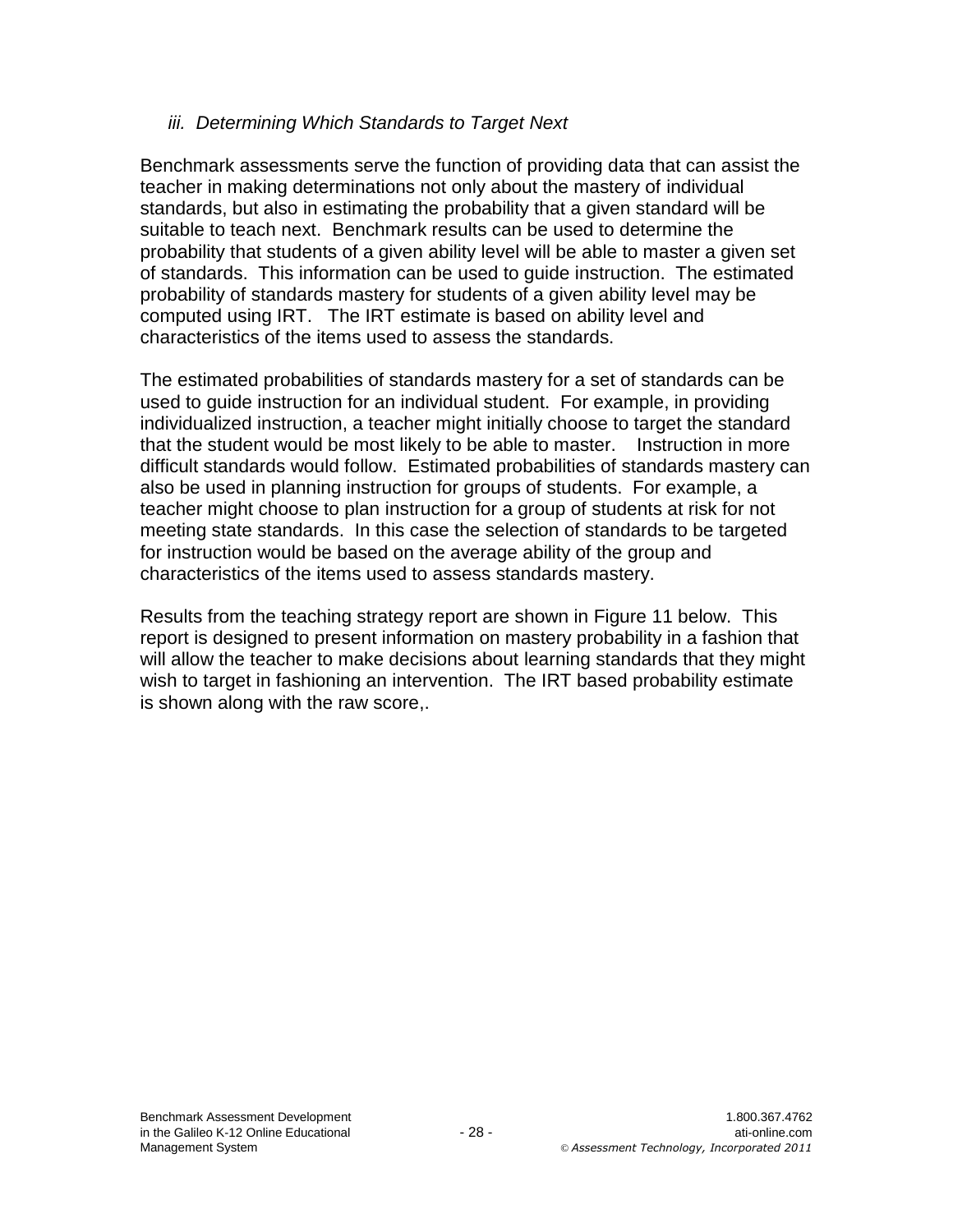| <b>Teaching Strategy</b> |                                                                                                                                                                                                                                      |                                        |                                  |                                       |                                  |  |
|--------------------------|--------------------------------------------------------------------------------------------------------------------------------------------------------------------------------------------------------------------------------------|----------------------------------------|----------------------------------|---------------------------------------|----------------------------------|--|
|                          | Performance Objective - Steps to standards mastery                                                                                                                                                                                   | <b>Mastery</b><br><b>Probabilities</b> | <b>Total</b><br><b>Ouestions</b> | Avg<br><b>Earned</b><br><b>Points</b> | Avg<br><b>Percent</b><br>Correct |  |
| Step 1                   | Move Moderate Risk students to Low Risk                                                                                                                                                                                              | New!                                   | Assignments                      |                                       | Quiz Builder                     |  |
| 1.                       | M05-S1C2-11. Add or subtract proper fractions and<br>mixed numbers with like denominators with<br>rearoupina.                                                                                                                        | 30.89%                                 | 4                                | 1.17                                  | 29.26%                           |  |
| $\mathbf{2}$             | M05-S1C3-02. Use estimation to verify the<br>reasonableness of a calculation. (e.g., Is $4.1 \times 2.7$<br>about 12?)                                                                                                               | 42.08%                                 | $\bullet$                        | 3.24                                  | 35.95%                           |  |
| з.                       | M05-S1C2-04. Divide with whole numbers                                                                                                                                                                                               | 49.05%                                 | 4                                | 1.81                                  | 45.28%                           |  |
| 4.                       | M05-S2C1-05. Identify the mode(s) and mean<br>(average) of given data.                                                                                                                                                               | 51.01%                                 | з                                | 1.39                                  | 46.23%                           |  |
| 5.                       | M05-S1C2-13. Multiply decimals.                                                                                                                                                                                                      | 39.46%                                 | 4                                | 1.38                                  | 34.60%                           |  |
| 6.                       | M05-S1C2-10. Simplify fractions to lowest terms.                                                                                                                                                                                     | 44.75%                                 | ド                                | 1.75                                  | 43.73%                           |  |
| 7.                       | M05-S1C2-03. Multiply whole numbers.                                                                                                                                                                                                 | 46.99%                                 | 5                                | 2.14                                  | 42.79%                           |  |
| 8.                       | M05-S2C1-08. Solve contextual problems using<br>graphs, charts, and tables.                                                                                                                                                          | 47.26%                                 | 5                                | 2.31                                  | 46.25%                           |  |
| ۹.                       | M05-S4C2-02. Describe the transformations that<br>created a tessellation.                                                                                                                                                            | 40.35%                                 | $\overline{\mathbf{A}}$          | 1.82                                  | 45.50 <sub>%</sub>               |  |
| 10.                      | M05-S2C1-03. Interpret graphical representations and<br>data displays including bar graphs (including double-<br>bar), circle graphs, frequency tables, three-set Venn<br>diagrams, and line graphs that display continuous<br>data. | 49.82%                                 | 5                                | 2.08                                  | 41.67%                           |  |

*Figure 11 Teaching Strategy Report*

Note that the standards are listed with those that have the lowest probability of mastery on the top of the list. The *Teaching Strategy Report* allows the teacher to see which standards would have the greatest impact on overall score were they to be mastered. In those cases where the teacher has run this report for a group of students who are suspected of needing intervention in order to keep them on track to pass the state test, the standards at the top of the list may be selected as a starting point. The teacher may also choose to start at the bottom of the list with those standards that have a higher probability for mastery.

### *iv. Validity Analysis: Relationship Between Mastery of Individual Standards and Demonstrating Mastery on Statewide Assessment*

The issues that must be considered in evaluating the validity of the scores produced for this function are similar to those described for evaluating overall mastery. The psychometric performance of the items must be evaluated as should the skills that are covered by the items included on the assessment. As mentioned above, these can be evaluated on the item parameter report and in item review, which provides district staff the opportunity to evaluate the items selected for inclusion.

Also of interest for validation is the extent to which mastery of the individual standards included on an assessment are associated with the likelihood of meeting the standard on the statewide test. This question may be evaluated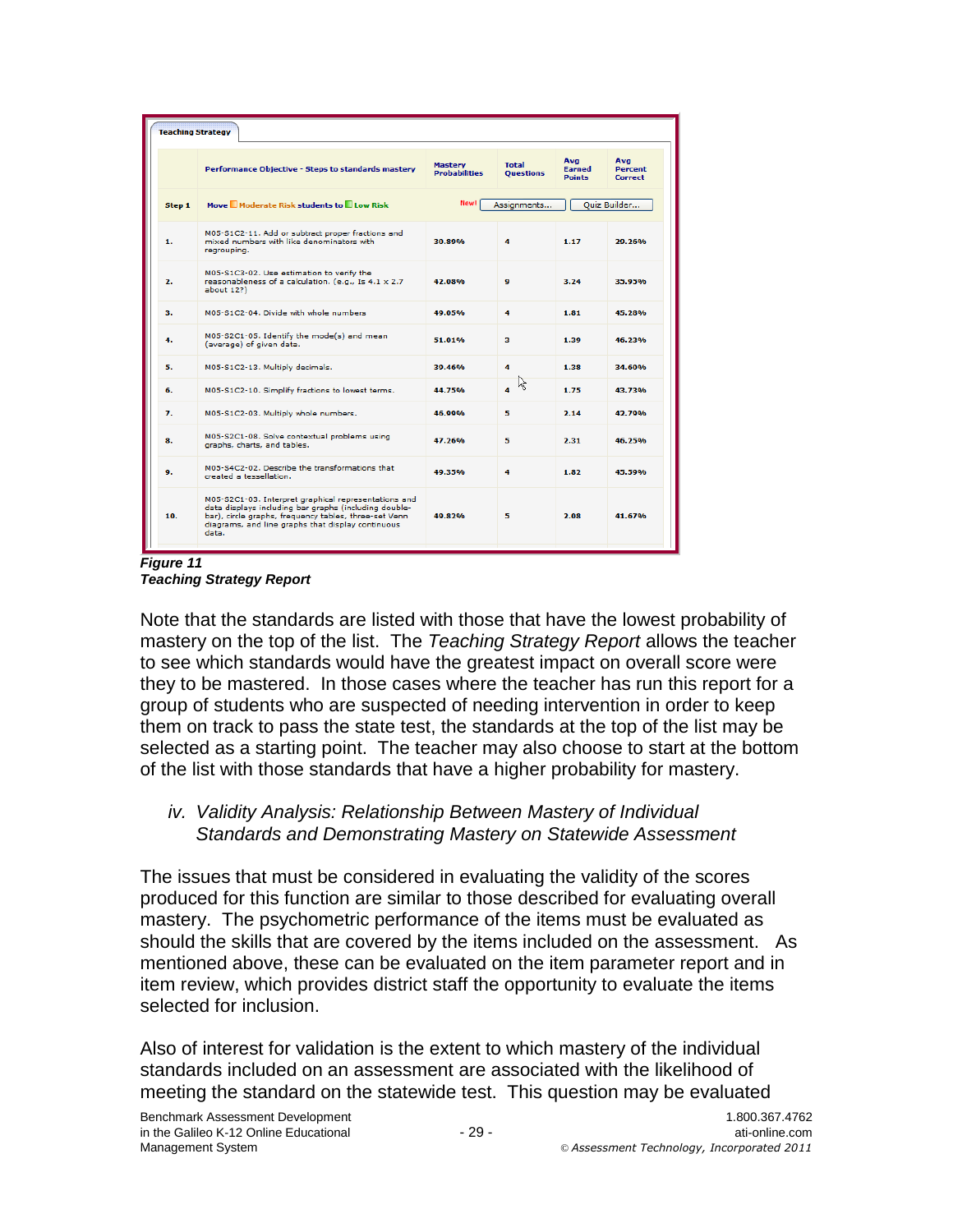using categorical data analysis procedures to evaluate the relationship between achieving mastery on the individual standards and ultimately meeting the standard on the state test.

### *a. Sample and Method*

The analysis of the relationship between mastery of individual standards and meeting the standard on the state test was conducted independently of the analyses of reliability, correlation and forecasting that are discussed elsewhere in this section. However, the data set was comprised primarily of the same Arizona districts that were used on those investigations and described in Table 5. Two of the districts included in Table 5 were not included in the current investigation because the statewide assessment data for those students had not yet been received from the client. In addition, one district, indicated as District 21 in Table 6, was included in the current analysis but not in the reliability, correlation, and forecasting analyses because of the limited sample size. The districts from which data were drawn in order to conduct the current analysis are listed in Table 6.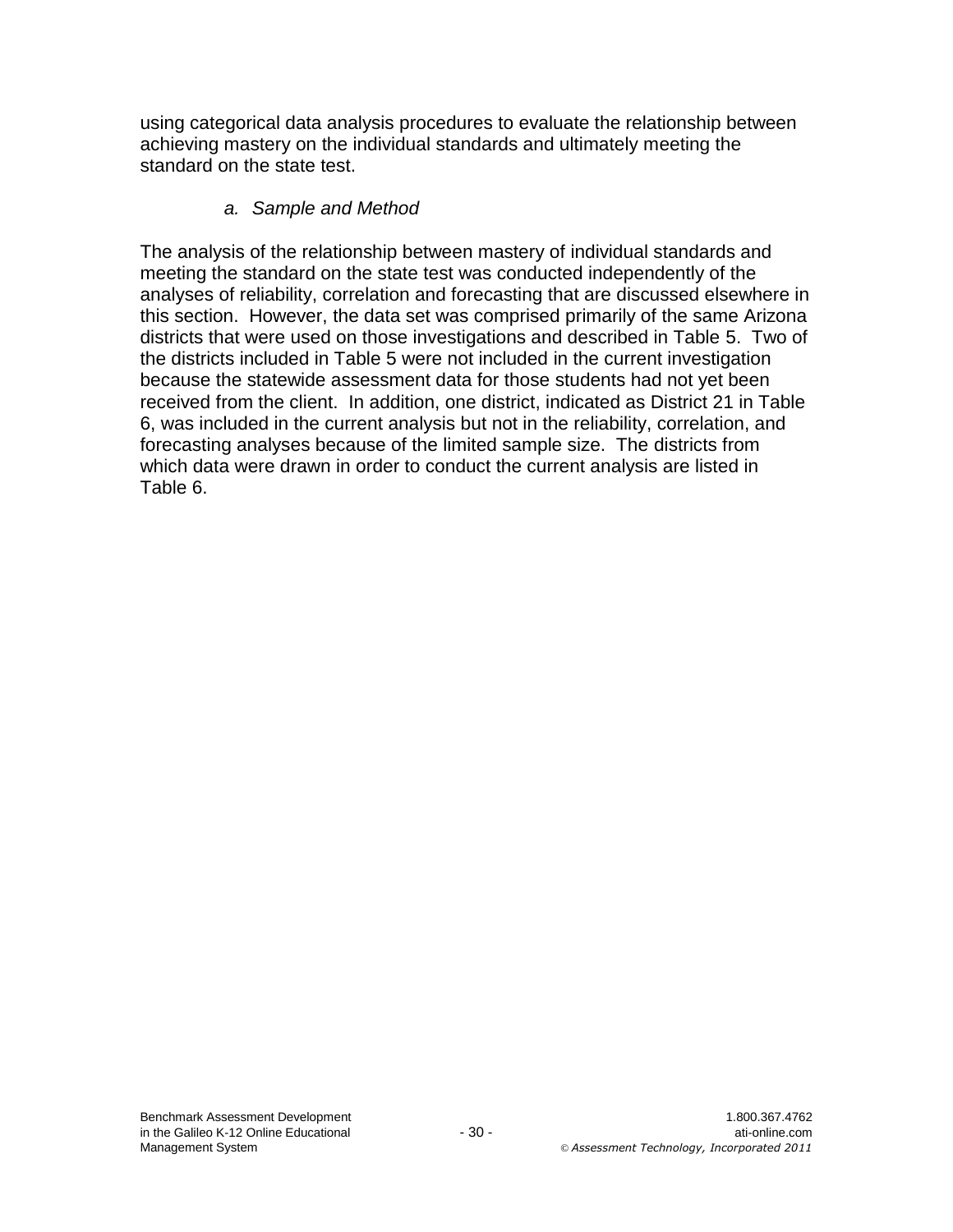|                 |              |         |                                                          | Number of                             | Mean Sample | Mean Length |
|-----------------|--------------|---------|----------------------------------------------------------|---------------------------------------|-------------|-------------|
| <b>District</b> | <b>State</b> | Grades  |                                                          | Benchmark<br>Assessments              | Size per    | of          |
|                 |              |         | Subject(s)                                               |                                       | Assessment  | Assessments |
| $\overline{7}$  | AZ           | $3-8$   | math, reading                                            | 3                                     | 1517        | 41          |
| 8               | AZ           | $3-8$   | math, reading                                            | 3                                     | 346         | 42          |
| 9               | AZ           | $3-8$   | math, reading                                            | 3                                     | 1746        | 42          |
| 10              | AZ           | $3-8$   | math                                                     | 3                                     | 455         | 50          |
| 11              | AZ           | $3-8$   | math, reading                                            | 3 for grades 3-5,<br>2 for grades 6-8 | 259         | 38          |
| 12              | AZ           | $3-8$   | math, reading                                            | 4                                     | 676         | 56          |
| 13              | AZ           | 3-8, HS | math, reading                                            | 3                                     | 416         | 40          |
| 14              | AZ           | 3-8, HS | math all, reading in grades 3 except 2 for HS<br>$3 - 8$ | math                                  | 418         | 43          |
| 17              | AZ           | $3-8$   | math, reading                                            | 3                                     | 778         | 43          |
| 18              | AZ           | 3-8, HS | math, reading                                            | 4                                     | 1888        | 36          |
| 19              | AZ           | 3-8, HS | math, reading                                            | 3, except 2 for<br>HS reading         | 1238        | 50          |
| 20              | AZ           | 3-8, HS | math, reading                                            | 3                                     | 3307        | 38          |
| 21              | AZ           | 3-8, HS | math, reading                                            | 4                                     | 263         | 37          |

*TABLE 6 Descriptive statistics for samples included in analysis of the relationship between mastery of individual standards and the demonstration of mastery on the statewide assessment*

The analysis was conducted by first gathering each student's data in response to all 2006-07 benchmark assessments. Student mastery of a specific standard was determined by the number of correct responses to assessment questions addressing the standard. All assessments administered within the 2006-07 school year were considered. A student was classified as having demonstrated mastery on the standard if he or she responded correctly to at least 70% of the questions targeting the standard. Standards that had been assessed with only one question during the year for a given student were not considered. The students' scores on statewide assessment were also included in the data set. For each standard, a 2 x 2 matrix was created with the count of students in each possible configuration of demonstration of mastery on the individual standard in the context of the benchmark assessments and on the statewide assessment. Next, an odds ratio was calculated for each matrix and, finally, a chi-square goodness of fit test was also conducted for each matrix.

Figure 12 presents some sample matrices and the resulting odds ratios and chisquare values for individual standards.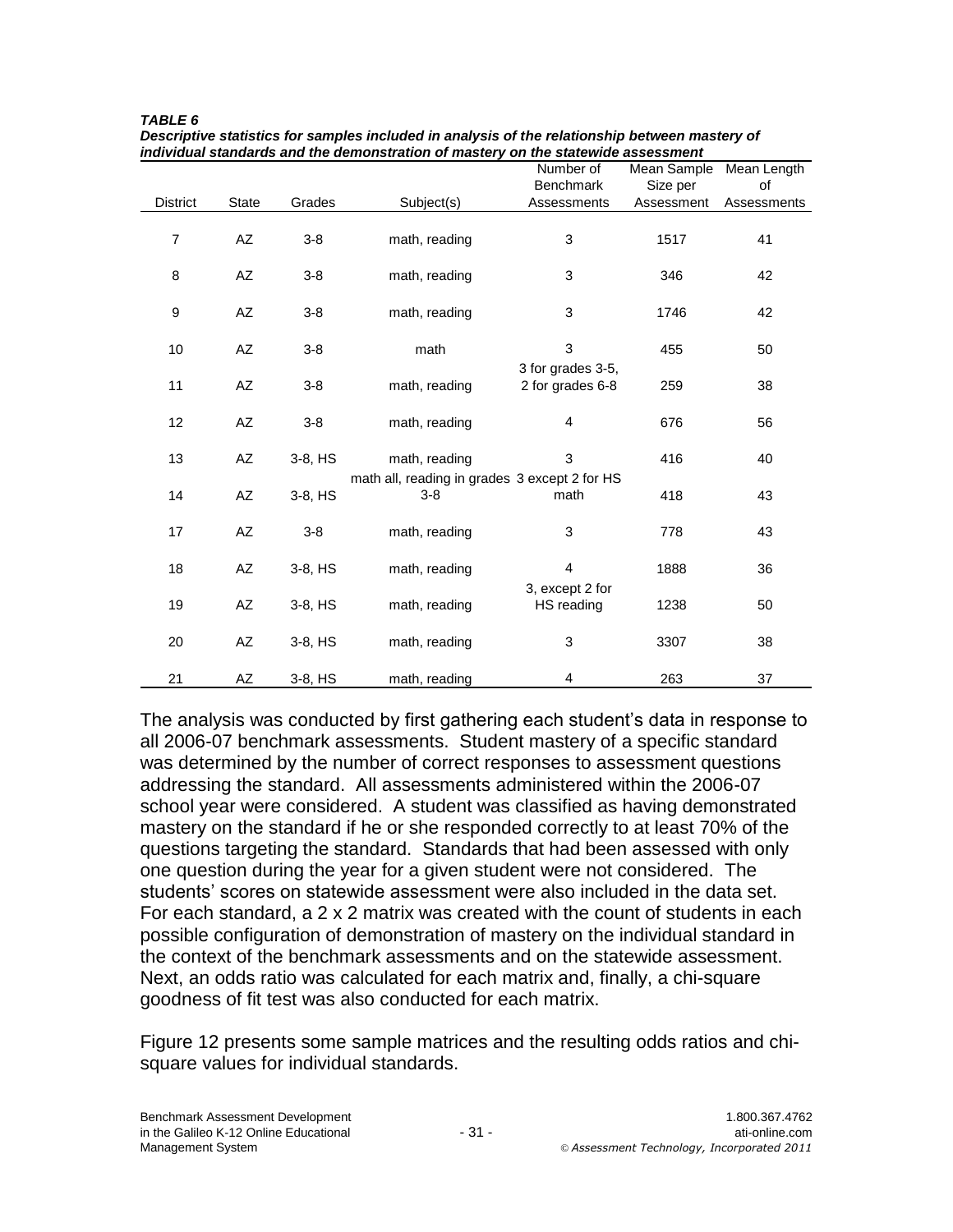|           | M04-S3C3-03. Solve one-step equations with one variable         |
|-----------|-----------------------------------------------------------------|
| Standard: | represented by a letter or symbol using multiplication of whole |
|           | numbers. (e.g., $12 = n \times 4$ )                             |

|            |              | AIMS       |        |  |
|------------|--------------|------------|--------|--|
|            |              | Non-Master | Master |  |
| Individual | Non-Master I | 2917       | 1703   |  |
| Standard   | Master       | 1411       | 7798   |  |

**Odds Ratio:** 9.47 **Chi-square goodness of fit:** 3271.49

*Standard:* M04-S4C2-02. Identify a tessellation.

|            |            | AIMS       |        |
|------------|------------|------------|--------|
|            |            | Non-Master | Master |
| Individual | Non-Master | 346        | 680    |
| Standard   | Master     | 177        | 154    |

**Odds Ratio:** 1.31 **Chi-square goodness of fit:** 5.83

R06-S1C4-03. Use context to identify the intended meaning of words with multiple meanings (e.g., definition, example, restatement, or contrast.)

|            |            | AIMS       |        |
|------------|------------|------------|--------|
|            |            | Non-Master | Master |
| Individual | Non-Master | 898        | 498    |
| Standard   | Master     | 164        | 803    |
|            |            |            |        |

**Odds Ratio:** 8.83 **Chi-square goodness of fit:** 518.01

*Standard:* M08-S3C3-04. Translate a sentence written in context into an algebraic equation involving two operations.

|            |              | <b>AIMS</b> |        |
|------------|--------------|-------------|--------|
|            |              | Non-Master  | Master |
| Individual | Non-Master I | 3681        | 2934   |
| Standard   | Master       | 330         | 2209   |
|            |              |             |        |

Odds Ratio: 8.4 Chi-square goodness of fit: 1355.67

*Standard:*

*Standard:*

R08-S3C2-04. Evaluate the adequacy of details and facts from functional text as it relates to a specific purpose.

|            |            | AIMS       |        |  |
|------------|------------|------------|--------|--|
|            |            | Non-Master | Master |  |
| Individual | Non-Master | 3404       | 2678   |  |
| Standard   | Master     | 195        | 2684   |  |

**Odds Ratio:** 6.89 **Chi-square goodness of fit:** 1397.73 *Figure 12*

#### *Mastery matrices, odds ratios, and chi-square goodness of fit values for several sample standards*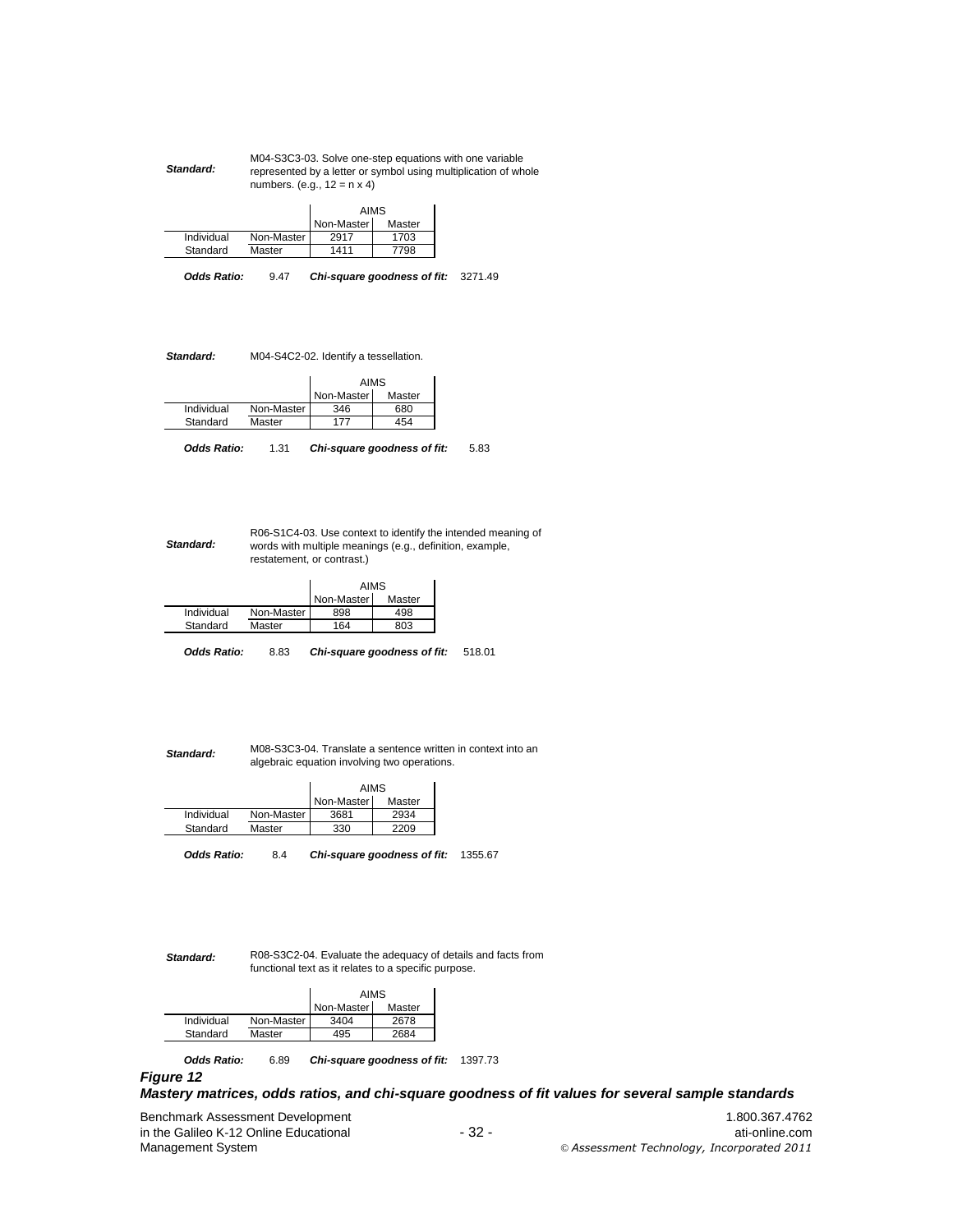### *b. Results*

Figures 13 and 14 below show stem and leaf plots of the odds ratios obtained for Arizona math and reading performance objectives and the statewide test for Arizona (AIMS). The stem and leaf plots make it possible to display in a single figure hundreds of odds ratios showing relationships between individual standards, which are called performance objectives in Arizona, and standards mastery on the statewide test. The stem at the far left reflects the overall range of the ratios expressed in whole numbers. For example, the values in Figure 13 indicate ratios ranging from 1 over 17. The leaves (values after the decimal point) combined with the stem reflect the specific ratios observed for individual standards. For example, the highest ratio of 17.7 in Figure 13 indicates that students mastering a particular Arizona performance objective were 17.7 times more likely to meet the math standard on the Arizona statewide test than students who did not meet the standard on the performance objective.

 $\mathbf 0$  . 1. 11133336677889 2. 000111222233333444445555666666677788889999 5. 00000001111111222222222233333444444444555555566666667777778888889999999 6. 0000011112222222222333333444444444555556666666667777778888888899999 7. 0000011111222333444555566666666677777899 8. 00011122333444456666677777778899 9. 1133445678 10. 0002223557788 11. 01256799 12. 27 13. 03557 14. 19  $15.3$  $16.4$ 17. 7

*Figure 13 Odds Ratios for Arizona Performance Objectives for Math, Grades 3-8*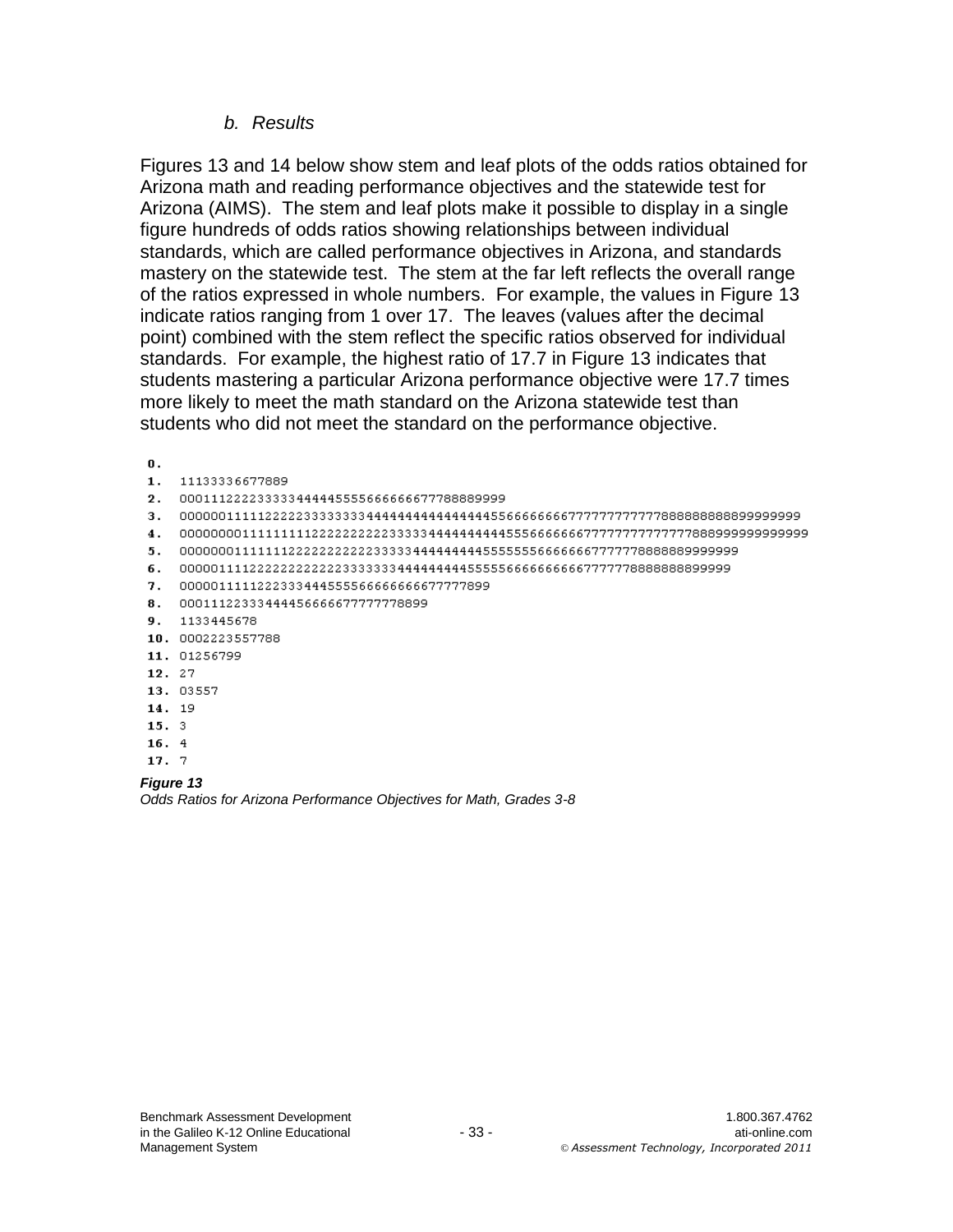0.  $\mathbf{1}$ . 2. 26788 3. 0112567888899 4. 00013344556677888 5. 00111222222333344466677899999 б. 0000023344455666667777888889999  $\overline{7}$ . 01111222223344666888999 8. 0000112222222223333455566666677788889 9. 000111222233445566777889 10. 011122345566899 11. 01124669 12. 0033499 13. 00334567 14. 01 15.24  $16.4$ 17. 18.9 19. 20.  $21.$ 22. 23.

### $24.1$

#### *Figure 14*

#### *Odds Ratios for Arizona Performance Objectives for Reading, Grades 3-8*

The results in the stem and leaf plots show that in the vast majority of cases mastery of individual standards is highly related to standards mastery based on statewide test performance. For example, the values for math indicate that for a substantial number of standards the odds on standards mastery on the statewide test was over four times higher for students mastering individual standards than for students not mastering individual standards. In addition, the chi-square analyses indicated that, with 1 degree of freedom, all odds ratios above 2.22 were significant at the *p* < .01 level, and all ratios above 3.72 were significant at the  $p < .001$  level. Where a sufficient number of observations were recorded, many standards with odds ratios below 3.72 also reached statistical significance at the *p* < .001 level. In fact, only 18 standards in math and 1 in reading failed to reach statistical significance at  $p < .001$ . These findings support the utility of using benchmark assessments to guide instruction toward individual standards that have not yet been mastered. It goes without saying that the findings do not suggest that instruction leading to mastery of an individual standard will raise the odds of overall standards mastery by a large amount. What they do suggest is that it is reasonable to expect that instruction targeted toward standards related to statewide standards mastery will yield beneficial results.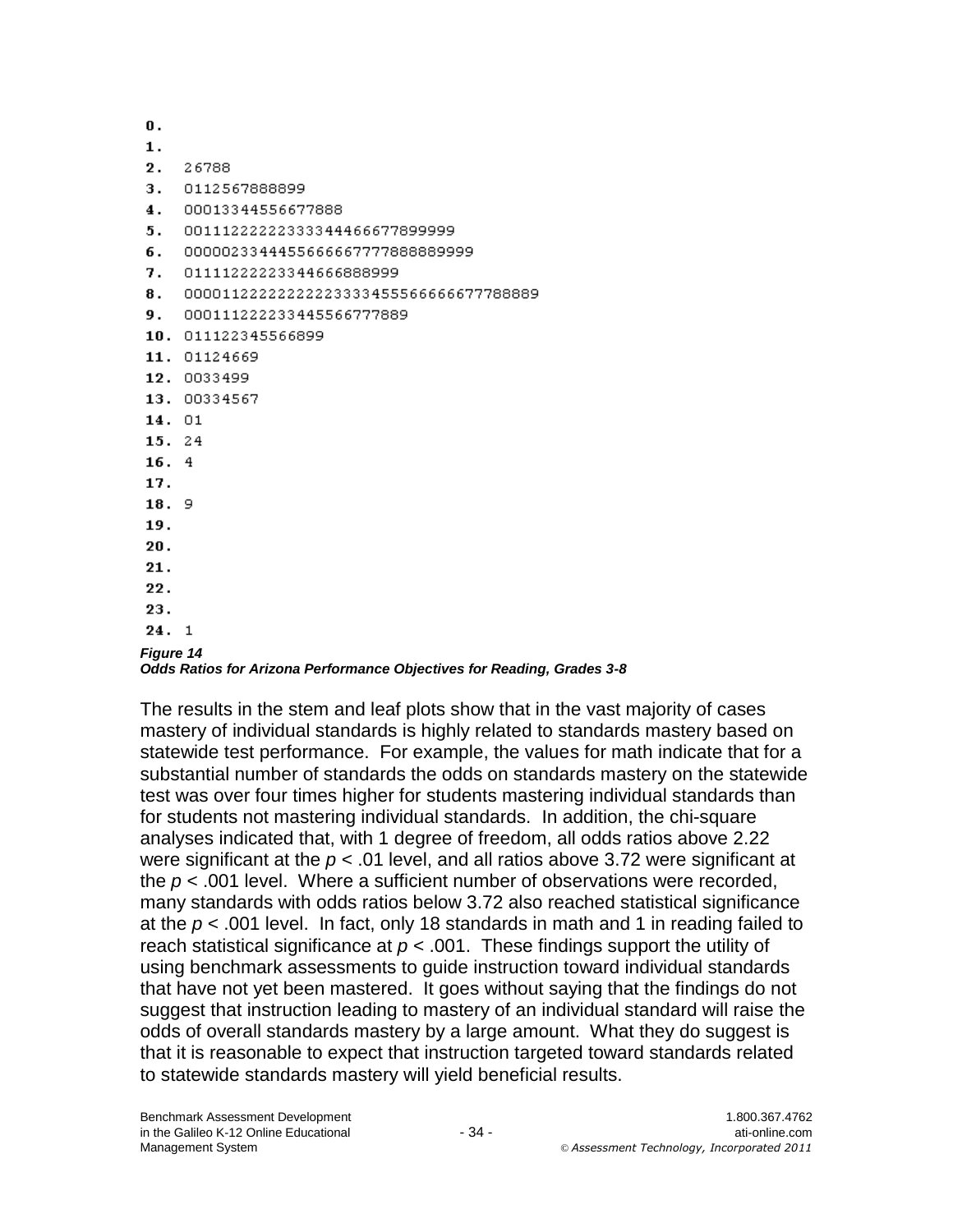The wide variability in the relationship between individual standards and statewide standards mastery is interesting. A number of scholars (e.g. WestEd, 2003) have taken the position that some standards (often called essential standards) are more important than others. For example, the mastery of some standards provides a foundation for subsequent learning. As a result, those standards deserve special emphasis in assessment and instruction. Some standards are of special importance because of their broad applicability to the development of skills in a variety of subject matter areas. These standards may also warrant special emphasis. The findings shown here are consistent with the view that some standards deserve special instructional attention. Additional research is needed to address this issue.

## *v. Forecasting Standards Mastery on Statewide Tests*

One of the most important functions of benchmark tests is to forecast standards mastery reflected in statewide test performance. For example, suppose that a group of students have met the standard on three benchmark math tests. It would be useful to know the likelihood that those students would go on to meet the standard on the statewide test. Forecasts based on benchmark test performance can provide information on the probability of standards mastery on statewide tests. Without forecasting information, school personnel are left to guess whether or not their teaching is likely to lead to successful statewide test performance.

In order for forecasting information to be most useful, it must be based on what is currently being taught. This point can be illustrated by considering cases in which forecasts are not based on assessments of standards currently targeted for instruction. For example, previous statewide test performance could be used to forecast subsequent statewide test performance. However, the value of the forecasting would be limited because the results could not be used to determine what to teach to promote standards mastery on the subsequent statewide test. By contrast, benchmark tests used in forecasting do provide information about what to teach next.

Forecasting information is presented on the Aggregate Multi-Test Report. The Aggregate Multi-Test Report is capable of displaying results from one or more external tests or internal tests such as benchmark tests. When benchmark tests are selected, the report provides a Developmental Level Score for the selected tests. In the case in which two or more tests are equated, progress can be assessed. For example, if the score on the first benchmark test was 1000 and the score on the second was 1150, the user would know that substantial progress occurred from the first benchmark assessment to the second benchmark assessment. If statewide test scores are available from a previously administered statewide test, cut points for standards mastery can be set to correspond to cut points on the statewide test using equipercentile equating. For example, if a given cut point for the statewide test was at the sixtieth percentile, a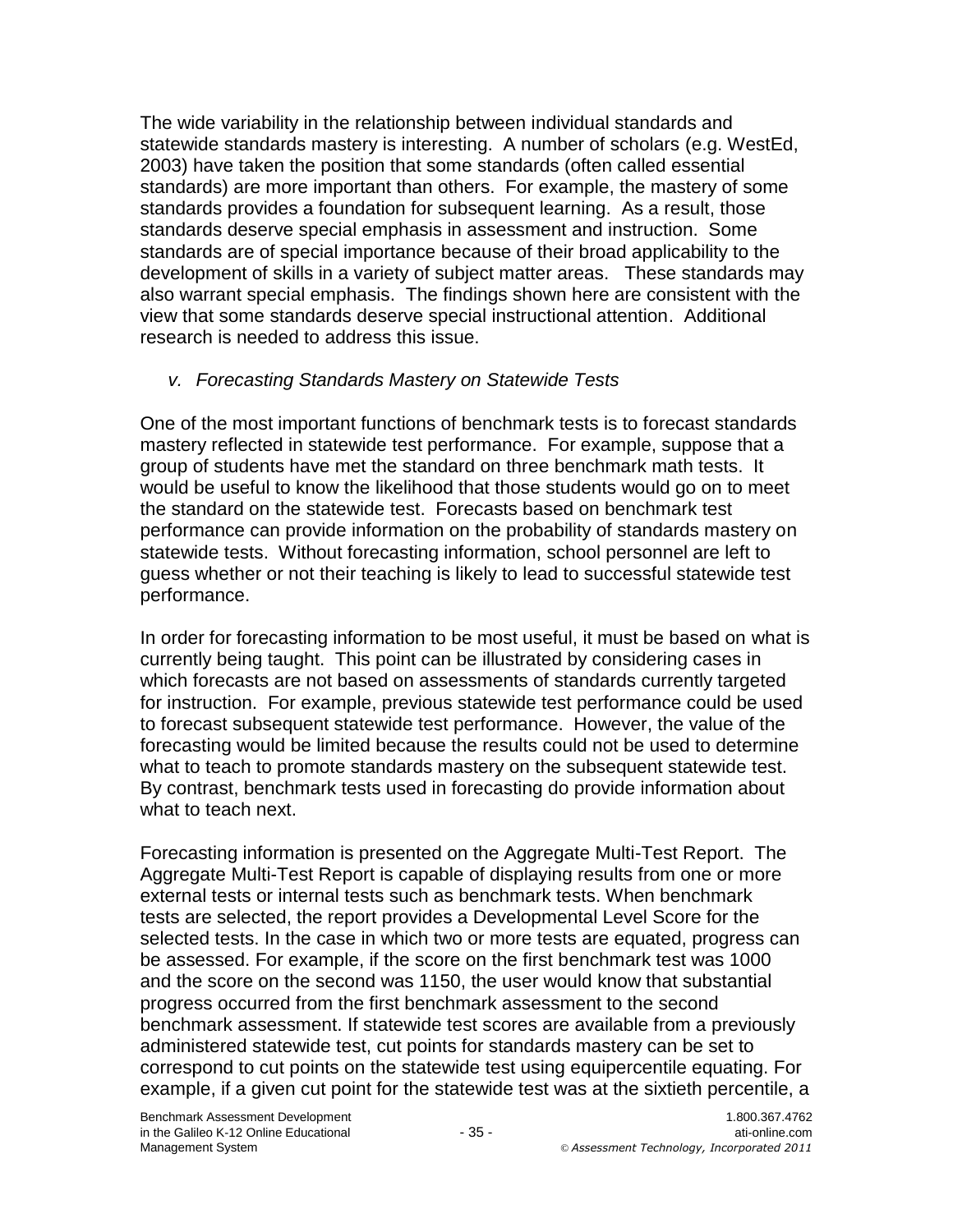corresponding cut point could be set at the sixtieth percentile for the benchmark test.

When forecasting information is available from a previous year, risk levels can be assigned based on patterns of standards mastery across multiple benchmark tests. For example, students failing to master standards on successive benchmark tests may be classified as highly at risk for failing to master standards assessed through performance on statewide tests. Also available on the report are probability estimates of the likelihood that the group of children on whom the report has been run have mastered the standards covered on the assessments. In the case of students who have been found to be highly at risk of not meeting the standards on state assessments, this information provides guidance that could be used in planning interventions.

Classroom teachers and other individuals and groups engaged in interventions to promote student learning can use the Multi-Test Report to design interventions for individual students as well as for groups of students with common instructional needs. In some cases, interventions may occur in the context of regular classroom instruction. In other instances, interventions may require instruction in addition to that occurring in the classroom. In some instances, interventions may involve emersion in instructional content over an extended time span. In other cases, interventions may involve intense exposure to a limited number of objectives during a short time period.

The drill down feature in the Multi-Test Report that identifies specific objectives to be targeted for instruction with specific students provides the information necessary to plan individualized intervention programs. For example, if a Multi Test Report indicated that instruction should focus on three objectives for a small group of students, an intervention plan could be customized to address those objectives. When test scores are placed on a common scale, report information on progress can be used to alert teachers early on to the need for interventions involving individual students or small groups of students. For example, if a student falls behind from one benchmark test to the next, an intervention may be warranted. Information on patterns of standards mastery across multiple benchmark tests can be used to identify students who are highly at risk for not meeting standards. For example, if a group of students were to fail three consecutive benchmark tests, they might be classified as highly at risk for not meeting standards. An intensive intervention program could be designed to address the learning needs of these students.

# *vi. Validity Analysis: Forecasting Mastery on Statewide Assessments*

Although benchmark tests should generally be related to the statewide test, it is not expected that they be equated to the statewide test. The purposes of benchmark assessment and statewide assessment are different. Benchmark assessments are administered periodically during the school year to guide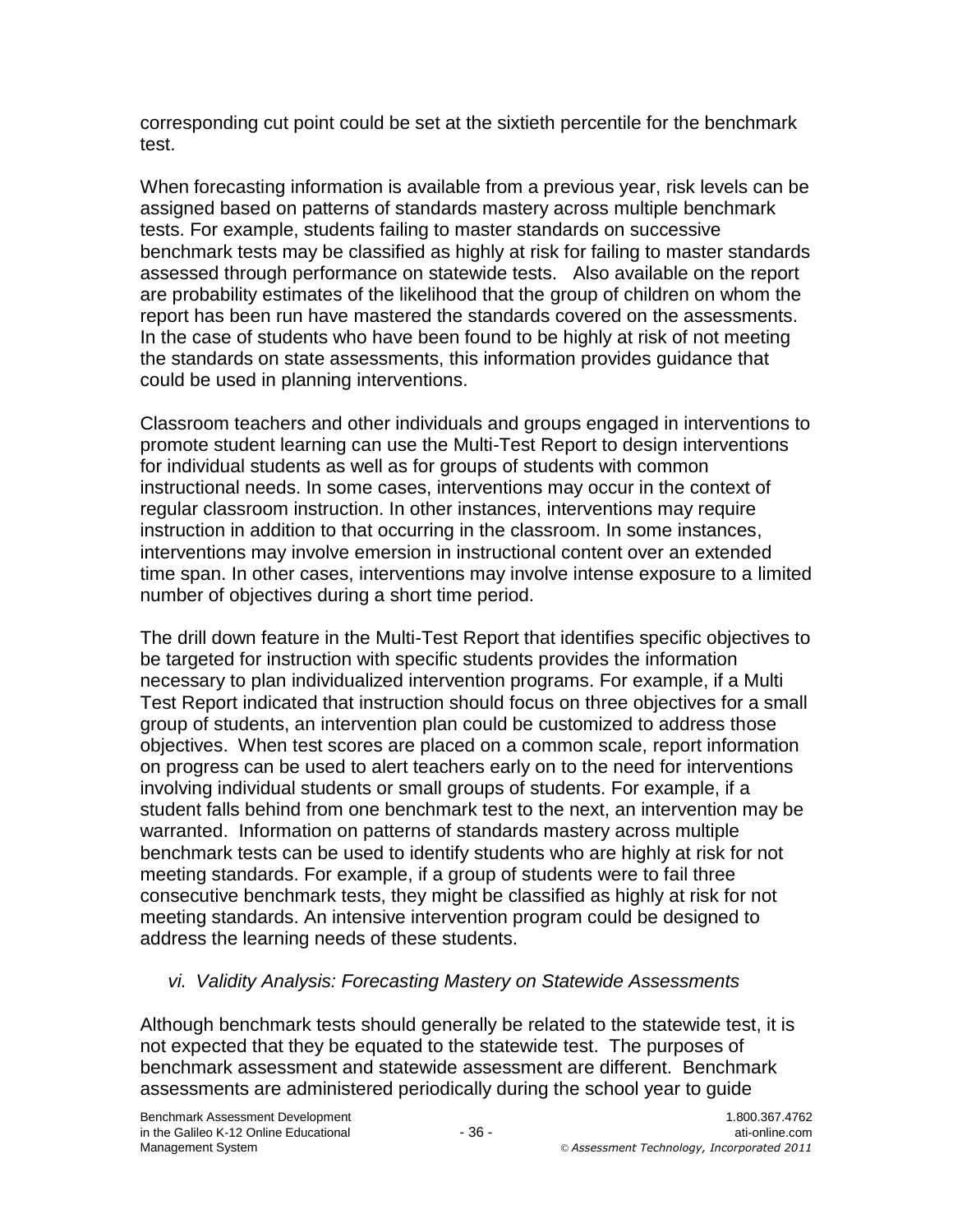instruction. The standards assessed on a benchmark test are typically selected to match standards targeted for instruction during a particular time period. By contrast, statewide tests are summative assessments generally administered toward the end of the school year for accountability purposes. The content of a statewide test is not intended to reflect instructional goals targeted for instruction at a particular time.

ATI routinely investigates the relationship between benchmark test and state test results, primarily by running two types of analyses: correlations and forecasting analyses. In this section we will provide samples of these analyses.

## *a. Sample and Method*

The data used in the correlation and forecasting analyses were drawn from the same sample that was used for the analysis of the reliability of benchmark assessments that was described earlier in this document. The characteristics of the sample were listed in Table 5.

## *b. Results*

Figure 15 shows a stem and leaf plot of the correlations between the sample benchmark assessments administered in Arizona and Massachusetts and scores subsequently achieved on the statewide tests. The stem shows the correlations to two decimal places. The leaves reflect the third decimal place. Correlations from districts in Arizona are indicated in black, and those from districts in Massachusetts are indicated in red.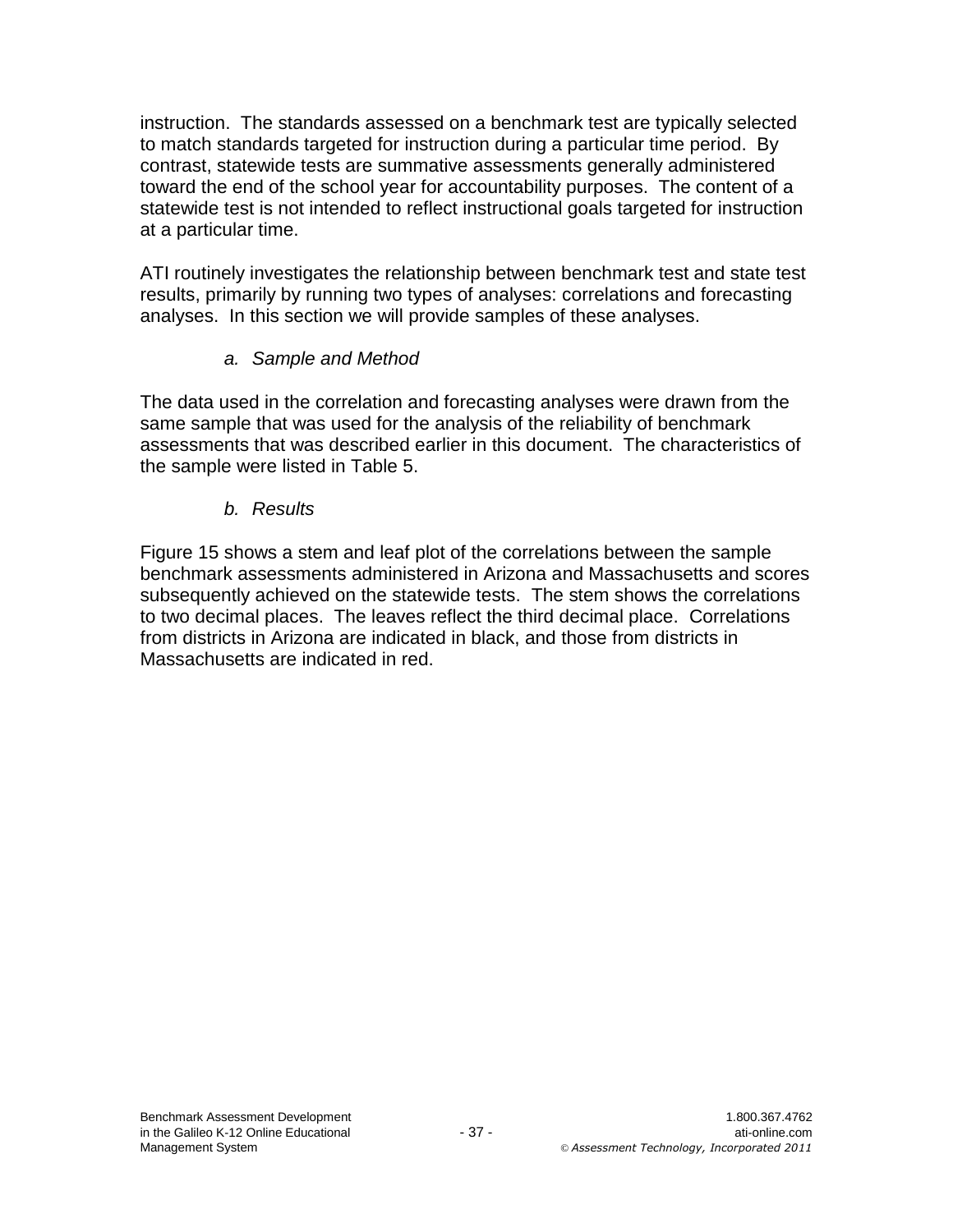| 0.54             |                                                                                                 |
|------------------|-------------------------------------------------------------------------------------------------|
| 0.55.56          |                                                                                                 |
| 0.564            |                                                                                                 |
| 0.570            |                                                                                                 |
| 0.583            |                                                                                                 |
|                  | 0.592378                                                                                        |
| $0.60$ 02        |                                                                                                 |
| 0.61.36          |                                                                                                 |
|                  | 0.62089                                                                                         |
|                  | 0.63 1136788                                                                                    |
|                  | 0.640268899                                                                                     |
|                  | $0.65$ $0126799$                                                                                |
|                  | 0.66 0123346889                                                                                 |
|                  | $0.67$ 012678                                                                                   |
|                  | 0.68 003346889                                                                                  |
|                  | 0.69 1125789                                                                                    |
|                  | 0.70 00013455555556666777889                                                                    |
|                  | 0.71 000011222334455666777889999                                                                |
|                  | n 72 00012222223556667788                                                                       |
|                  | 0 73 001113333445667788899                                                                      |
|                  | 0.74 00000011111112233334555666666777778888888999<br>0.75 0011111233333333455555556666777899999 |
|                  | 0.76 0000011112222233333333344444444455555556666667777778888999                                 |
|                  | n 77 00000000011111122222222333333334444555555566666667777777788889999999                       |
|                  | 0.78 000001122333333344444555555566677777888889999999999                                        |
|                  | 0 79 000000011112222333333344444455555555666677777888888899999999                               |
|                  |                                                                                                 |
|                  | 0.81 0001111222333333444444455556677788899                                                      |
|                  | n 82 000001111112222223333445666666888999                                                       |
|                  | 0.83 000122233334444566666789                                                                   |
|                  | 0.84 0011233358                                                                                 |
|                  | 0.85 23558                                                                                      |
| 0.864            |                                                                                                 |
| 0.87             |                                                                                                 |
| <b>Figure 15</b> |                                                                                                 |

*Correlations between 2006-07 Galileo benchmark assessments and spring, 2007 statewide high stakes assessment*

The average correlation of 0.76 illustrates that the benchmark assessments are quite highly related to the statewide tests. These results are quite typical of those obtained on an ongoing basis.

The accuracy of forecasts derived from benchmark test performance is also routinely investigated. The fundamental question of interest in forecasting statewide test performance is that of identifying a student's risk of not achieving standards mastery on the statewide test given his or her performance on benchmark assessments. We have repeatedly found that risk forecasting based on benchmark performance is sufficiently accurate to provide useful information for guiding instruction. Accurate forecasts can typically be made after giving a single benchmark early in the year. These forecasts usually become even more accurate as additional benchmarks are given and overall performance is evaluated. The data illustrated below show the forecasting accuracy achieved after administering 3 benchmark tests to a sample of 20 districts in Arizona and Massachusetts. Figure 16 shows the results obtained on the statewide testing for students exceeding the cut point on all three benchmark tests.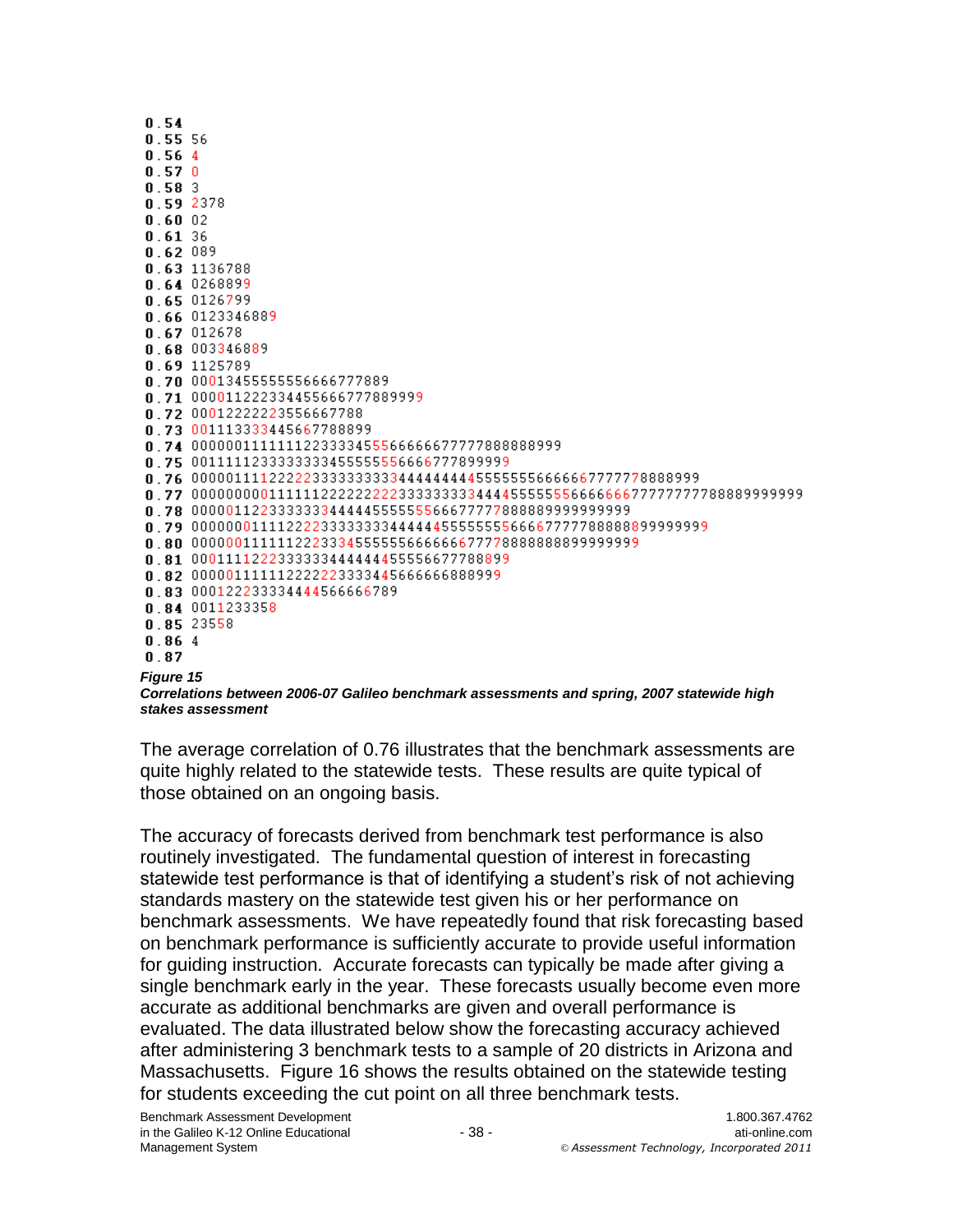53. 54. 55. 56. 57. 58. 59. 60. 61. 62. 63. 64. 65. 66. 67. 68. 69. 70. 71. 72. 73. 74. 75. 76. 77. 78. 79.  $80.4$ 81. 82. 83. 84. 85. 86. 87.579 88.25 89.7 90.568 91. 11249 92.445578 93.16699 94.00023444556667778 95. 11123344555567888889999 96. 00011223334444555568889 97. 000011222233334444445666777778888899 98.0001111112223333444444555666778999999 99. 0011234578 100. 00000000000000000

#### *Figure 16*

*Stem and leaf plot of percents of students in each district, grade, and subject who exceeded the cut point on three benchmark assessments and who were accurately forecast to exceed the cut point on the high stakes statewide assessment*

The figure shows that the benchmark results were almost without exception extremely accurate in forecasting statewide test performance. On average, students who passed all three benchmark tests had a 0.96 probability of meeting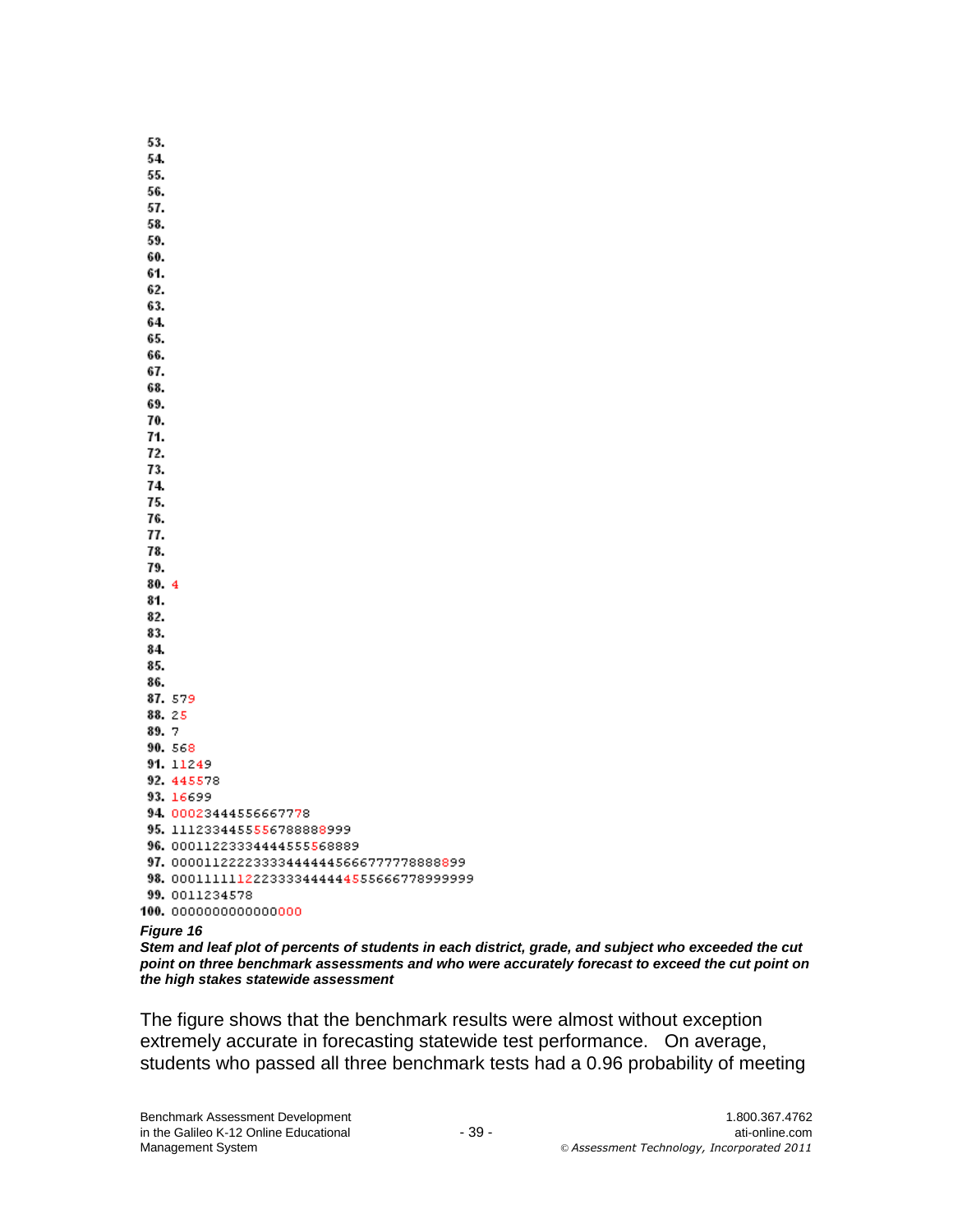the standard on the statewide test. With only a few exceptions, the probability was higher than 90%.

Figure 17 shows forecasting accuracy for students who fell below the cut point for all three benchmarks assessments.

 $53.1$ 54. 55. 56. 57. 58. 59. 60.7 61. 62.  $63.2$ 64.04 65.55 66.37 67. 6689 68.46 69.1 70.  $71.0$ 72.26 73.489 74. 75.088 76.57 77. 1688 78. 45789 79. 0246699 80. 01248  $81.0$ 82.1367 83.466889 84.002568 85.2557778 86. 0234677788 87. 335666677889 88.1223468899 89. 00112355677789 90. 02233344677 91. 0123678888 92. 233479 93. 1122556689 94.123333456779 95.112334555 96.034478 97. 98.7 99.

#### 100. 0000

#### *Figure 17*

*Stem and leaf plot of percents of students in each district, grade, and subject who fell below the cut point on three benchmark assessments and who were accurately forecast to fall below the cut point on the high stakes statewide assessment*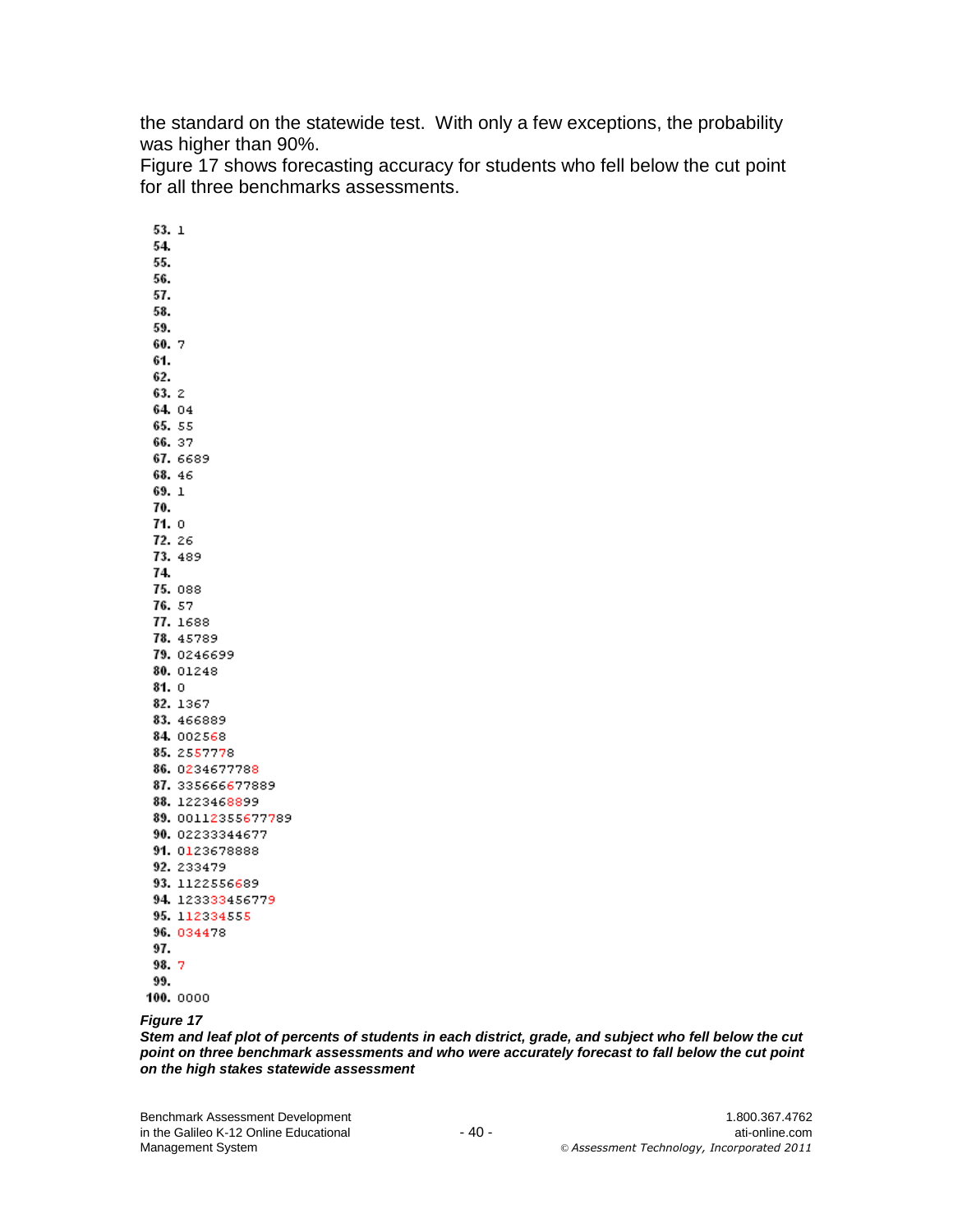These results show again that the forecasting was quite accurate. On average students who failed to meet the cut point on all three benchmarks had a 0.86 probability of not meeting the standard on the statewide test. It is notable that this distribution is somewhat wider than was the case with the group that passed all three benchmarks. Several districts included in this sample instituted interventions based on the results from benchmark assessments. Students received additional instruction based on having fallen below the cut points on the benchmark assessments. The reduction in forecasting accuracy may well reflect the success of these intervention efforts. Those students who were not on target to meet standards at the time of the benchmark assessments may have been moved to the point where they achieved sufficient mastery of the requisite skills to pass the statewide test.

Figure 18 shows the overall accuracy achieved for all students. The plot includes both students who passed or failed all three benchmarks as well as those who exceeded the cut point on one or two of the assessments and fell below on the remainder.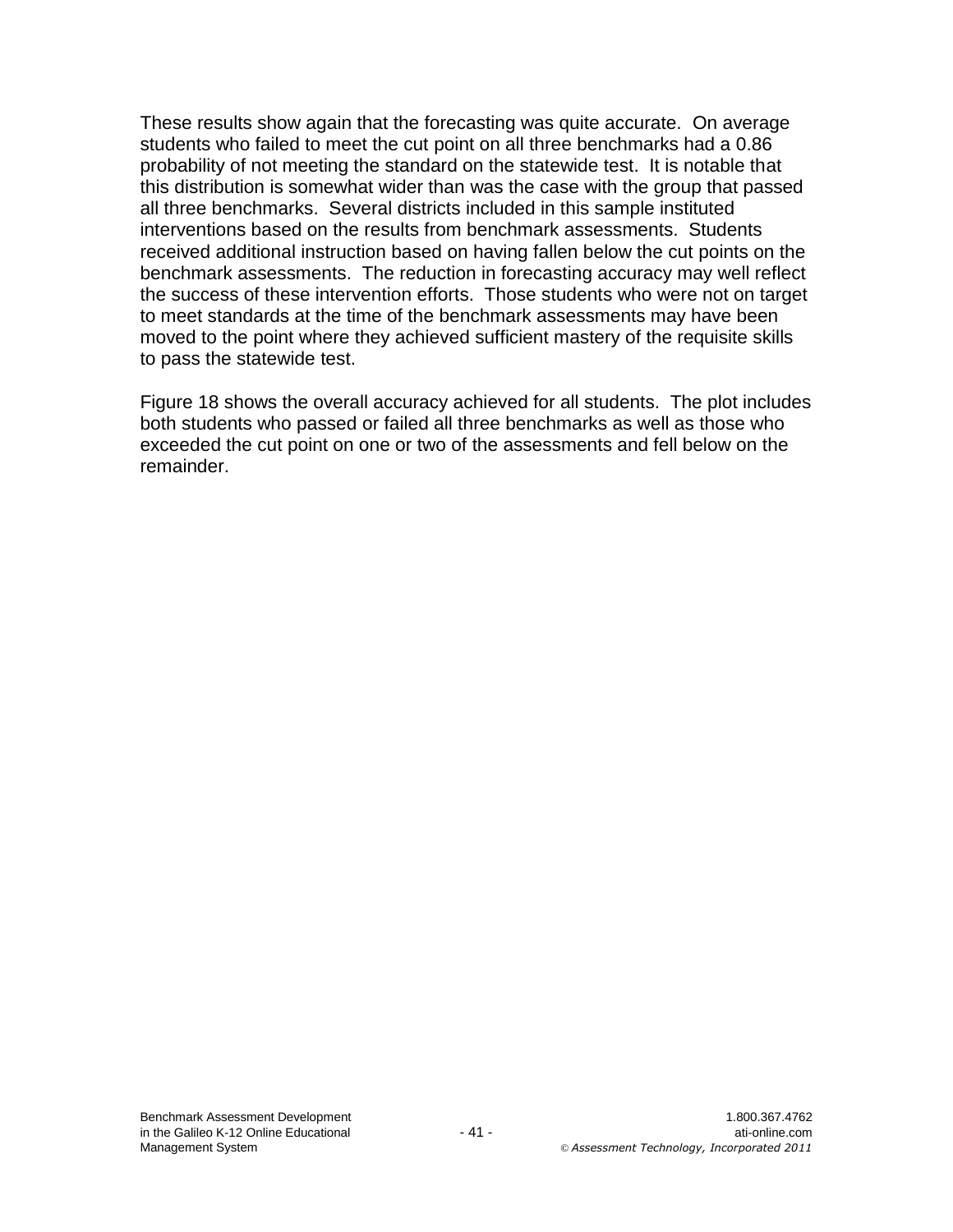| 53.    |                                |
|--------|--------------------------------|
| 54.    |                                |
| 55.    |                                |
| 56.    |                                |
| 57.    |                                |
| 58.    |                                |
| 59.    |                                |
| 60.    |                                |
| 61.    |                                |
| 62.    |                                |
| 63.    |                                |
| 64.    |                                |
| 65. 5  |                                |
| 66.    |                                |
| 67. 6  |                                |
| 68.    |                                |
| 69.05  |                                |
| 70.    |                                |
| 71.    |                                |
| 72. 9  |                                |
| 73. 2  |                                |
| 74. 24 |                                |
| 75.58  |                                |
|        | 76. 02367                      |
|        | 77.238                         |
|        | 78. 2349999                    |
|        | 79. 0113488                    |
|        | 80.124667                      |
|        | 81. 0223445588                 |
|        | 82. 022445566889               |
|        | 83. 00123556666788899          |
|        | 84.011222356666777889          |
|        | 85. 00113334445666667777788999 |
|        | 86. 000011444555889            |
|        | 87. 012356666799               |
|        | 88.0112357                     |
|        | 89.2578899                     |
|        | 90.23678                       |
|        | 91. 0001137799                 |
|        | 92.3799                        |
|        | 93.678                         |
| 94. 16 |                                |
| 95.3   |                                |
| 96.    |                                |
| 97.    |                                |
| 98.    |                                |
| 99.    |                                |
| 100.   |                                |
|        |                                |

*Figure 18*

*Stem and leaf plot of percents of students in each district, grade, and subject demonstrating any pattern of performance on three benchmark assessments and whose performance on the high stakes statewide assessment was accurately forecast*

These results again show a high degree of accuracy in the forecasts. On average students had a 0.84 probability of achieving their forecasted result on the statewide test. The somewhat lower average is attributable to the fact that this plot includes students who did not score consistently above or below the cut points on the benchmark assessments.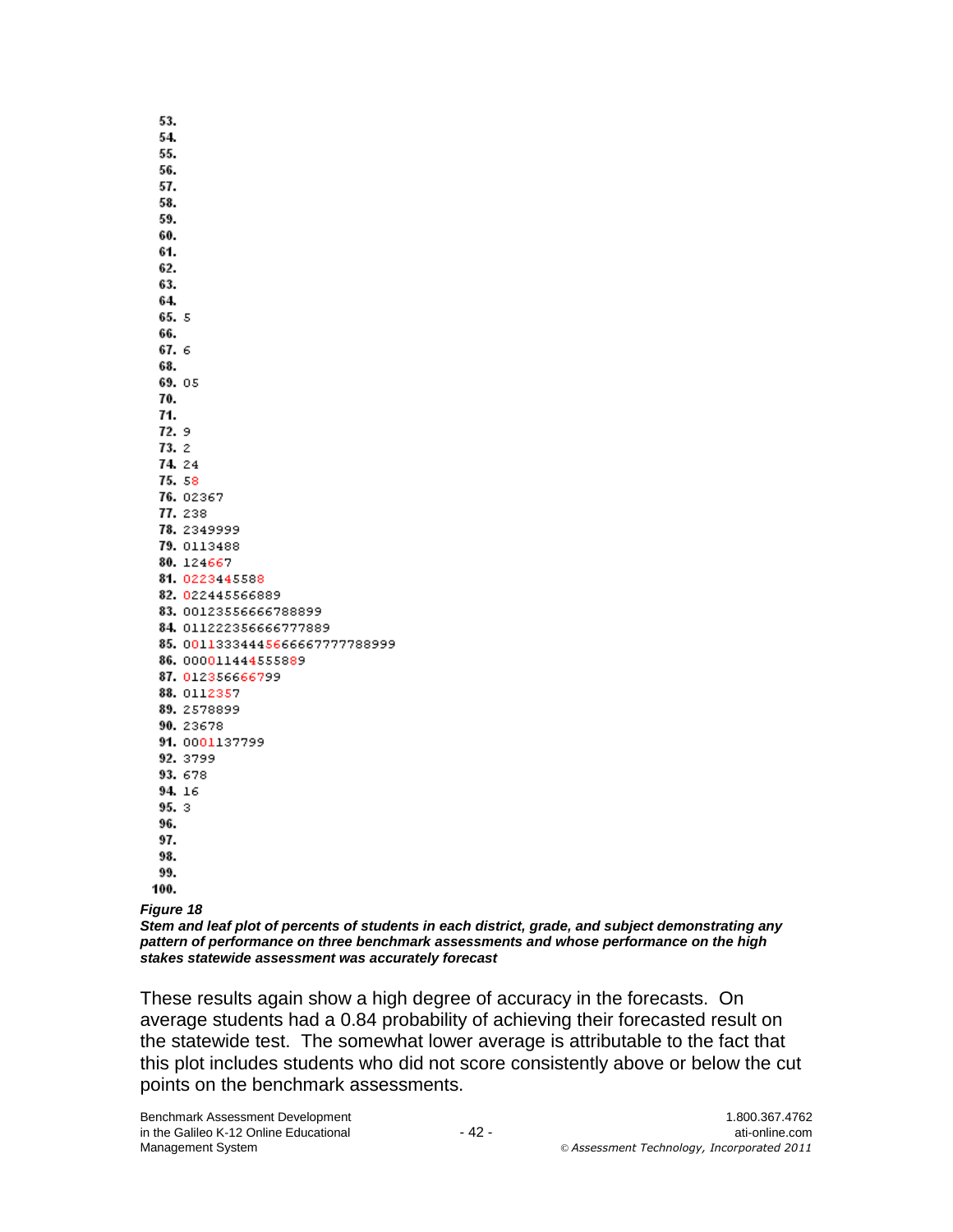Data on forecasting accuracy are provided to districts every year so that they can evaluate the accuracy with which the tests that they designed were able to forecast standards mastery on statewide tests. This ongoing examination is necessary because the performance of assessments can be expected to change as curricula change. Changes in instructional strategies such as in implementation of interventions as discussed above can also be expected to impact the way the results of this type must be interpreted.

### *vii. Measuring Progress toward Standards Mastery*

Benchmark assessments can play an important role in measuring progress toward standards mastery. Measuring progress can be achieved by placing scores from benchmark assessments administered over time on a common scale. This can be accomplished using scaling procedures based on IRT (see, for example, Williams, Pommerich, & Thissen, 1998). The measurement of progress is useful for assisting districts to determine the amount of progress students are making during the school year. This information is useful in instructional planning.

Progress data may be followed on several reports. In the Aggregate Multi-Test report, IRT based developmental level scores on a common scale are placed on a graph. In addition, users can display data evaluating the risk of not passing the state test. The screenshot below shows a graphical display demonstrating overall progress across three benchmark tests for a classroom.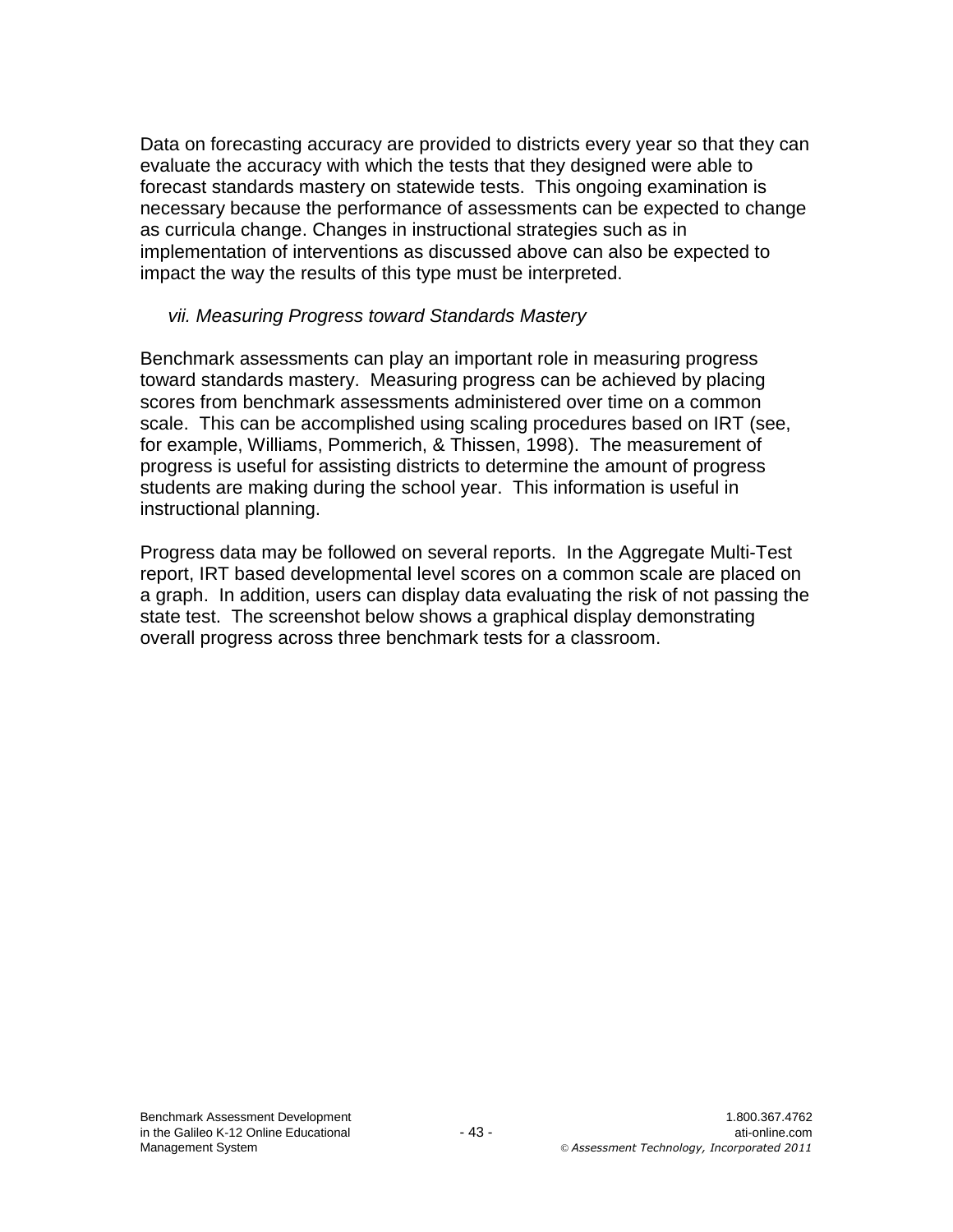

*Figure 19*

*Aggregate Multi-Test Report indicating progress across three benchmark assessments*

This report shows increases in developmental level scores for the class from the first to the third benchmark. This result indicates that the overall math ability of the class has made steady progress. Also visible on the graph are the cut points used for forecasting statewide testing. Note that on all three benchmark tests the average score for the class has exceeded the cut point used for forecasting. It is also notable that the cut points increase from the first to the third benchmark. This result reflects learning that must occur throughout the year in order to stay on target to ultimately pass the statewide test.

### *viii. Validity Analysis: Development Level Scores as a Measure of Progress*

The task of evaluating the validity of progress data raises several considerations that should be examined through ongoing research. The first question is whether in fact benchmark assessments placed on a common scale indicate progress when they are expected to do so. One way that this can be examined is by looking at the overall pattern of scores achieved by a sample of districts over the course of the year. Students can be expected to learn as they are exposed to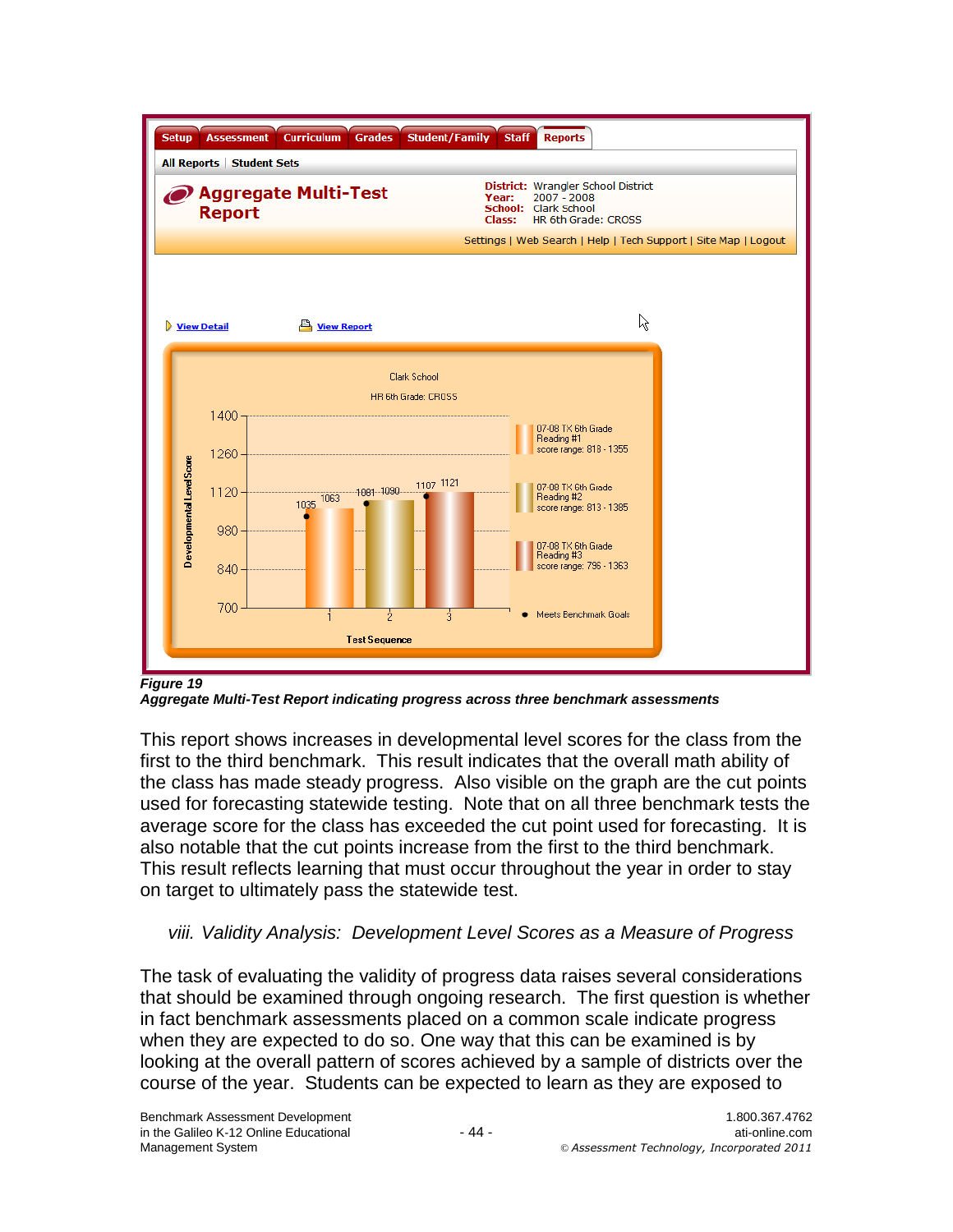classroom instruction. Given the expectation of student growth, the overall pattern observed across districts should typically show an increase in benchmark scores as the year progresses.

### *a. Sample and Method*

Student development level (DL) scores were recorded for benchmark assessments in math and reading/ELA that were administered in 80 school districts in the 2007-08 school year. The districts were located in Arizona, Massachusetts, and California. Tables 7 and 8 present the number of districts and the number of students contributing data to the analysis for each subject, grade, and benchmark assessment time period (e.g. benchmark 1, benchmark 2, etc.). Mean DL scores were calculated separately for each subject, grade, and time period. For example, for  $4<sup>th</sup>$  grade math benchmark 1, a mean DL score was calculated from 25,769 individual student scores across 66 districts. As benchmark assessments are customized for each district, the DL scores within a given grade and subject are derived from a variety of different benchmark assessments administered within that time frame.

*TABLE 7* 

*The number of individual student scores and number of districts contributing to the mean DL score in Math*

|                 | Benchmark #1<br>Benchmark #2 |                  |          | Benchmark #3     |                 | Benchmark #4     |                 |                  |
|-----------------|------------------------------|------------------|----------|------------------|-----------------|------------------|-----------------|------------------|
| GradeLevel      | <b>Students</b>              | <b>Districts</b> | Students | <b>Districts</b> | <b>Students</b> | <b>Districts</b> | <b>Students</b> | <b>Districts</b> |
| 1st             | 16.214                       | 35               | 15.289   | 40               | 13.121          | 31               | 13.085          | 14               |
| 2 <sub>nd</sub> | 21.036                       | 47               | 23.387   | 57               | 21.172          | 54               | 15.186          | 22               |
| 3rd             | 26.072                       | 66               | 30.958   | 66               | 29.496          | 67               | 5.935           | 22               |
| 4th             | 25.769                       | 66               | 26.369   | 65               | 27.040          | 64               | 6.241           | 22               |
| 5th             | 27.075                       | 70               | 29.670   | 63               | 27.811          | 65               | 7.111           | 23               |
| 6th             | 28.892                       | 74               | 30.234   | 72               | 29.152          | 67               | 8.256           | 26               |
| 7th             | 28.896                       | 80               | 30,677   | 65               | 26,896          | 63               | 8.457           | 27               |
| 8th             | 29.038                       | 74               | 31.143   | 67               | 25,663          | 63               | 8.583           | 26               |
| 9th             | 26.452                       | 38               | 25.173   | 25               | 11.492          | 32               | 8.649           | 17               |
| 10th            | 25,317                       | 63               | 20.975   | 62               | 9,147           | 43               | 3.717           | 19               |

*TABLE 8 The number of individual student scores and number of districts contributing to the mean DL score in Reading/ELA*

|                  | Benchmark #1    |                  | Benchmark #2    |                  | Benchmark #3    |                  | Benchmark #4    |                  |
|------------------|-----------------|------------------|-----------------|------------------|-----------------|------------------|-----------------|------------------|
| GradeLevel       | <b>Students</b> | <b>Districts</b> | <b>Students</b> | <b>Districts</b> | <b>Students</b> | <b>Districts</b> | <b>Students</b> | <b>Districts</b> |
| 1st              | 17.344          | 28               | 16.208          | 33               | 13.039          | 29               | 12.691          | 13               |
| 2 <sub>nd</sub>  | 23.168          | 44               | 25.462          | 51               | 20.425          | 47               | 14.863          | 21               |
| 3rd              | 26.636          | 58               | 32.133          | 60               | 27.866          | 56               | 5.980           | 22               |
| 4th              | 26.380          | 63               | 29.593          | 59               | 24.932          | 55               | 6.254           | 21               |
| 5th              | 25.318          | 64               | 28.517          | 54               | 24.199          | 53               | 5,940           | 20               |
| 6th              | 26.156          | 64               | 30.865          | 62               | 24.862          | 59               | 6.771           | 22               |
| 7th              | 25.744          | 62               | 27.337          | 53               | 23.562          | 52               | 6,676           | 22               |
| 8th              | 27.083          | 66               | 28.376          | 54               | 22,490          | 52               | 6.712           | 22               |
| 9th              | 21.433          | 42               | 23.049          | 36               | 10.288          | 29               | 9.663           | 14               |
| 10 <sub>th</sub> | 22.137          | 39               | 12.323          | 36               | 5.445           | 25               | 2.734           | 12               |
| 11th             | 3.796           | 16               | 2.778           | 16               | 644             | 11               | 147             | 3                |
| 12 <sub>th</sub> | 1.851           | 14               | 1,218           | 13               | 51              | 9                | 280             |                  |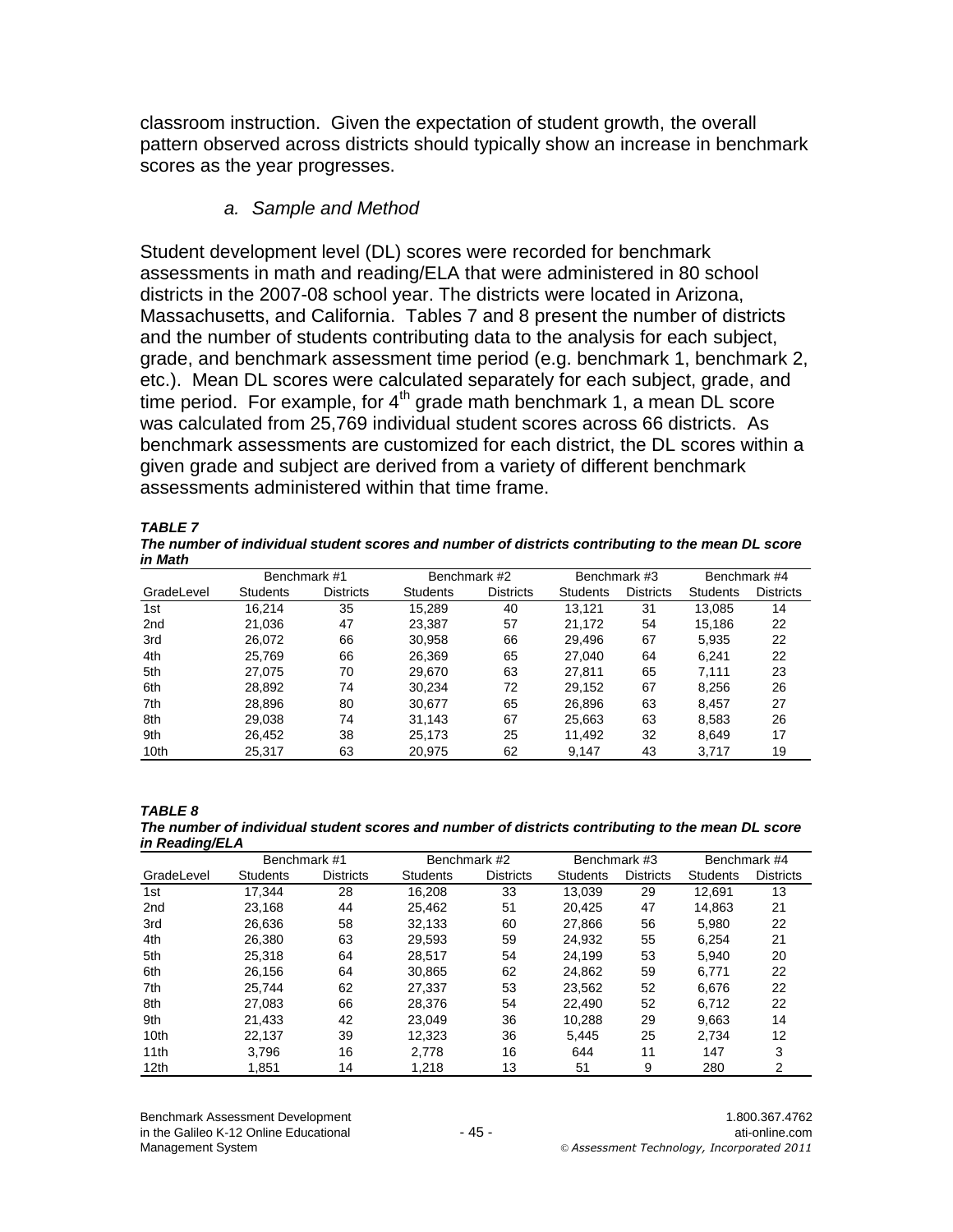## *b. Results*

Figures 20 and 21 show the mean scores obtained for four benchmark test in math and reading/English Language Arts during the year for the sample of 80 districts. In order to simplify the presentation of this data, all grade level scales were converted to a mean of 1000 with a standard deviation of 100.



*Figure 20 Mean development level scores for benchmarks 1, 2, 3, and 4 in math*



*Figure 21*

*Mean development level scores for benchmarks 1, 2, 3, and 4 in reading or English language arts*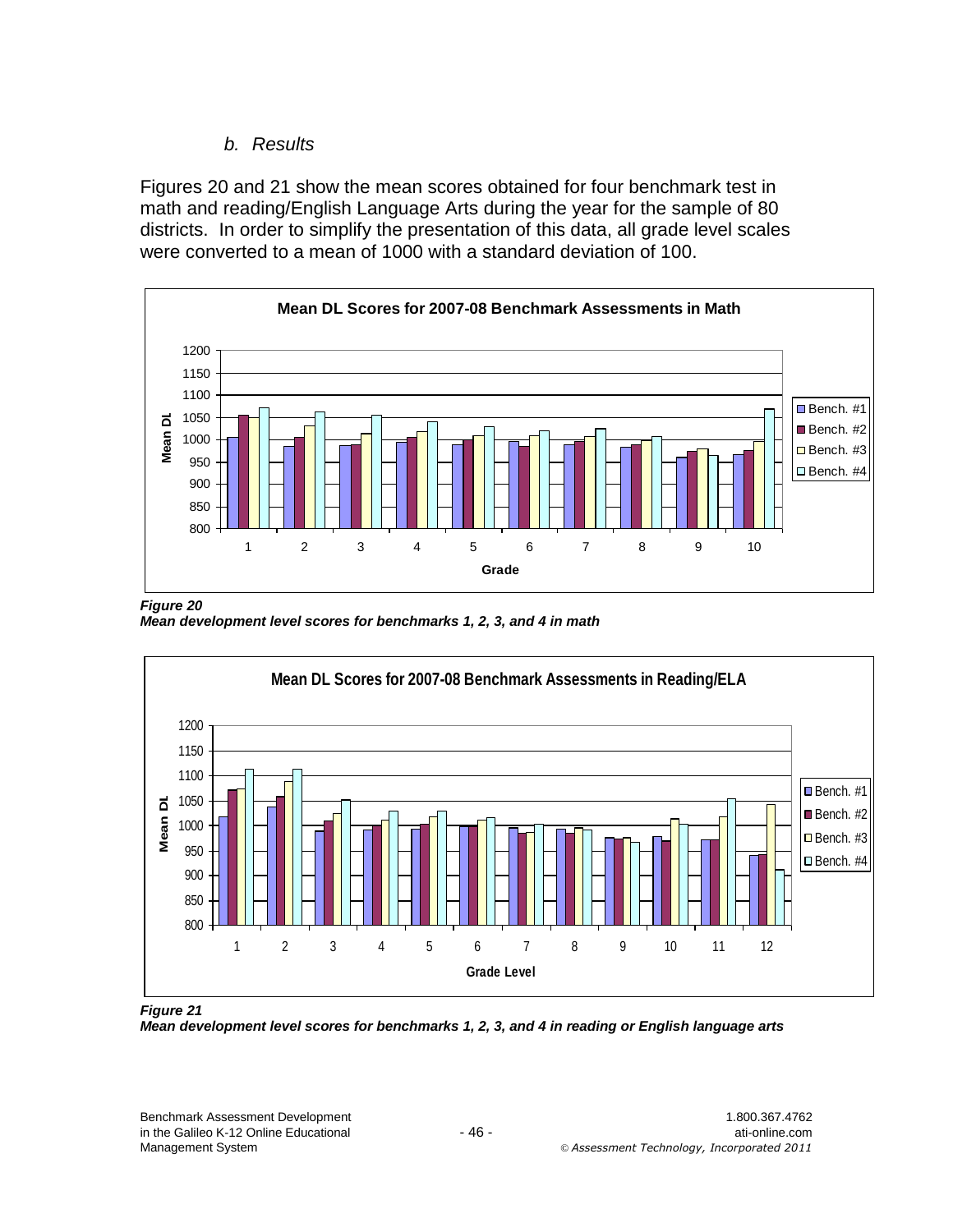Overall, the results provide clear support for the view that benchmarks assessments placed on a common scale within each grade will reveal positive changes in performance that are to be expected given that the assessments occurred during the period in which students are receiving instruction. For most grades, the scores show the expected progression with benchmarks later in the year being higher than those at the start of the year. The third grade math results provide a notable example with each average benchmark score being significantly higher than the prior score. Fifth grade math provides another good example.

In some cases, the results show a somewhat different pattern. For example, the 8<sup>th</sup> grade ELA scores show a drop from the first to the second benchmark and from the third to the fourth benchmark. This result indicates that growth may not always be linear, which is a reasonable expectation. The results for 11<sup>th</sup> and 12<sup>th</sup> **grade reading/ELA should be interpreted with caution due to the small and** variable number of student scores at these grade levels.

*ix. Path Analysis: Identifying the direct effect of benchmark 1 on performance on the statewide assessment*

The benchmark assessments included in the previous two figures are not equated assessments, nor should they be. Benchmark assessments address different curricular emphases occurring at different points in the school year. Since the assessments have been placed on a common scale, they can be used to measure progress. Nonetheless, each benchmark may also play a unique role in providing information to guide instruction toward statewide standards mastery. This possibility can be investigated using simple path analysis techniques to investigate the relationship between the benchmark test results and the statewide test.

# *a. Sample and Method*

In order to illustrate the importance of using information from the first benchmark assessment administered in the school year on guiding instruction and achieving the goal of improving student scores on the end-of-year statewide assessment, several districts were selected at random and path analyses were conducted on their student scores for a randomly selected grade and subjects. Four districts were selected at random: two from Arizona and two from Massachusetts. One or two grade/subject areas were selected from each district, also at random. For each district/grade/subject, student benchmark scores on benchmarks 1 and 2, as well as their scores on the statewide assessments were analyzed. As was indicated earlier in this document, in the case of Arizona school districts, the statewide test was the AIMS assessment, and in the Massachusetts districts it was the MCAS assessment. Table 9 provides a summary of the data used in these analyses.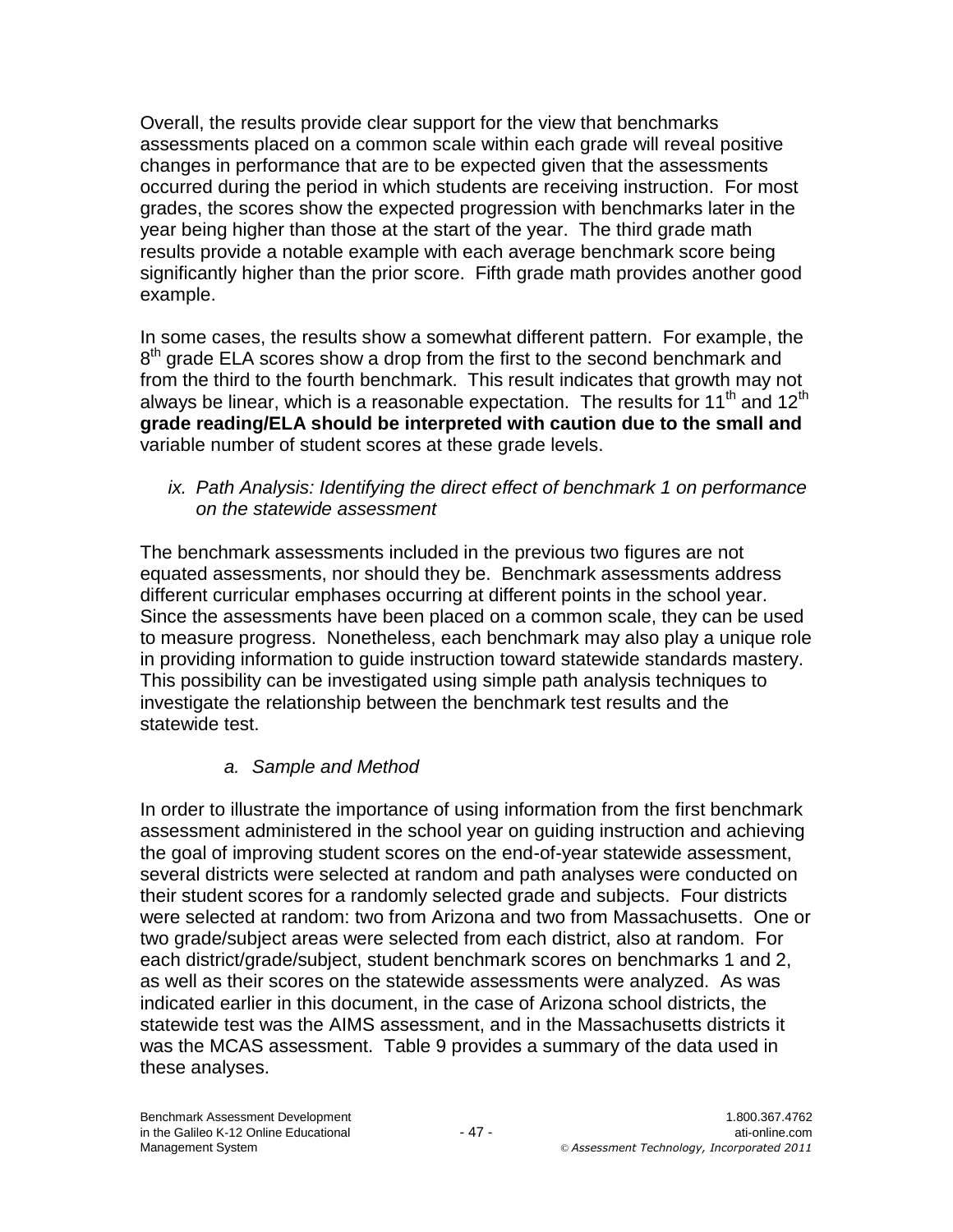*TABLE 9 Descriptive data for samples used in path analyses*

| ---------------           |                   |                      |       |         |      |  |  |  |  |
|---------------------------|-------------------|----------------------|-------|---------|------|--|--|--|--|
| <b>District</b>           | <b>Benchmarks</b> | Statewide Assessment | Grade | Subject | N    |  |  |  |  |
| Arizona District #1       | 2007-08           | <b>Spring, 2008</b>  | 3     | Reading | 1685 |  |  |  |  |
| Arizona District #1       | 2007-08           | <b>Spring, 2008</b>  | 6     | Math    | 1755 |  |  |  |  |
| Arizona District #2       | 2007-08           | <b>Spring, 2008</b>  | 8     | Math    | 1041 |  |  |  |  |
| Arizona District #2       | 2007-08           | <b>Spring, 2008</b>  | 8     | Reading | 1036 |  |  |  |  |
| Massachusetts District #1 | 2006-07           | Spring, 2007         | 6     | Math    | 392  |  |  |  |  |
| Massachusetts District #2 | 2006-07           | Spring, 2007         | 4     | Math    | 440  |  |  |  |  |

The data in each data set were subjected to two path analyses: one including the direct effect of benchmark 1 on the statewide assessment scores, and a second in which that direct effect was removed from the model in order to test the hypothesis that student performance on benchmark 1 has no significant effect on his or her performance on the statewide assessment .

### *b. Results*

The analyses are displayed in pairs of path diagrams. The first diagram in each pair shows the direct effect of an initial benchmark assessment, labeled BM1 on a subsequent benchmark assessment labeled BM2 and the direct effect of BM2 on performance on a statewide test, (i.e. AIMS or MCAS). In addition, the direct effect of BM1 on statewide test performance is displayed. The direct effect of BM1 on BM2 indicates that initial benchmark performance affects subsequent benchmark performance, which is to be expected since the two benchmarks are assumed to be measures of the same ability. The direct effect of BM1 on statewide test performance indicates that BM1 affects statewide test performance directly in addition to the indirect effect that BM1 has through its effect on BM2, which also affects statewide test performance. The model reflected in each of the initial diagrams is just identified. It has zero degrees of freedom and fits the data perfectly.

The second path diagram in each pair eliminates the estimated direct effect of BM1 on statewide test performance. Note that the arrow from BM1 to the statewide test is missing. The model for each of the second diagrams has one degree of freedom. The fit of the model to the data can be tested using the chi squared statistic. Moreover, the chi-squared statistic with one degree of freedom can be viewed as a difference chi-square, making it possible to compare the fit of a model assuming a direct effect of BM1 on statewide test performance to a model that assumes no effect of BM1 on statewide test performance. A weighted least squares chi-square analysis was conducted for each of the models. Chisquare values greater than 3.84 are significant beyond the .05 level of significance.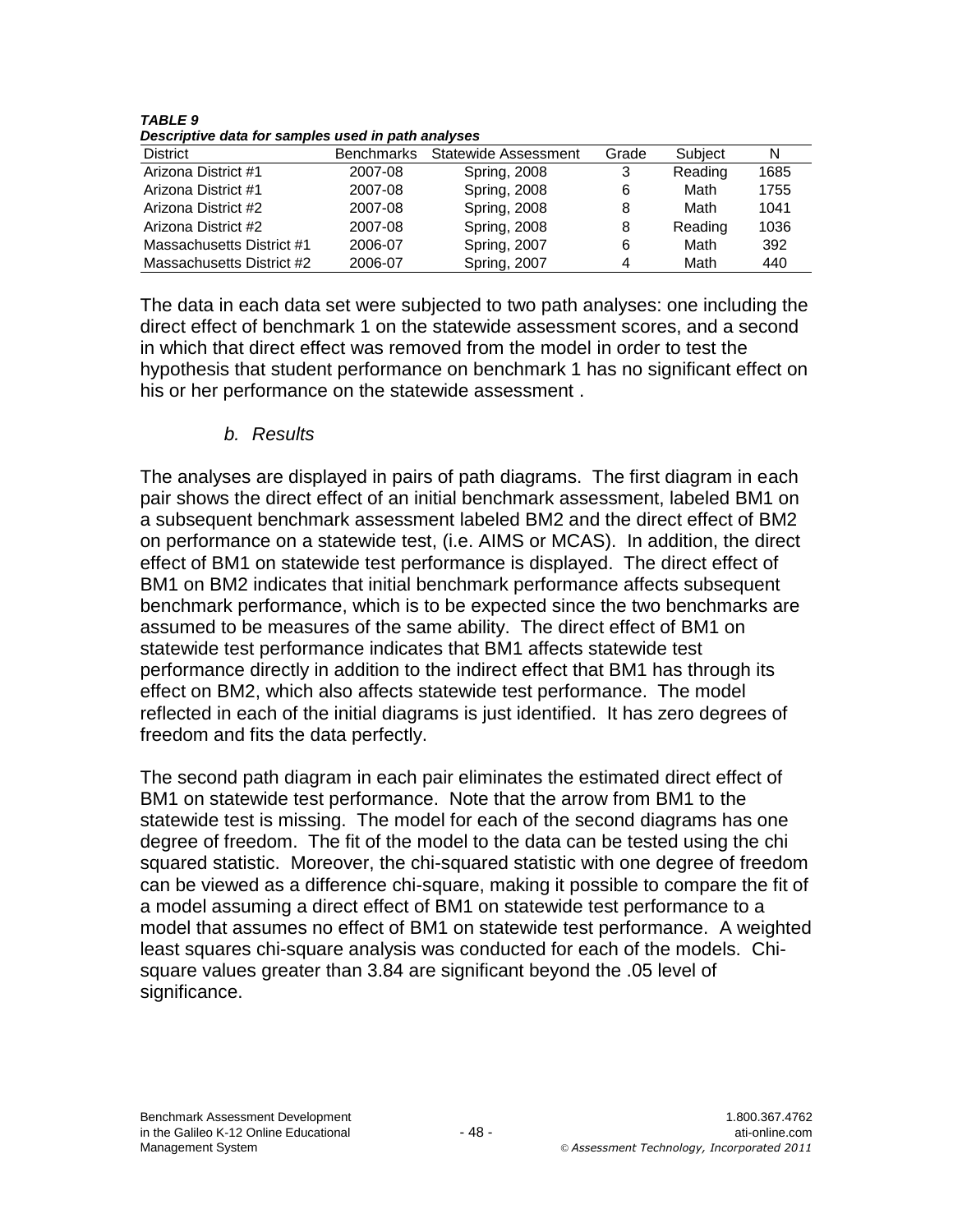#### Arizona District #1, 3rd Grade Reading



Chi-Square=0.00, df=0

#### Arizona District #1, 3rd Grade Reading



 $Chi-Square=303.32$ ,  $df=1$ 

*Figure 22 Path analysis for 3rd grade reading scores for an Arizona district*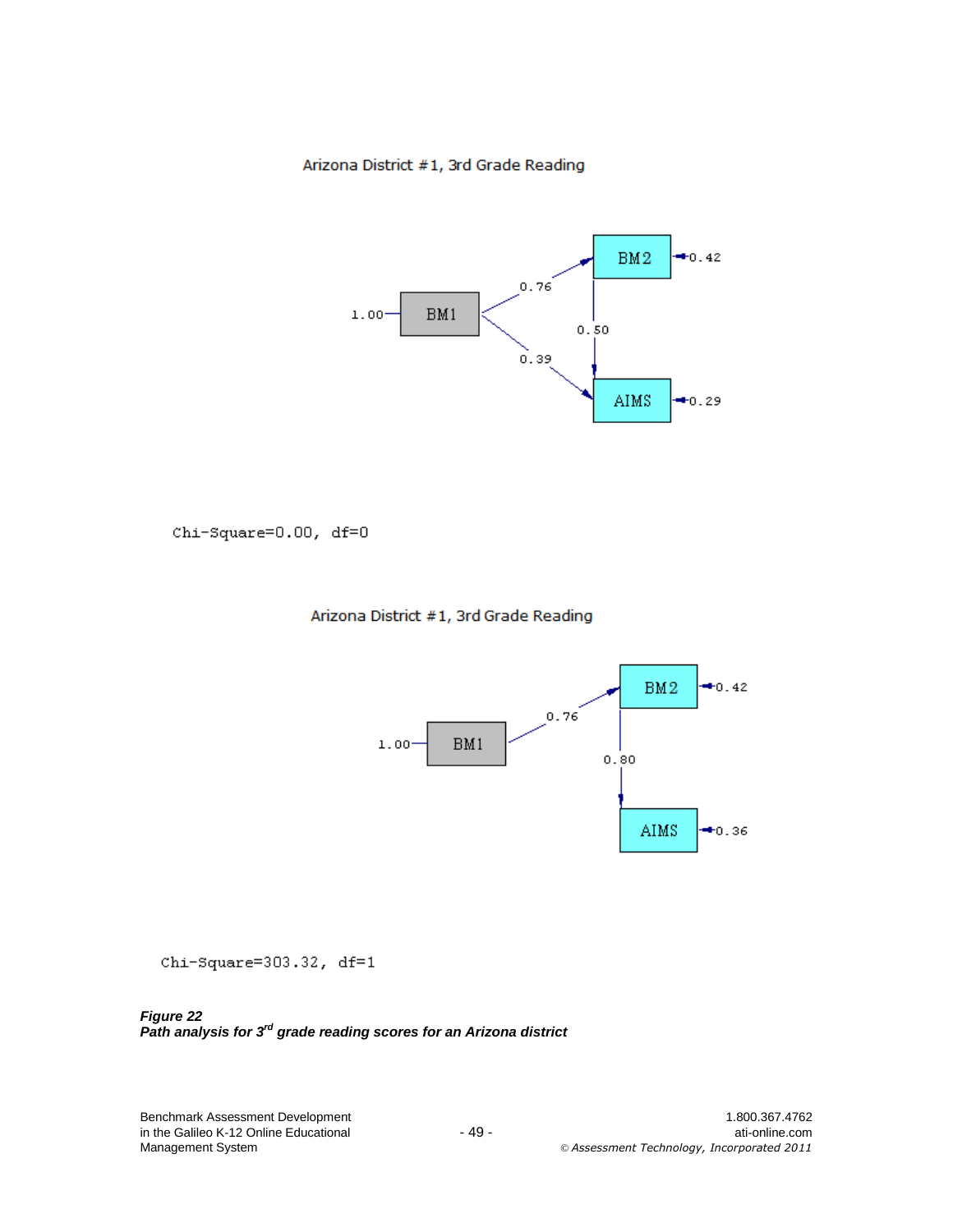Massachusetts District #2, 4th Grade Math



Chi-Square=0.00, df=0

#### Massachusetts District #2, 4th Grade Math



 $Chi-Square=73.66, df=1$ 

*Figure 23 Path analysis for 4th grade math scores for a Massachusetts district*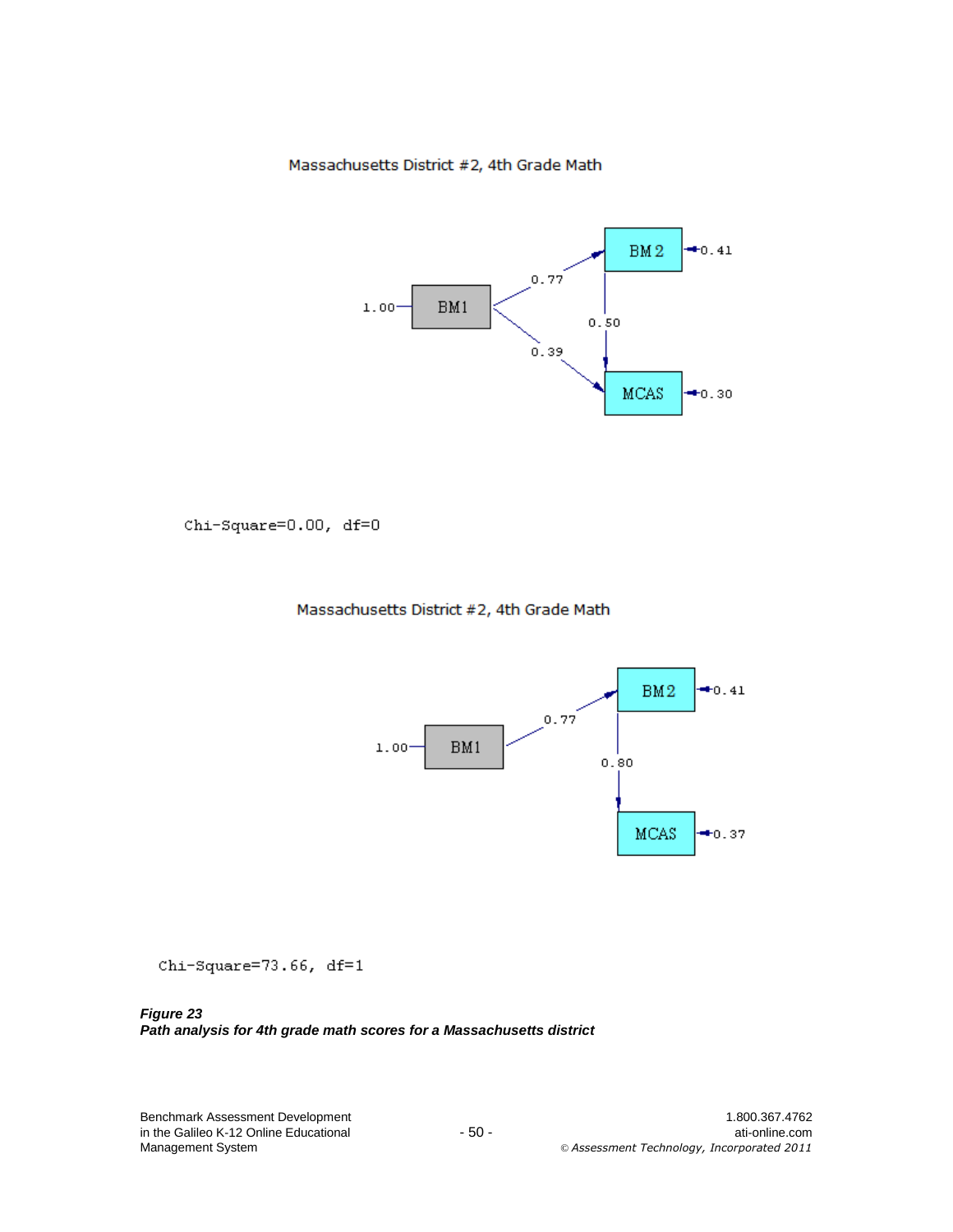#### Arizona District #1, 6th Grade Math



Chi-Square=0.00, df=0

#### Arizona District #1, 6th Grade Math



 $Chi-Square=594.47, df=1$ 

#### *Figure 24 Path analysis for 6th grade math scores for an Arizona district*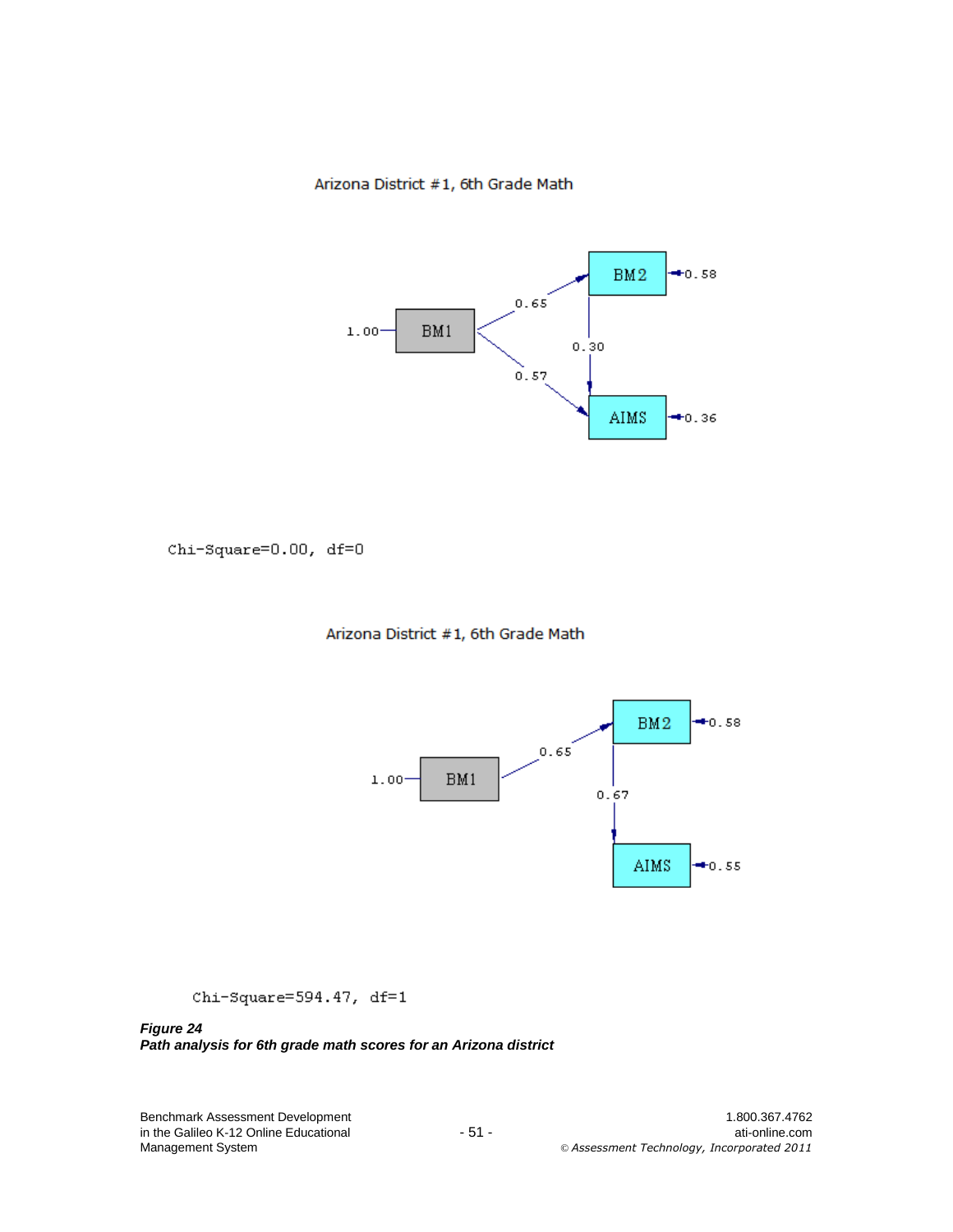Massachusetts District #1, 6th Grade Math



Chi-Square=0.00, df=0

#### Massachusetts District #1, 6th Grade Math



Chi-Square=56.21, df=1

*Figure 25 Path analysis for 6th grade math scores for a Massachusetts district*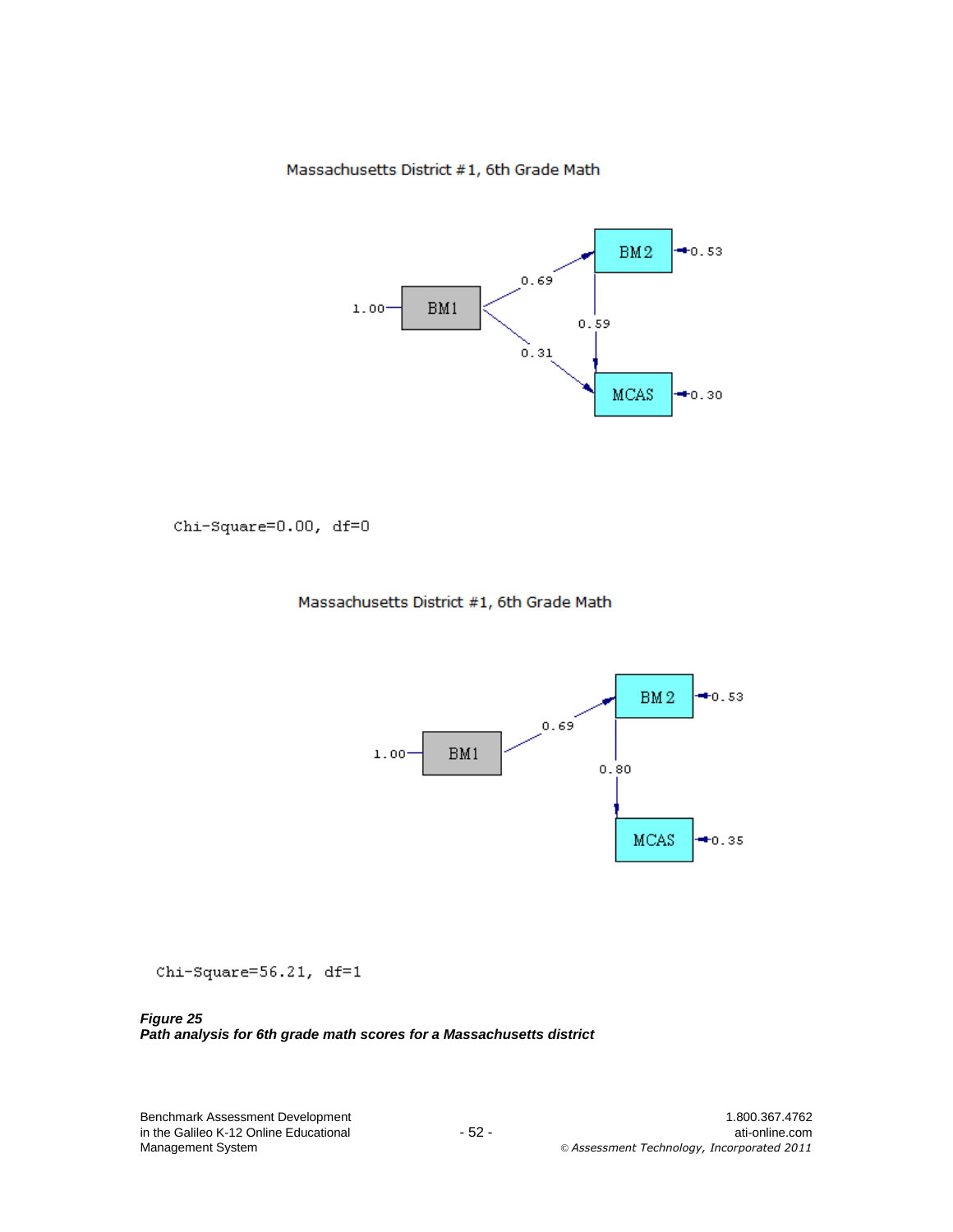Arizona District #2, 8th Grade Math



Chi-Square=0.00, df=0

#### Arizona District #2, 8th Grade Math



 $Chi-Square=191.59, df=1$ 

*Figure 26 Path analysis for 8th grade math scores for an Arizona district*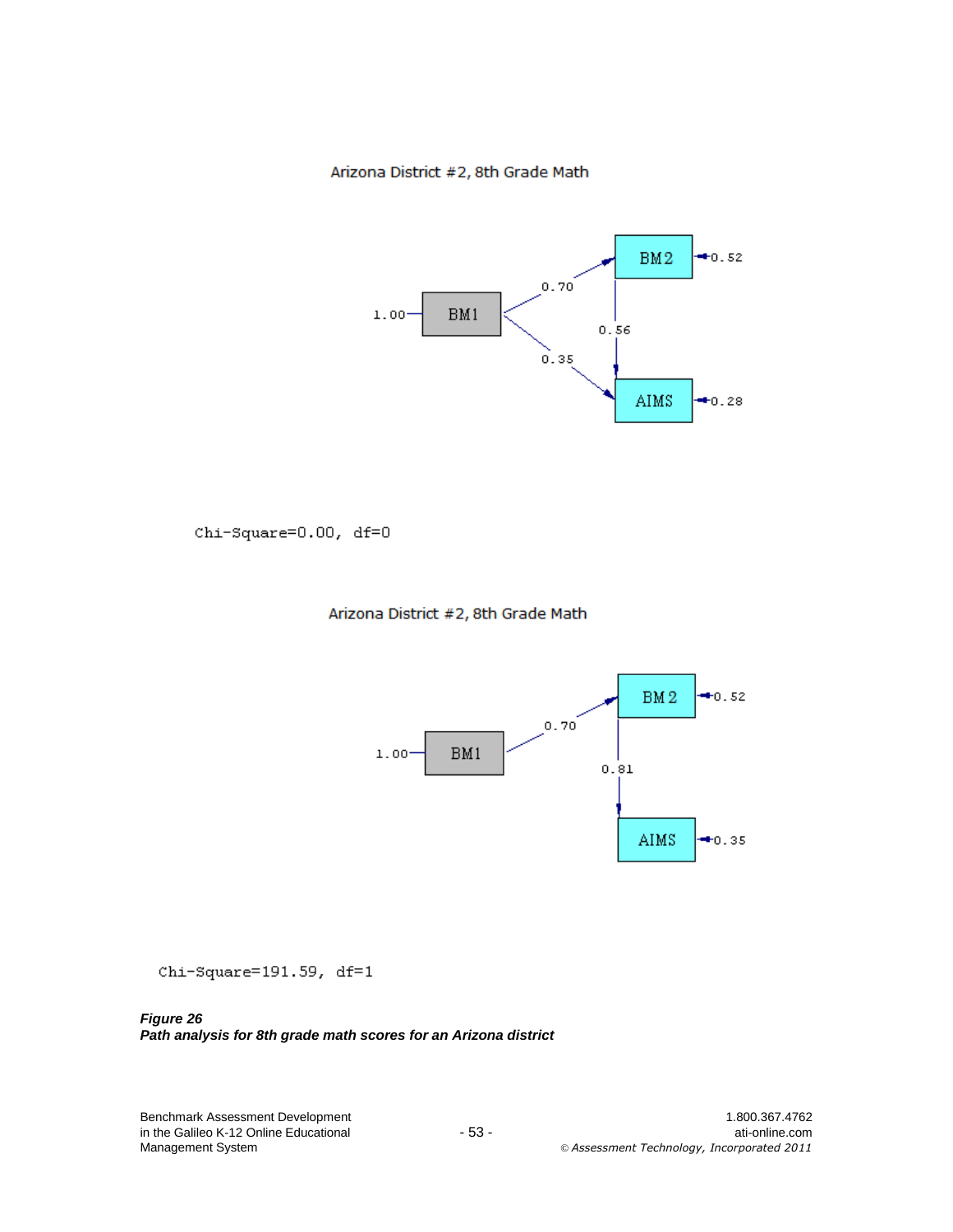Arizona District #2, 8th Grade Reading



Chi-Square=0.00, df=0





Chi-Square=183.66, df=1

#### *Figure 27*

*Path analysis for 8th grade reading scores for an Arizona district*

In every case that we examined, the model including a direct effect of BM1 on statewide test performance fit the data significantly better than the model assuming no direct effect of BM1 on statewide test performance. Accordingly,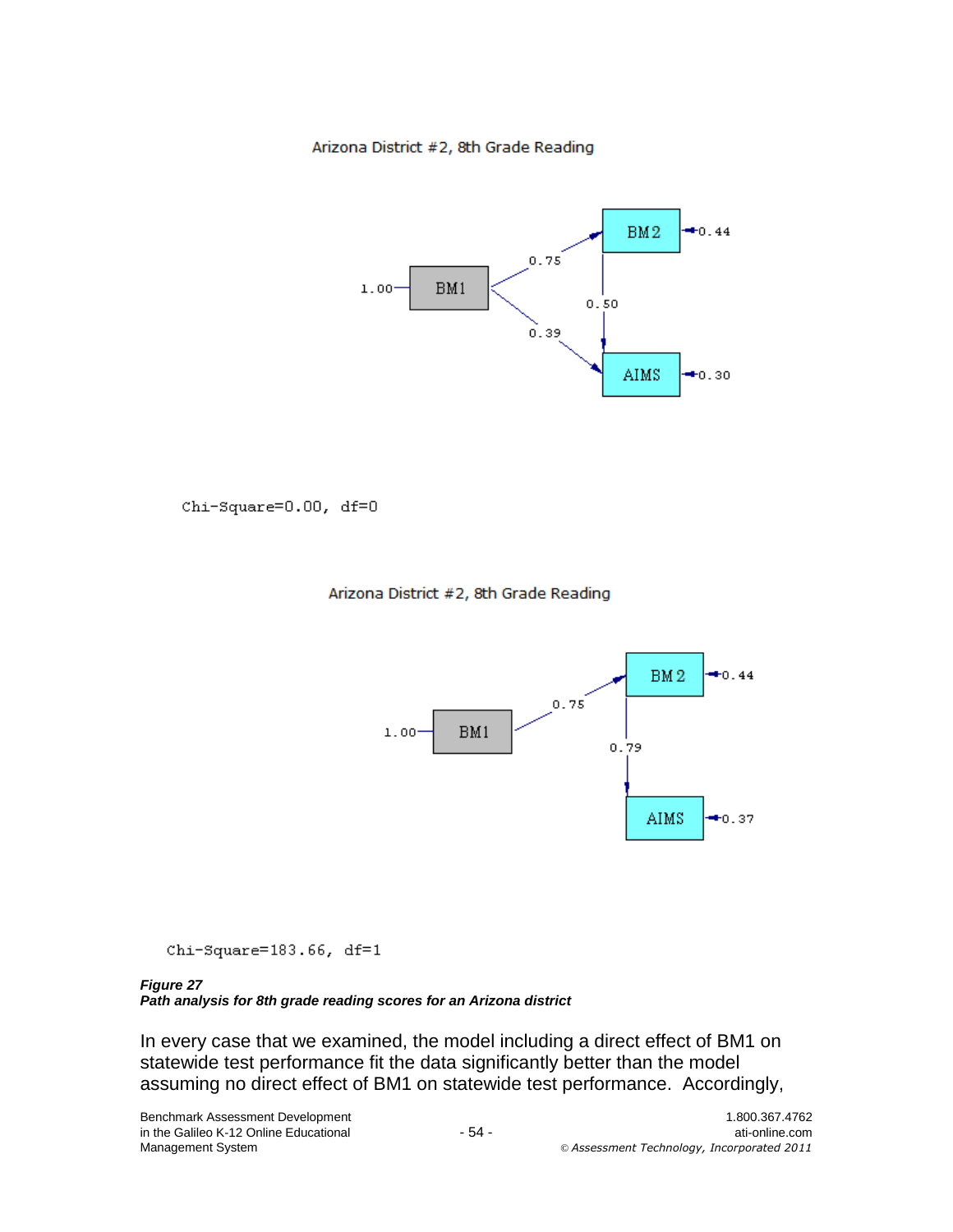the model assuming a direct effect of BM1 on statewide test performance is preferred over the alternative model to represent the data. This finding has important instructional implications. In particular it indicates that educators using benchmark results to inform instructional decisions cannot rely on measures of progress alone to guide their decisions. Each benchmark may also make a direct contribution to statewide test performance. Thus, each benchmark provides useful information to inform instruction. For example, if students fail to meet the standard on a given benchmark, it may be advisable to implement a reteaching intervention whether or not they make substantial progress reflected in performance on a subsequent benchmark assessment.

# **VI. Conclusion**

In this manual, we have outlined the system used by ATI to construct and evaluate customized benchmark tests used as interim assessments to guide learning in standards-based education initiatives implemented by local school districts. As we have discussed, the rapidly changing landscape of modern education requires continuous evidence of the utility of benchmark tests with respect to the purpose that they are intended to serve. Specifically, evidence is needed to determine the extent to which benchmark tests are useful in assessing the mastery of particular standards and determining next steps to promote additional learning. Evidence is also required to determine the extent to which benchmarks can accurately forecast the mastery of standards based on statewide test performance. Finally, evidence is needed to determine the utility of benchmark assessments in measuring student progress.

As more options are made available in Galileo for using assessment data to guide instruction, it is anticipated that the nature of the evaluation process will also need to evolve. This manual is a beginning attempt to capture the benchmark assessment process and the research foundation for establishing its utility. The approach described and the questions that are addressed will evolve as will the technology for providing evidence of benchmark utility.